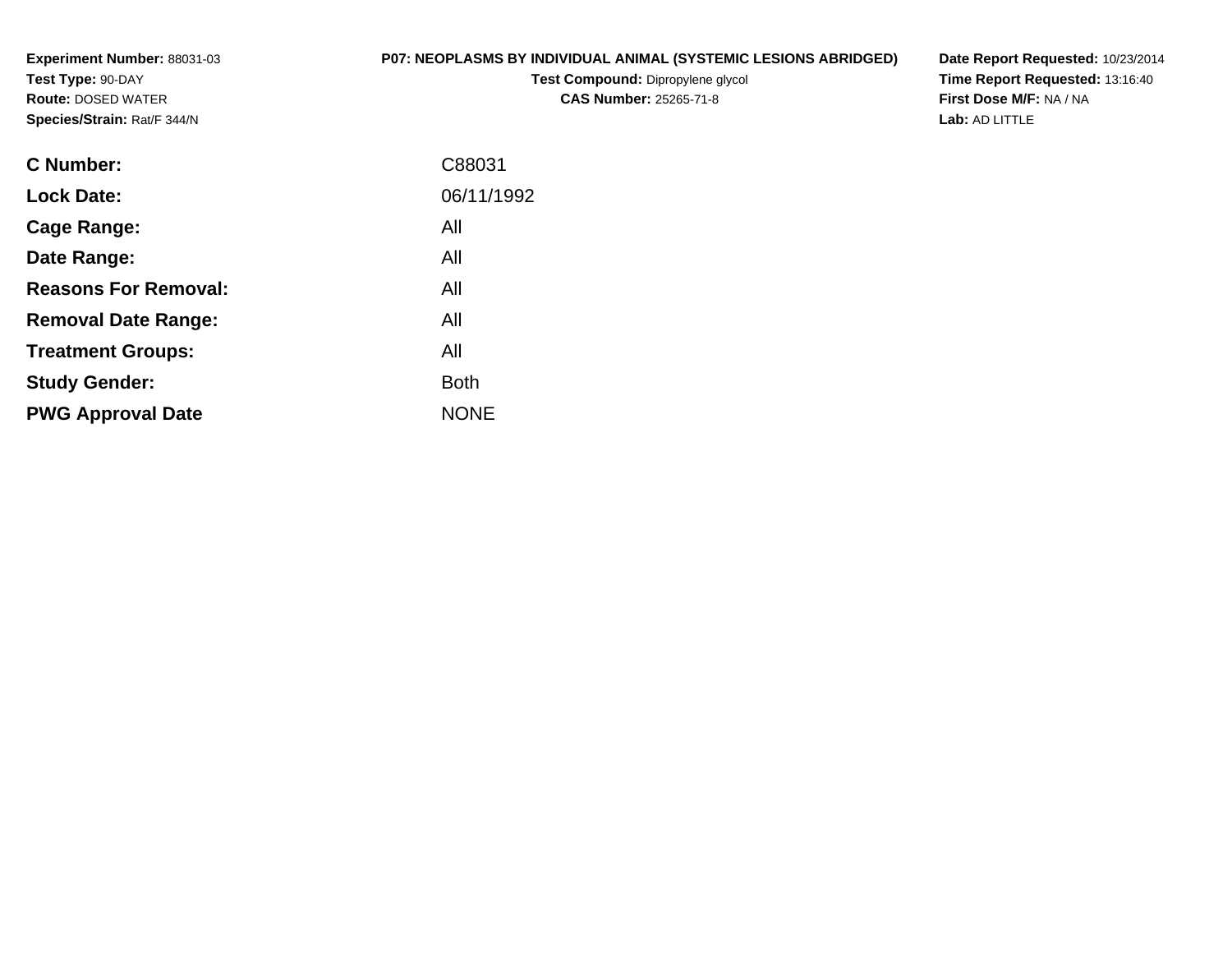# **Test Type:** 90-DAY

 **Route:** DOSED WATER**Species/Strain:** Rat/F 344/N

#### **P07: NEOPLASMS BY INDIVIDUAL ANIMAL (SYSTEMIC LESIONS ABRIDGED)**

**Test Compound:** Dipropylene glycol

**CAS Number:** 25265-71-8

**Date Report Requested:** 10/23/2014**Time Report Requested:** 13:16:40**First Dose M/F:** NA / NA**Lab:** AD LITTLE

| F 344/N Rat Male<br><b>VEHICLE CONTROL</b>                    | DAY ON TEST<br><b>ANIMAL ID</b> | $\boldsymbol{\theta}$<br>0<br>9<br>5<br>$\mathbf 0$<br>0<br>1<br>$\overline{c}$<br>1 | 0<br>$\boldsymbol{\theta}$<br>9<br>5<br>$\mathbf 0$<br>$\mathbf 0$<br>1<br>$\overline{c}$<br>$\overline{2}$ | 0<br>$\boldsymbol{\theta}$<br>9<br>5<br>$\mathbf 0$<br>$\mathbf 0$<br>1<br>2<br>3 | 0<br>0<br>9<br>5<br>$\Omega$<br>$\mathbf 0$<br>1<br>$\overline{c}$<br>$\overline{4}$ | 0<br>$\boldsymbol{\theta}$<br>9<br>5<br>$\mathbf 0$<br>$\mathbf 0$<br>1<br>$\frac{2}{5}$ | $\boldsymbol{\theta}$<br>$\boldsymbol{\theta}$<br>9<br>5<br>$\mathbf 0$<br>$\mathbf 0$<br>1<br>$\overline{c}$<br>6 | 0<br>$\boldsymbol{\theta}$<br>9<br>5<br>$\mathbf 0$<br>$\mathbf 0$<br>1<br>$\frac{2}{7}$ | 0<br>$\boldsymbol{\theta}$<br>9<br>$\overline{5}$<br>0<br>$\mathbf 0$<br>1<br>$\overline{c}$<br>8 | 0<br>0<br>9<br>$\overline{5}$<br>0<br>0<br>1<br>$\overline{\mathbf{c}}$<br>9 | 0<br>$\boldsymbol{\theta}$<br>9<br>5<br>$\Omega$<br>$\Omega$<br>1<br>3<br>$\Omega$ | <i><b>*TOTALS</b></i> |
|---------------------------------------------------------------|---------------------------------|--------------------------------------------------------------------------------------|-------------------------------------------------------------------------------------------------------------|-----------------------------------------------------------------------------------|--------------------------------------------------------------------------------------|------------------------------------------------------------------------------------------|--------------------------------------------------------------------------------------------------------------------|------------------------------------------------------------------------------------------|---------------------------------------------------------------------------------------------------|------------------------------------------------------------------------------|------------------------------------------------------------------------------------|-----------------------|
| <b>Alimentary System</b>                                      |                                 |                                                                                      |                                                                                                             |                                                                                   |                                                                                      |                                                                                          |                                                                                                                    |                                                                                          |                                                                                                   |                                                                              |                                                                                    |                       |
| Esophagus<br>Intestine Large, Cecum<br>Intestine Large, Colon |                                 | +<br>+<br>+                                                                          | +<br>+<br>$\ddot{}$                                                                                         | +<br>+<br>+                                                                       | +<br>+<br>+                                                                          | +<br>+<br>+                                                                              | +<br>+<br>$\ddot{}$                                                                                                | +<br>+<br>+                                                                              | +<br>$\pm$<br>+                                                                                   | +<br>+<br>$\ddot{}$                                                          | +<br>+<br>+                                                                        | 10<br>10<br>10        |
| Intestine Large, Rectum<br>Intestine Small, Duodenum          |                                 | $\ddot{}$<br>$\ddot{}$                                                               | +<br>$\ddot{}$                                                                                              | +<br>+                                                                            | $\ddot{}$<br>$\ddot{}$                                                               | $\ddot{}$<br>$\ddot{}$                                                                   | $\ddot{}$<br>$\ddot{}$                                                                                             | +<br>$\ddot{}$                                                                           | $\ddot{}$<br>$\ddot{}$                                                                            | +<br>$\ddot{}$                                                               | $\ddot{}$<br>$\ddot{}$                                                             | 10<br>10              |
| Intestine Small, Ileum                                        |                                 | $\ddot{}$                                                                            | $\ddot{}$                                                                                                   | +                                                                                 | $\ddot{}$                                                                            | $\ddot{}$                                                                                | $\ddot{}$                                                                                                          | $\ddot{}$                                                                                | $\ddot{}$                                                                                         | $\ddot{}$                                                                    | $\ddot{}$                                                                          | 10                    |
| Intestine Small, Jejunum<br>Liver                             |                                 | +<br>$\ddot{}$                                                                       | +<br>$\ddot{}$                                                                                              | +<br>$\ddot{}$                                                                    | +<br>$\ddot{}$                                                                       | $\ddot{}$<br>$\ddot{}$                                                                   | $\ddot{}$<br>$\ddot{}$                                                                                             | $\ddot{}$<br>$\ddot{}$                                                                   | +<br>$\ddot{}$                                                                                    | +<br>$\ddot{}$                                                               | $\ddot{}$<br>$\ddot{}$                                                             | 10<br>10              |
| Pancreas<br>Salivary Glands                                   |                                 | $\ddot{}$<br>$\ddot{}$                                                               | $\ddot{}$<br>+                                                                                              | $\ddot{}$<br>+                                                                    | $\ddot{}$<br>+                                                                       | $\ddot{}$<br>$\ddot{}$                                                                   | $\ddot{}$<br>$\ddot{}$                                                                                             | $\ddot{}$<br>$\ddot{}$                                                                   | $\ddot{}$<br>$\ddot{}$                                                                            | $\ddot{}$<br>$\ddot{}$                                                       | $\ddot{}$<br>$\ddot{}$                                                             | 10<br>10              |
| Stomach, Forestomach<br>Stomach, Glandular                    |                                 | $\ddot{}$<br>$\ddot{}$                                                               | $\ddot{}$<br>$\ddot{}$                                                                                      | $\ddot{}$<br>$\ddot{}$                                                            | +<br>$\ddot{}$                                                                       | $\ddot{}$<br>$\ddot{}$                                                                   | $+$<br>$\ddot{}$                                                                                                   | $\ddot{}$<br>$\ddot{}$                                                                   | $+$<br>$\ddot{}$                                                                                  | $\ddot{}$<br>$\ddot{}$                                                       | $\ddot{}$<br>$\ddot{}$                                                             | 10<br>10              |
| <b>Cardiovascular System</b>                                  |                                 |                                                                                      |                                                                                                             |                                                                                   |                                                                                      |                                                                                          |                                                                                                                    |                                                                                          |                                                                                                   |                                                                              |                                                                                    |                       |
| <b>Blood Vessel</b><br>Heart                                  |                                 | +<br>$\ddot{}$                                                                       |                                                                                                             | $\ddot{}$                                                                         | +<br>$\ddot{}$                                                                       | +<br>$\ddot{}$                                                                           | ÷                                                                                                                  | +<br>+                                                                                   | +                                                                                                 | +<br>+                                                                       | +<br>+                                                                             | 10<br>10              |
| <b>Endocrine System</b>                                       |                                 |                                                                                      |                                                                                                             |                                                                                   |                                                                                      |                                                                                          |                                                                                                                    |                                                                                          |                                                                                                   |                                                                              |                                                                                    |                       |
| <b>Adrenal Cortex</b><br>Adrenal Medulla                      |                                 | +<br>$\ddot{}$                                                                       | ٠<br>$\ddot{}$                                                                                              | +<br>+                                                                            | +<br>$\ddot{}$                                                                       | ٠<br>+                                                                                   | ٠<br>$\ddot{}$                                                                                                     | ٠<br>$\ddot{}$                                                                           | +<br>$\ddot{}$                                                                                    | +<br>$\ddot{}$                                                               | ÷<br>$\ddot{}$                                                                     | 10<br>10              |
| Islets, Pancreatic<br>Parathyroid Gland                       |                                 | $\ddot{}$<br>$\ddot{}$                                                               | $\ddot{}$                                                                                                   | +<br>$\ddot{}$                                                                    | +<br>$\ddot{}$                                                                       | $\ddot{}$<br>$\ddot{}$                                                                   | $\ddot{}$<br>$\ddot{}$                                                                                             | $\ddot{}$<br>$\ddot{}$                                                                   | $+$<br>М                                                                                          | +<br>$\ddot{}$                                                               | $\ddot{}$<br>$\ddot{}$                                                             | 10<br>9               |

\* ..Total animals with tissue examined microscopically; Total animals with tumor **M** . Missing tissue M ..Missing tissue

+ ..Tissue examined microscopically

I ..Insufficient tissue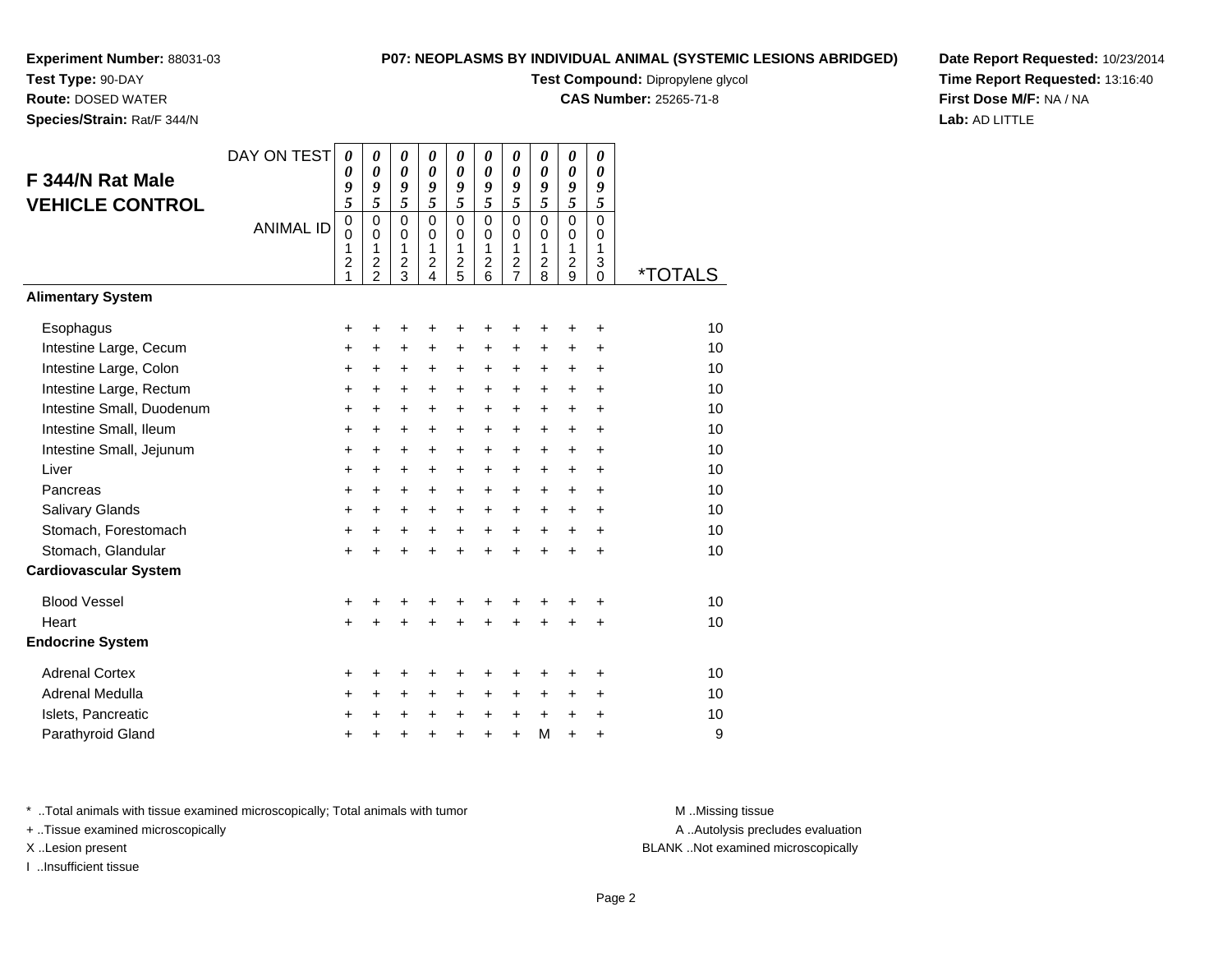**Route:** DOSED WATER**Species/Strain:** Rat/F 344/N

#### **P07: NEOPLASMS BY INDIVIDUAL ANIMAL (SYSTEMIC LESIONS ABRIDGED)**

**Test Compound:** Dipropylene glycol

**CAS Number:** 25265-71-8

 $\overline{\phantom{0}}$ 

**Date Report Requested:** 10/23/2014**Time Report Requested:** 13:16:40**First Dose M/F:** NA / NA**Lab:** AD LITTLE

| F 344/N Rat Male<br><b>VEHICLE CONTROL</b> | DAY ON TEST<br><b>ANIMAL ID</b> | 0<br>0<br>9<br>5<br>0<br>$\mathbf 0$<br>1<br>$\overline{c}$ | 0<br>$\boldsymbol{\theta}$<br>9<br>5<br>0<br>$\mathbf 0$<br>1<br>2 | 0<br>$\boldsymbol{\theta}$<br>9<br>5<br>$\mathbf 0$<br>0<br>1<br>$\overline{c}$ | 0<br>$\boldsymbol{\theta}$<br>9<br>5<br>$\mathbf 0$<br>0<br>1<br>2 | 0<br>$\boldsymbol{\theta}$<br>9<br>$\overline{\mathbf{5}}$<br>$\mathbf 0$<br>$\mathbf 0$<br>1<br>$\overline{c}$ | 0<br>$\boldsymbol{\theta}$<br>9<br>5<br>$\mathbf 0$<br>$\mathbf 0$<br>1<br>$\overline{c}$ | 0<br>$\pmb{\theta}$<br>9<br>5<br>0<br>0<br>1<br>$\boldsymbol{2}$ | 0<br>$\boldsymbol{\theta}$<br>9<br>5<br>$\mathbf 0$<br>0<br>1<br>$\overline{c}$ | $\boldsymbol{\theta}$<br>$\boldsymbol{\theta}$<br>9<br>5<br>$\mathbf 0$<br>0<br>1<br>$\boldsymbol{2}$ | 0<br>$\theta$<br>9<br>5<br>$\Omega$<br>0<br>1<br>3 |                       |
|--------------------------------------------|---------------------------------|-------------------------------------------------------------|--------------------------------------------------------------------|---------------------------------------------------------------------------------|--------------------------------------------------------------------|-----------------------------------------------------------------------------------------------------------------|-------------------------------------------------------------------------------------------|------------------------------------------------------------------|---------------------------------------------------------------------------------|-------------------------------------------------------------------------------------------------------|----------------------------------------------------|-----------------------|
|                                            |                                 | 1                                                           | $\overline{2}$                                                     | 3                                                                               | 4                                                                  | $\overline{5}$                                                                                                  | $\,6$                                                                                     | $\overline{7}$                                                   | 8                                                                               | $\overline{9}$                                                                                        | $\mathbf 0$                                        | <i><b>*TOTALS</b></i> |
| <b>Pituitary Gland</b>                     |                                 | $\ddot{}$                                                   | $\ddot{}$                                                          | $\ddot{}$                                                                       | $\ddot{}$                                                          | $\ddot{}$                                                                                                       | +                                                                                         | $\ddot{}$                                                        | $\ddot{}$                                                                       | $\ddot{}$                                                                                             | $\ddot{}$                                          | 10                    |
| <b>Thyroid Gland</b>                       |                                 | +                                                           |                                                                    | +                                                                               | +                                                                  | +                                                                                                               |                                                                                           |                                                                  |                                                                                 | +                                                                                                     | $\ddot{}$                                          | 10                    |
| <b>General Body System</b>                 |                                 |                                                             |                                                                    |                                                                                 |                                                                    |                                                                                                                 |                                                                                           |                                                                  |                                                                                 |                                                                                                       |                                                    |                       |
| <b>NONE</b>                                |                                 |                                                             |                                                                    |                                                                                 |                                                                    |                                                                                                                 |                                                                                           |                                                                  |                                                                                 |                                                                                                       |                                                    |                       |
| <b>Genital System</b>                      |                                 |                                                             |                                                                    |                                                                                 |                                                                    |                                                                                                                 |                                                                                           |                                                                  |                                                                                 |                                                                                                       |                                                    |                       |
| Epididymis                                 |                                 | +                                                           | +                                                                  | +                                                                               | +                                                                  | +                                                                                                               | +                                                                                         | +                                                                |                                                                                 | +                                                                                                     | ٠                                                  | 10                    |
| <b>Preputial Gland</b>                     |                                 | +                                                           | +                                                                  | +                                                                               | +                                                                  | $\ddot{}$                                                                                                       | +                                                                                         | $\ddot{}$                                                        | +                                                                               | +                                                                                                     | +                                                  | 10                    |
| Prostate                                   |                                 | +                                                           | $\ddot{}$                                                          | +                                                                               | +                                                                  | $\ddot{}$                                                                                                       | $\ddot{}$                                                                                 | $\ddot{}$                                                        | $\ddot{}$                                                                       | $\ddot{}$                                                                                             | $\ddot{}$                                          | 10                    |
| <b>Seminal Vesicle</b>                     |                                 | +                                                           | $\pm$                                                              | +                                                                               | +                                                                  | $\ddot{}$                                                                                                       | $\ddot{}$                                                                                 | $\ddot{}$                                                        | $\ddot{}$                                                                       | $\ddot{}$                                                                                             | $\ddot{}$                                          | 10                    |
| <b>Testes</b>                              |                                 | $\ddot{}$                                                   | +                                                                  | $\ddot{}$                                                                       | $\ddot{}$                                                          | $\ddot{}$                                                                                                       | $\ddot{}$                                                                                 | $\ddot{}$                                                        | $\ddot{}$                                                                       | $\ddot{}$                                                                                             | $\ddot{}$                                          | 10                    |
| <b>Hematopoietic System</b>                |                                 |                                                             |                                                                    |                                                                                 |                                                                    |                                                                                                                 |                                                                                           |                                                                  |                                                                                 |                                                                                                       |                                                    |                       |
| <b>Bone Marrow</b>                         |                                 | +                                                           | +                                                                  | +                                                                               | +                                                                  | +                                                                                                               | +                                                                                         | +                                                                |                                                                                 | +                                                                                                     | ٠                                                  | 10                    |
| Lymph Node, Mandibular                     |                                 | +                                                           | +                                                                  | +                                                                               | $\ddot{}$                                                          | $\ddot{}$                                                                                                       | $\ddot{}$                                                                                 | $\ddot{}$                                                        | $\ddot{}$                                                                       | $\ddot{}$                                                                                             | $\ddot{}$                                          | 10                    |
| Lymph Node, Mesenteric                     |                                 | +                                                           | $\ddot{}$                                                          | +                                                                               | +                                                                  | $\ddot{}$                                                                                                       | $\ddot{}$                                                                                 | $\ddot{}$                                                        | $\ddot{}$                                                                       | $\ddot{}$                                                                                             | $\ddot{}$                                          | 10                    |
| Spleen                                     |                                 | $\ddot{}$                                                   | +                                                                  | +                                                                               | +                                                                  | +                                                                                                               | $\ddot{}$                                                                                 | $\ddot{}$                                                        | $\ddot{}$                                                                       | +                                                                                                     | $\ddot{}$                                          | 10                    |
| Thymus                                     |                                 | $\ddot{}$                                                   | +                                                                  | $\ddot{}$                                                                       | +                                                                  | $\ddot{}$                                                                                                       | $\ddot{}$                                                                                 | $\ddot{}$                                                        | $\ddot{}$                                                                       | $\ddot{}$                                                                                             | $\ddot{}$                                          | 10                    |
| <b>Integumentary System</b>                |                                 |                                                             |                                                                    |                                                                                 |                                                                    |                                                                                                                 |                                                                                           |                                                                  |                                                                                 |                                                                                                       |                                                    |                       |
| <b>Mammary Gland</b>                       |                                 | +                                                           |                                                                    | +                                                                               | +                                                                  | +                                                                                                               | +                                                                                         | +                                                                |                                                                                 | +                                                                                                     | +                                                  | 10                    |
| Skin                                       |                                 | ٠                                                           |                                                                    | +                                                                               |                                                                    | +                                                                                                               |                                                                                           |                                                                  |                                                                                 |                                                                                                       |                                                    | 10                    |
| <b>Musculoskeletal System</b>              |                                 |                                                             |                                                                    |                                                                                 |                                                                    |                                                                                                                 |                                                                                           |                                                                  |                                                                                 |                                                                                                       |                                                    |                       |

\* ..Total animals with tissue examined microscopically; Total animals with tumor **M** . Missing tissue M ..Missing tissue

+ ..Tissue examined microscopically

I ..Insufficient tissue

A ..Autolysis precludes evaluation

X ..Lesion present BLANK ..Not examined microscopically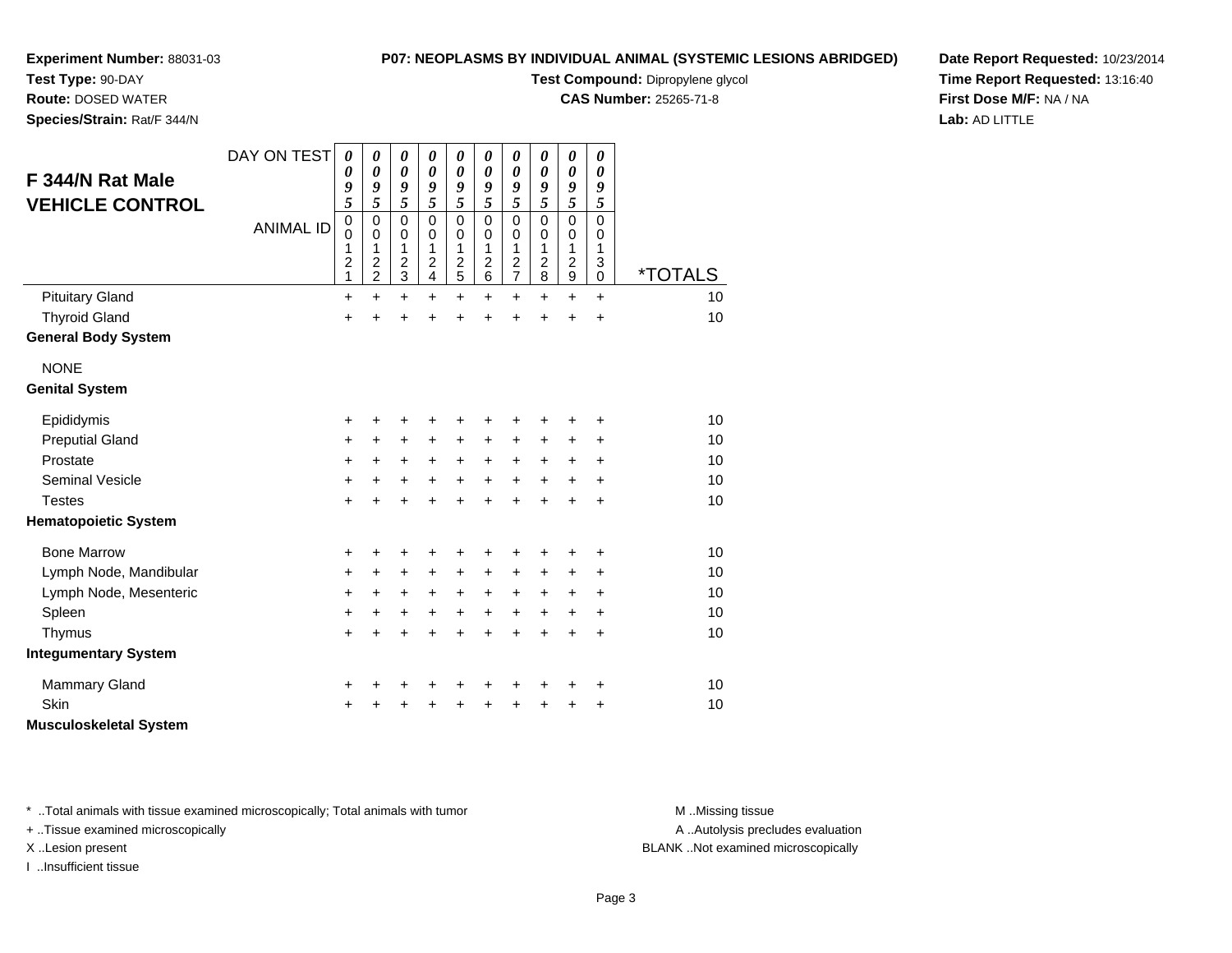## **Test Type:** 90-DAY

**Route:** DOSED WATER

**Species/Strain:** Rat/F 344/N

## **P07: NEOPLASMS BY INDIVIDUAL ANIMAL (SYSTEMIC LESIONS ABRIDGED)**

**Test Compound:** Dipropylene glycol

**CAS Number:** 25265-71-8

**Date Report Requested:** 10/23/2014**Time Report Requested:** 13:16:40**First Dose M/F:** NA / NA**Lab:** AD LITTLE

| F 344/N Rat Male<br><b>VEHICLE CONTROL</b>        | DAY ON TEST<br><b>ANIMAL ID</b> | 0<br>0<br>9<br>5<br>$\pmb{0}$<br>$\mathbf 0$<br>1<br>$\overline{c}$<br>1 | 0<br>0<br>9<br>5<br>0<br>0<br>1<br>$\overline{\mathbf{c}}$<br>$\overline{2}$ | 0<br>$\boldsymbol{\theta}$<br>9<br>5<br>$\mathbf 0$<br>$\mathbf 0$<br>1<br>$\overline{\mathbf{c}}$<br>3 | 0<br>0<br>9<br>5<br>$\mathbf 0$<br>0<br>1<br>$\frac{2}{4}$ | 0<br>0<br>9<br>$\overline{5}$<br>0<br>0<br>1<br>$\frac{2}{5}$ | 0<br>0<br>9<br>5<br>0<br>0<br>1<br>$\frac{2}{6}$ | 0<br>$\boldsymbol{\theta}$<br>9<br>5<br>$\mathbf 0$<br>$\mathbf 0$<br>1<br>$\frac{2}{7}$ | 0<br>0<br>9<br>5<br>$\mathbf 0$<br>0<br>1<br>$\overline{\mathbf{c}}$<br>8 | 0<br>$\boldsymbol{\theta}$<br>9<br>5<br>$\mathbf 0$<br>$\mathbf 0$<br>1<br>$\overline{c}$<br>$\boldsymbol{9}$ | 0<br>0<br>9<br>5<br>$\Omega$<br>0<br>1<br>3<br>$\mathbf 0$ | <i><b>*TOTALS</b></i> |
|---------------------------------------------------|---------------------------------|--------------------------------------------------------------------------|------------------------------------------------------------------------------|---------------------------------------------------------------------------------------------------------|------------------------------------------------------------|---------------------------------------------------------------|--------------------------------------------------|------------------------------------------------------------------------------------------|---------------------------------------------------------------------------|---------------------------------------------------------------------------------------------------------------|------------------------------------------------------------|-----------------------|
| <b>Bone</b>                                       |                                 | $+$                                                                      | +                                                                            | $\ddot{}$                                                                                               | +                                                          | $\ddot{}$                                                     | $\ddot{}$                                        | $\ddot{}$                                                                                | $\ddot{}$                                                                 | $\ddot{}$                                                                                                     | $\ddot{}$                                                  | 10                    |
| <b>Nervous System</b>                             |                                 |                                                                          |                                                                              |                                                                                                         |                                                            |                                                               |                                                  |                                                                                          |                                                                           |                                                                                                               |                                                            |                       |
| <b>Brain</b>                                      |                                 | $\ddot{}$                                                                | +                                                                            | +                                                                                                       |                                                            | +                                                             | +                                                | +                                                                                        | +                                                                         | +                                                                                                             | $\ddot{}$                                                  | 10                    |
| <b>Respiratory System</b>                         |                                 |                                                                          |                                                                              |                                                                                                         |                                                            |                                                               |                                                  |                                                                                          |                                                                           |                                                                                                               |                                                            |                       |
| Lung                                              |                                 | $\ddot{}$                                                                | ٠                                                                            | ÷                                                                                                       | ٠                                                          | +                                                             | ٠                                                | +                                                                                        | +                                                                         | +                                                                                                             | +                                                          | 10                    |
| <b>Nose</b>                                       |                                 | +                                                                        | $\ddot{}$                                                                    | $\ddot{}$                                                                                               | $+$                                                        | $\ddot{}$                                                     | $\ddot{}$                                        | $\ddot{}$                                                                                | $\ddot{}$                                                                 | $\ddot{}$                                                                                                     | +                                                          | 10                    |
| Trachea                                           |                                 | $\ddot{}$                                                                | +                                                                            | ÷                                                                                                       | +                                                          | +                                                             | +                                                | +                                                                                        | +                                                                         | +                                                                                                             | +                                                          | 10                    |
| <b>Special Senses System</b>                      |                                 |                                                                          |                                                                              |                                                                                                         |                                                            |                                                               |                                                  |                                                                                          |                                                                           |                                                                                                               |                                                            |                       |
| <b>NONE</b><br><b>Urinary System</b>              |                                 |                                                                          |                                                                              |                                                                                                         |                                                            |                                                               |                                                  |                                                                                          |                                                                           |                                                                                                               |                                                            |                       |
| Kidney                                            |                                 | $\ddot{}$                                                                |                                                                              |                                                                                                         |                                                            | $\ddot{}$                                                     | $\ddot{}$                                        | $\ddot{}$                                                                                | +                                                                         | +                                                                                                             | ÷                                                          | 10                    |
| <b>Urinary Bladder</b><br><b>SYSTEMIC LESIONS</b> |                                 | $\ddot{}$                                                                |                                                                              | $\ddot{}$                                                                                               | $\ddot{}$                                                  | $\ddot{}$                                                     | $\ddot{}$                                        | $\ddot{}$                                                                                | $\ddot{}$                                                                 | $\ddot{}$                                                                                                     | $\ddot{}$                                                  | 10                    |
| Multiple Organ                                    |                                 | +                                                                        |                                                                              |                                                                                                         |                                                            |                                                               |                                                  |                                                                                          |                                                                           |                                                                                                               | +                                                          | 10                    |

\* ..Total animals with tissue examined microscopically; Total animals with tumor **M** . Missing tissue M ..Missing tissue

+ ..Tissue examined microscopically

I ..Insufficient tissue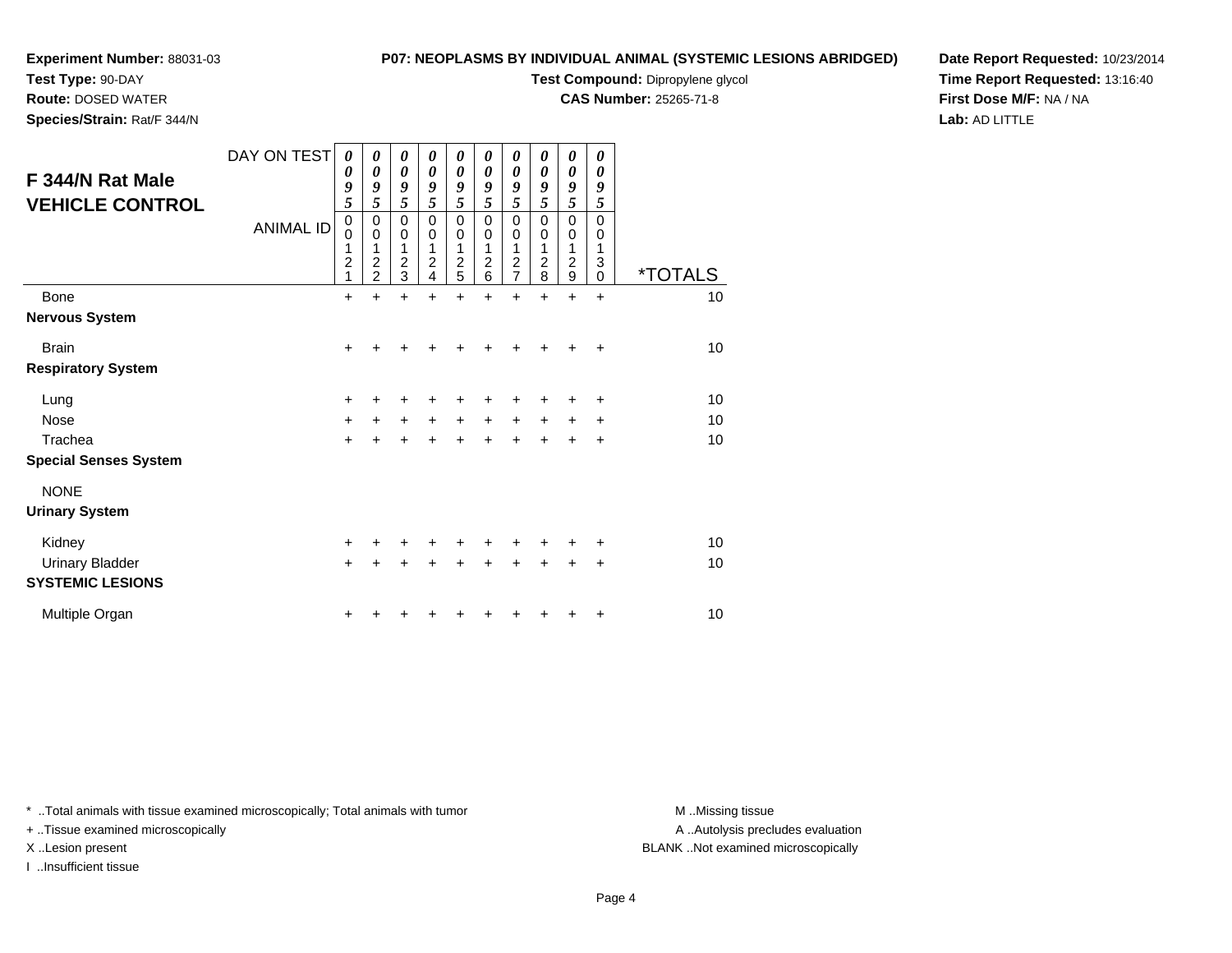**Test Type:** 90-DAY

**Route:** DOSED WATER

**Species/Strain:** Rat/F 344/N

### **P07: NEOPLASMS BY INDIVIDUAL ANIMAL (SYSTEMIC LESIONS ABRIDGED)**

**Test Compound:** Dipropylene glycol

**CAS Number:** 25265-71-8

**Date Report Requested:** 10/23/2014**Time Report Requested:** 13:16:40**First Dose M/F:** NA / NA**Lab:** AD LITTLE

| F 344/N Rat Male<br>0.5%                              | DAY ON TEST<br><b>ANIMAL ID</b> | $\boldsymbol{\theta}$<br>0<br>9<br>5<br>$\mathbf 0$ | 0<br>$\boldsymbol{\theta}$<br>9<br>5<br>$\mathbf 0$ | 0<br>$\pmb{\theta}$<br>9<br>5<br>$\mathsf 0$ | 0<br>$\boldsymbol{\theta}$<br>9<br>$\sqrt{5}$<br>$\mathbf 0$ | $\boldsymbol{\theta}$<br>$\boldsymbol{\theta}$<br>9<br>5<br>$\mathbf 0$ | 0<br>$\boldsymbol{\theta}$<br>9<br>$\sqrt{5}$<br>$\mathbf 0$ | $\boldsymbol{\theta}$<br>$\pmb{\theta}$<br>9<br>5<br>$\mathsf 0$ | $\boldsymbol{\theta}$<br>$\boldsymbol{\theta}$<br>9<br>$\sqrt{5}$<br>$\mathbf 0$ | $\boldsymbol{\theta}$<br>$\boldsymbol{\theta}$<br>9<br>5<br>$\mathbf 0$ | $\pmb{\theta}$<br>$\boldsymbol{\theta}$<br>9<br>5<br>$\mathbf 0$ |                       |
|-------------------------------------------------------|---------------------------------|-----------------------------------------------------|-----------------------------------------------------|----------------------------------------------|--------------------------------------------------------------|-------------------------------------------------------------------------|--------------------------------------------------------------|------------------------------------------------------------------|----------------------------------------------------------------------------------|-------------------------------------------------------------------------|------------------------------------------------------------------|-----------------------|
|                                                       |                                 | 0<br>$\mathbf 1$<br>3<br>1                          | $\mathbf 0$<br>$\mathbf{1}$<br>3<br>$\overline{2}$  | 0<br>$\mathbf{1}$<br>3<br>$\overline{3}$     | 0<br>1<br>3<br>4                                             | 0<br>1<br>3<br>$\overline{5}$                                           | 0<br>$\mathbf{1}$<br>3<br>6                                  | 0<br>$\mathbf{1}$<br>$\ensuremath{\mathsf{3}}$<br>$\overline{7}$ | 0<br>$\mathbf{1}$<br>3<br>8                                                      | 0<br>$\mathbf{1}$<br>3<br>$\overline{9}$                                | 0<br>$\mathbf{1}$<br>4<br>$\mathbf 0$                            | <i><b>*TOTALS</b></i> |
| <b>Alimentary System</b>                              |                                 |                                                     |                                                     |                                              |                                                              |                                                                         |                                                              |                                                                  |                                                                                  |                                                                         |                                                                  |                       |
| Liver<br><b>Cardiovascular System</b>                 |                                 |                                                     |                                                     |                                              |                                                              | +                                                                       |                                                              | +                                                                |                                                                                  |                                                                         |                                                                  | $\overline{2}$        |
| <b>NONE</b><br><b>Endocrine System</b>                |                                 |                                                     |                                                     |                                              |                                                              |                                                                         |                                                              |                                                                  |                                                                                  |                                                                         |                                                                  |                       |
| <b>Adrenal Cortex</b><br><b>General Body System</b>   |                                 | $\ddot{}$                                           |                                                     |                                              |                                                              |                                                                         |                                                              |                                                                  |                                                                                  |                                                                         | +                                                                | 10                    |
| <b>NONE</b><br><b>Genital System</b>                  |                                 |                                                     |                                                     |                                              |                                                              |                                                                         |                                                              |                                                                  |                                                                                  |                                                                         |                                                                  |                       |
| <b>NONE</b><br><b>Hematopoietic System</b>            |                                 |                                                     |                                                     |                                              |                                                              |                                                                         |                                                              |                                                                  |                                                                                  |                                                                         |                                                                  |                       |
| Lymph Node, Mandibular<br><b>Integumentary System</b> |                                 |                                                     |                                                     |                                              |                                                              |                                                                         |                                                              | +                                                                |                                                                                  |                                                                         |                                                                  | $\mathbf{1}$          |
| <b>NONE</b><br><b>Musculoskeletal System</b>          |                                 |                                                     |                                                     |                                              |                                                              |                                                                         |                                                              |                                                                  |                                                                                  |                                                                         |                                                                  |                       |
| <b>NONE</b><br><b>Nervous System</b>                  |                                 |                                                     |                                                     |                                              |                                                              |                                                                         |                                                              |                                                                  |                                                                                  |                                                                         |                                                                  |                       |
| <b>NONE</b>                                           |                                 |                                                     |                                                     |                                              |                                                              |                                                                         |                                                              |                                                                  |                                                                                  |                                                                         |                                                                  |                       |
|                                                       |                                 |                                                     |                                                     |                                              |                                                              |                                                                         |                                                              |                                                                  |                                                                                  |                                                                         |                                                                  |                       |

\* ..Total animals with tissue examined microscopically; Total animals with tumor **M** . Missing tissue M ..Missing tissue A ..Autolysis precludes evaluation + ..Tissue examined microscopically X ..Lesion present BLANK ..Not examined microscopicallyI ..Insufficient tissue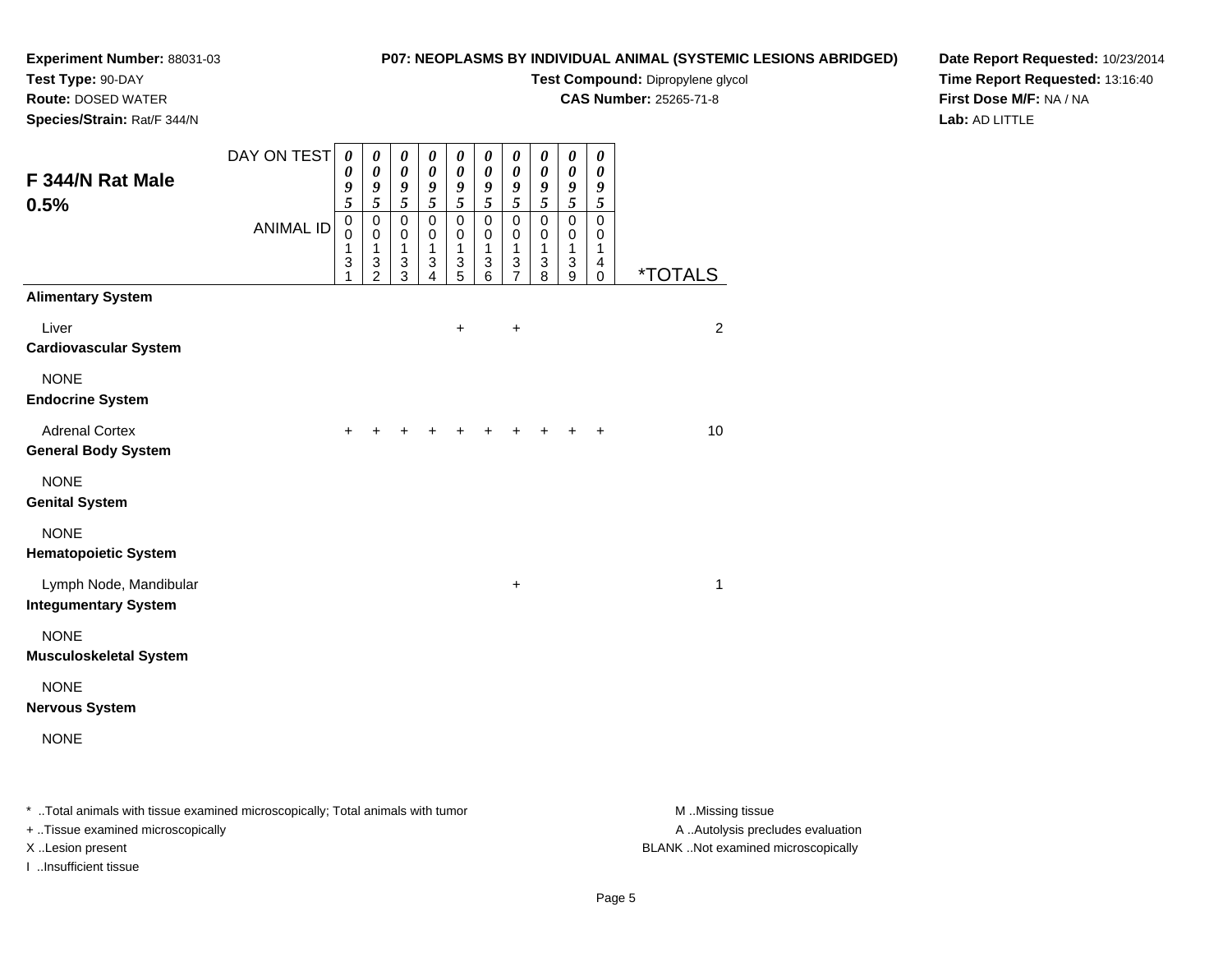**Route:** DOSED WATER

#### **P07: NEOPLASMS BY INDIVIDUAL ANIMAL (SYSTEMIC LESIONS ABRIDGED)**

**Test Compound:** Dipropylene glycol

\*TOTALS

**CAS Number:** 25265-71-8

0<br>0<br>1<br>4<br>0

**Date Report Requested:** 10/23/2014**Time Report Requested:** 13:16:40**First Dose M/F:** NA / NA**Lab:** AD LITTLE

| Species/Strain: Rat/F 344/N  |                  |                  |                       |                         |                  |                                 |                                 |                       |                  |                  |
|------------------------------|------------------|------------------|-----------------------|-------------------------|------------------|---------------------------------|---------------------------------|-----------------------|------------------|------------------|
| F 344/N Rat Male<br>0.5%     | DAY ON TEST      | 0<br>0<br>9<br>5 | 0<br>0<br>9<br>5      | 0<br>0<br>9<br>5        | 0<br>0<br>9<br>5 | 0<br>0<br>9<br>5                | 0<br>0<br>9<br>5                | 0<br>0<br>9<br>5      | 0<br>0<br>9<br>5 | 0<br>0<br>9<br>5 |
|                              | <b>ANIMAL ID</b> | 0<br>0<br>1<br>3 | 0<br>0<br>1<br>3<br>2 | 0<br>$\Omega$<br>3<br>3 | 0<br>0<br>3<br>4 | 0<br>$\mathbf 0$<br>1<br>3<br>5 | 0<br>$\mathbf 0$<br>1<br>3<br>6 | 0<br>0<br>1<br>3<br>7 | 0<br>0<br>3<br>8 | 0<br>0<br>3<br>9 |
| <b>Respiratory System</b>    |                  |                  |                       |                         |                  |                                 |                                 |                       |                  |                  |
| <b>NONE</b>                  |                  |                  |                       |                         |                  |                                 |                                 |                       |                  |                  |
| <b>Special Senses System</b> |                  |                  |                       |                         |                  |                                 |                                 |                       |                  |                  |

NONE

#### **Urinary System**

| Kidney<br><b>SYSTEMIC LESIONS</b> | + + + + + + + + + + |  |  |  |  | 10 |
|-----------------------------------|---------------------|--|--|--|--|----|
| Multiple Organ                    | + + + + + + + + + + |  |  |  |  | 10 |

\* ..Total animals with tissue examined microscopically; Total animals with tumor **M** . Missing tissue M ..Missing tissue

+ ..Tissue examined microscopically

I ..Insufficient tissue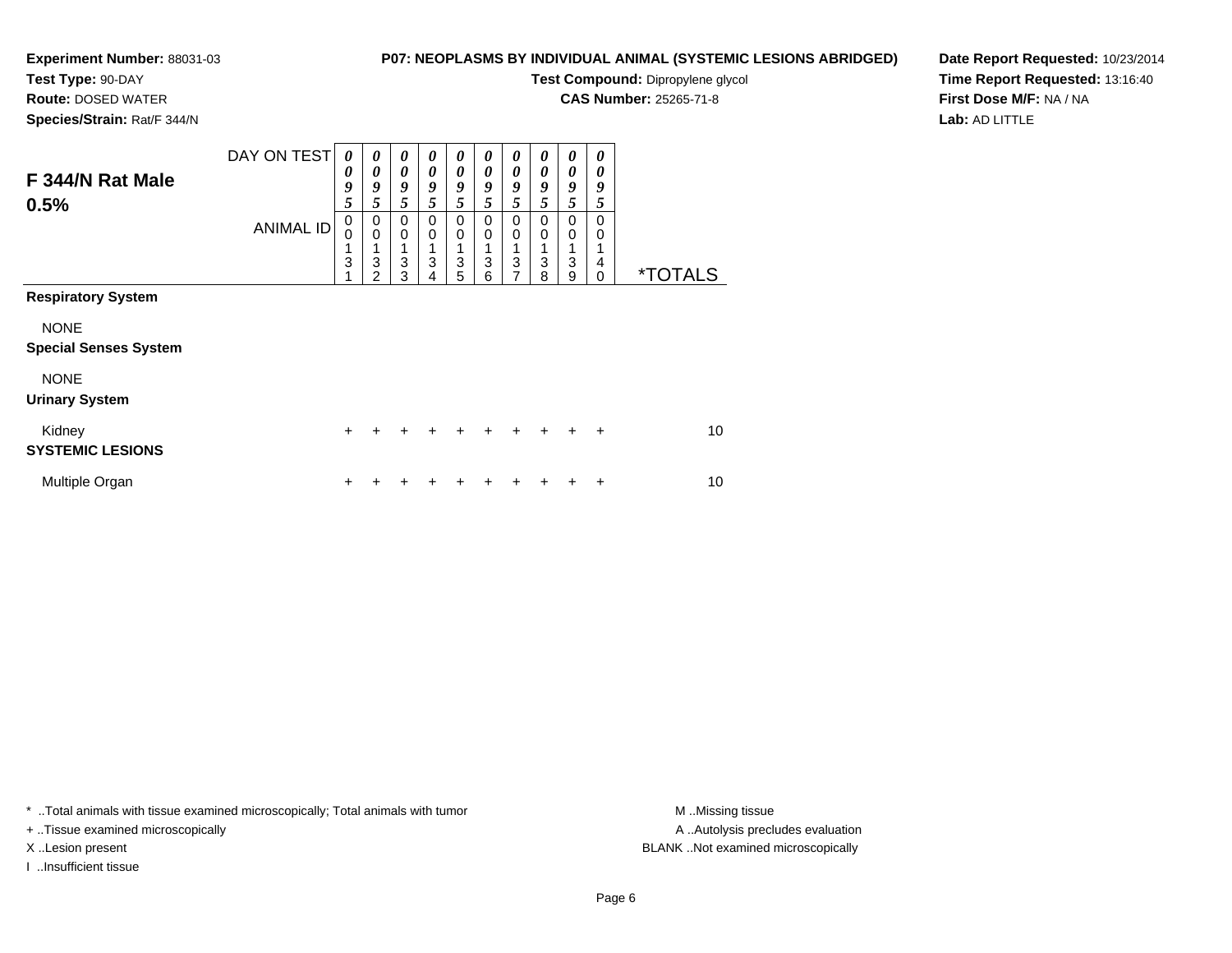**Test Type:** 90-DAY

**Route:** DOSED WATER

**Species/Strain:** Rat/F 344/N

#### **P07: NEOPLASMS BY INDIVIDUAL ANIMAL (SYSTEMIC LESIONS ABRIDGED)**

**Test Compound:** Dipropylene glycol

**CAS Number:** 25265-71-8

**Date Report Requested:** 10/23/2014**Time Report Requested:** 13:16:40**First Dose M/F:** NA / NA**Lab:** AD LITTLE

| F 344/N Rat Male<br>1.0%                                      | DAY ON TEST      | 0<br>$\boldsymbol{\theta}$<br>9<br>5      | 0<br>$\boldsymbol{\theta}$<br>9<br>5                      | $\boldsymbol{\theta}$<br>$\boldsymbol{\theta}$<br>9<br>$\sqrt{5}$ | 0<br>$\boldsymbol{\theta}$<br>9<br>5 | 0<br>$\boldsymbol{\theta}$<br>9<br>5                          | 0<br>0<br>9<br>5                | 0<br>$\pmb{\theta}$<br>9<br>5      | 0<br>$\boldsymbol{\theta}$<br>9<br>$\overline{5}$ | 0<br>$\boldsymbol{\theta}$<br>9<br>5         | 0<br>$\boldsymbol{\theta}$<br>9<br>$\mathfrak{s}$ |                       |
|---------------------------------------------------------------|------------------|-------------------------------------------|-----------------------------------------------------------|-------------------------------------------------------------------|--------------------------------------|---------------------------------------------------------------|---------------------------------|------------------------------------|---------------------------------------------------|----------------------------------------------|---------------------------------------------------|-----------------------|
|                                                               | <b>ANIMAL ID</b> | $\mathbf 0$<br>$\mathbf 0$<br>1<br>4<br>1 | $\mathbf 0$<br>0<br>1<br>$\overline{4}$<br>$\overline{2}$ | $\mathbf 0$<br>$\pmb{0}$<br>1<br>$\overline{\mathbf{4}}$<br>3     | $\mathbf 0$<br>0<br>1<br>4<br>4      | $\mathbf 0$<br>$\pmb{0}$<br>1<br>$\overline{\mathbf{4}}$<br>5 | 0<br>$\mathbf 0$<br>1<br>4<br>6 | 0<br>0<br>1<br>4<br>$\overline{7}$ | $\mathbf 0$<br>$\mathbf 0$<br>1<br>4<br>8         | $\mathbf 0$<br>0<br>1<br>$\overline{4}$<br>9 | $\mathbf 0$<br>0<br>1<br>5<br>$\mathbf 0$         | <i><b>*TOTALS</b></i> |
| <b>Alimentary System</b>                                      |                  |                                           |                                                           |                                                                   |                                      |                                                               |                                 |                                    |                                                   |                                              |                                                   |                       |
| Liver<br>Stomach, Forestomach<br><b>Cardiovascular System</b> |                  | +                                         |                                                           |                                                                   |                                      |                                                               |                                 |                                    |                                                   |                                              | +<br>÷                                            | 10<br>1               |
| <b>NONE</b><br><b>Endocrine System</b>                        |                  |                                           |                                                           |                                                                   |                                      |                                                               |                                 |                                    |                                                   |                                              |                                                   |                       |
| <b>Adrenal Cortex</b><br><b>General Body System</b>           |                  | +                                         |                                                           |                                                                   |                                      |                                                               |                                 |                                    |                                                   |                                              | $\div$                                            | 10                    |
| <b>NONE</b><br><b>Genital System</b>                          |                  |                                           |                                                           |                                                                   |                                      |                                                               |                                 |                                    |                                                   |                                              |                                                   |                       |
| <b>NONE</b><br><b>Hematopoietic System</b>                    |                  |                                           |                                                           |                                                                   |                                      |                                                               |                                 |                                    |                                                   |                                              |                                                   |                       |
| Lymph Node, Mandibular<br><b>Integumentary System</b>         |                  |                                           |                                                           |                                                                   |                                      |                                                               |                                 |                                    |                                                   |                                              | +                                                 | 1                     |
| <b>NONE</b><br><b>Musculoskeletal System</b>                  |                  |                                           |                                                           |                                                                   |                                      |                                                               |                                 |                                    |                                                   |                                              |                                                   |                       |
| <b>NONE</b><br><b>Nervous System</b>                          |                  |                                           |                                                           |                                                                   |                                      |                                                               |                                 |                                    |                                                   |                                              |                                                   |                       |

\* ..Total animals with tissue examined microscopically; Total animals with tumor **M** . Missing tissue M ..Missing tissue

+ ..Tissue examined microscopically

I ..Insufficient tissue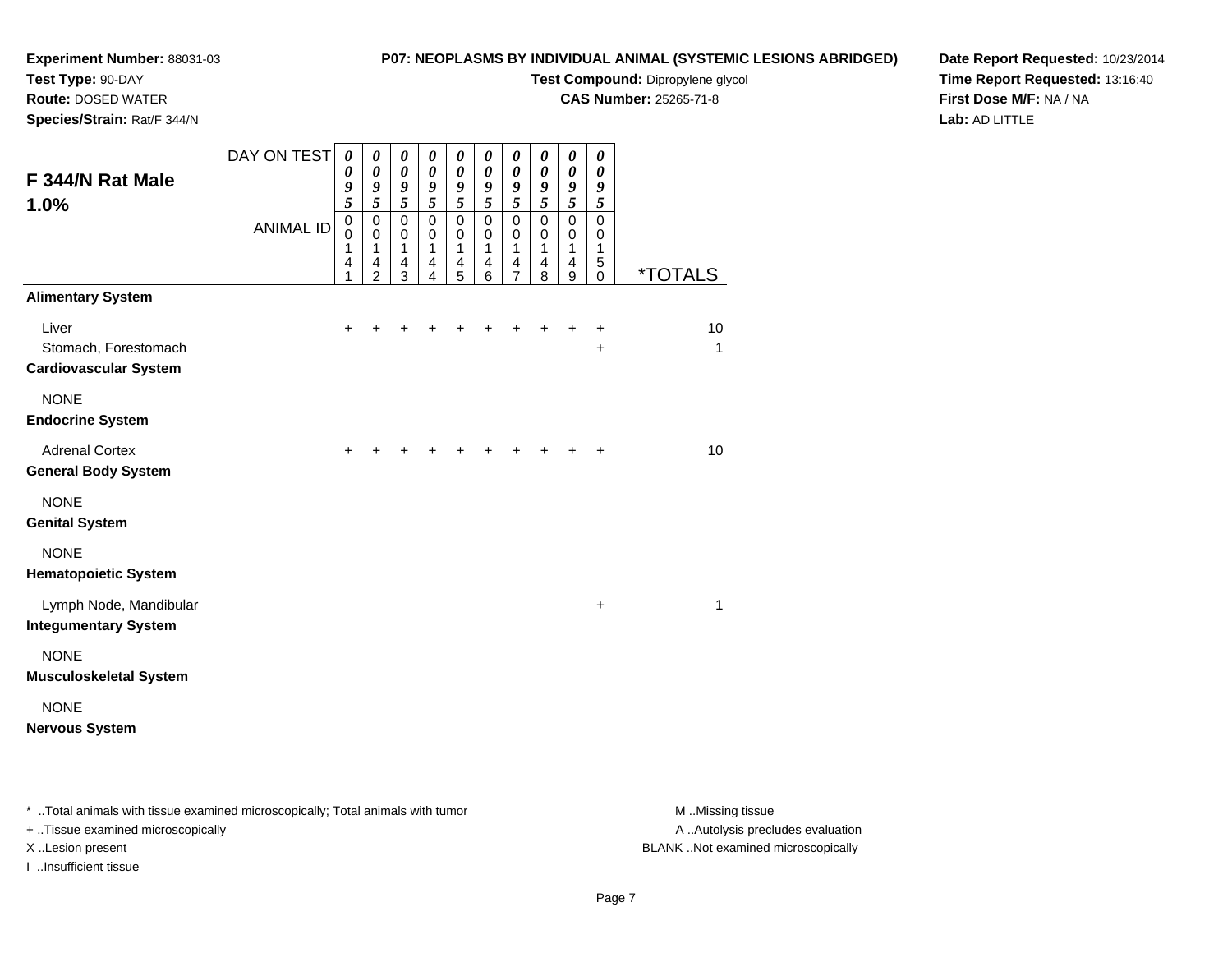## **P07: NEOPLASMS BY INDIVIDUAL ANIMAL (SYSTEMIC LESIONS ABRIDGED)**

**Test Compound:** Dipropylene glycol

**CAS Number:** 25265-71-8

**Date Report Requested:** 10/23/2014**Time Report Requested:** 13:16:40**First Dose M/F:** NA / NA**Lab:** AD LITTLE

| <b>Route:</b> DOSED WATER   |  |
|-----------------------------|--|
| Species/Strain: Rat/F 344/N |  |

| F 344/N Rat Male<br>1.0%          | DAY ON TEST      | 0<br>0<br>9<br>$\overline{\mathbf{5}}$ | 0<br>$\boldsymbol{\theta}$<br>9<br>5       | 0<br>0<br>9<br>$\overline{5}$        | 0<br>0<br>9<br>5      | 0<br>0<br>9<br>5      | 0<br>0<br>9<br>5 | 0<br>$\boldsymbol{\theta}$<br>9<br>5                 | 0<br>0<br>9<br>5                          | 0<br>0<br>9<br>5      | 0<br>0<br>9<br>5      |                       |
|-----------------------------------|------------------|----------------------------------------|--------------------------------------------|--------------------------------------|-----------------------|-----------------------|------------------|------------------------------------------------------|-------------------------------------------|-----------------------|-----------------------|-----------------------|
|                                   | <b>ANIMAL ID</b> | $\mathbf 0$<br>0<br>1<br>4             | 0<br>$\pmb{0}$<br>1<br>4<br>$\mathfrak{p}$ | 0<br>$\boldsymbol{0}$<br>1<br>4<br>3 | 0<br>0<br>1<br>4<br>4 | 0<br>0<br>1<br>4<br>5 | 0<br>0<br>4<br>6 | $\mathbf 0$<br>$\pmb{0}$<br>1<br>$\overline{4}$<br>7 | $\Omega$<br>0<br>1<br>$\overline{4}$<br>8 | 0<br>0<br>1<br>4<br>9 | 0<br>0<br>1<br>5<br>0 | <i><b>*TOTALS</b></i> |
| <b>NONE</b>                       |                  |                                        |                                            |                                      |                       |                       |                  |                                                      |                                           |                       |                       |                       |
| <b>Respiratory System</b>         |                  |                                        |                                            |                                      |                       |                       |                  |                                                      |                                           |                       |                       |                       |
| <b>NONE</b>                       |                  |                                        |                                            |                                      |                       |                       |                  |                                                      |                                           |                       |                       |                       |
| <b>Special Senses System</b>      |                  |                                        |                                            |                                      |                       |                       |                  |                                                      |                                           |                       |                       |                       |
| <b>NONE</b>                       |                  |                                        |                                            |                                      |                       |                       |                  |                                                      |                                           |                       |                       |                       |
| <b>Urinary System</b>             |                  |                                        |                                            |                                      |                       |                       |                  |                                                      |                                           |                       |                       |                       |
| Kidney<br><b>SYSTEMIC LESIONS</b> |                  | $\pm$                                  |                                            |                                      |                       |                       |                  |                                                      |                                           |                       | $\ddot{+}$            | 10                    |
| Multiple Organ                    |                  |                                        |                                            |                                      |                       |                       |                  |                                                      |                                           |                       |                       | 10                    |

\* ..Total animals with tissue examined microscopically; Total animals with tumor **M** . Missing tissue M ..Missing tissue

+ ..Tissue examined microscopically

I ..Insufficient tissue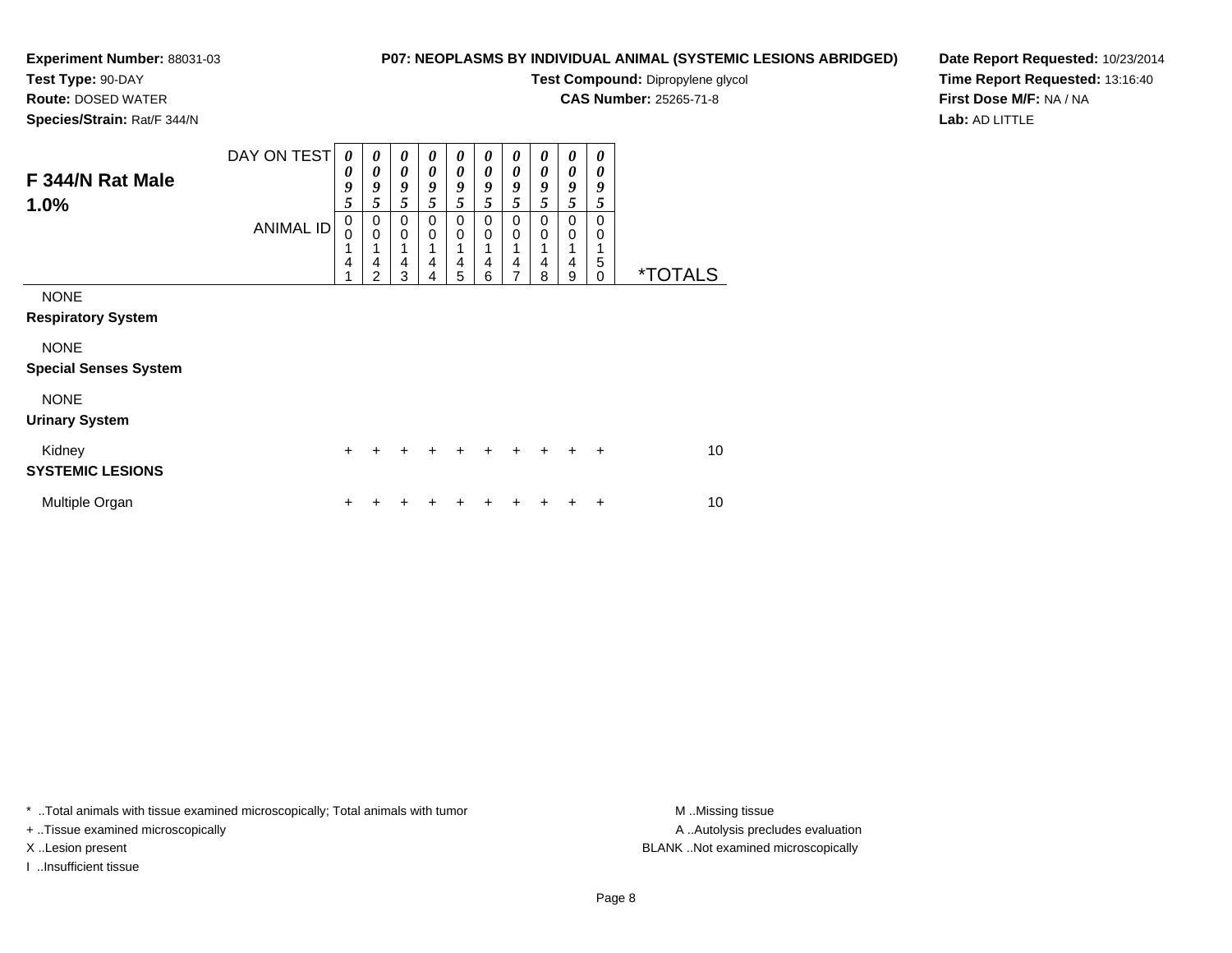# **Test Type:** 90-DAY

**Route:** DOSED WATER

**Species/Strain:** Rat/F 344/N

## **P07: NEOPLASMS BY INDIVIDUAL ANIMAL (SYSTEMIC LESIONS ABRIDGED)**

**Test Compound:** Dipropylene glycol

**CAS Number:** 25265-71-8

**Date Report Requested:** 10/23/2014**Time Report Requested:** 13:16:40**First Dose M/F:** NA / NA**Lab:** AD LITTLE

| F 344/N Rat Male<br>2.0%                                            | DAY ON TEST<br><b>ANIMAL ID</b> | $\boldsymbol{\theta}$<br>$\boldsymbol{\theta}$<br>9<br>5<br>$\mathbf 0$<br>$\mathbf 0$<br>1<br>5<br>1 | 0<br>$\pmb{\theta}$<br>9<br>5<br>$\mathsf 0$<br>$\mathbf 0$<br>1<br>5<br>$\overline{2}$ | 0<br>$\pmb{\theta}$<br>9<br>$\overline{5}$<br>$\mathbf 0$<br>$\pmb{0}$<br>1<br>5<br>3 | 0<br>$\pmb{\theta}$<br>9<br>5<br>$\pmb{0}$<br>$\pmb{0}$<br>1<br>5<br>4 | 0<br>$\boldsymbol{\theta}$<br>9<br>5<br>$\mathbf 0$<br>$\pmb{0}$<br>$\mathbf{1}$<br>5<br>5 | 0<br>$\boldsymbol{\theta}$<br>9<br>$\mathfrak{s}$<br>$\mathbf 0$<br>0<br>$\mathbf{1}$<br>5<br>6 | 0<br>$\boldsymbol{\theta}$<br>9<br>$\sqrt{5}$<br>$\pmb{0}$<br>0<br>1<br>5<br>7 | 0<br>$\pmb{\theta}$<br>9<br>5<br>$\pmb{0}$<br>$\pmb{0}$<br>1<br>5<br>8 | $\boldsymbol{\theta}$<br>$\boldsymbol{\theta}$<br>9<br>5<br>$\mathbf 0$<br>$\mathbf 0$<br>1<br>5<br>9 | 0<br>$\boldsymbol{\theta}$<br>9<br>5<br>$\mathbf 0$<br>0<br>1<br>6<br>0 | *TOTALS       |
|---------------------------------------------------------------------|---------------------------------|-------------------------------------------------------------------------------------------------------|-----------------------------------------------------------------------------------------|---------------------------------------------------------------------------------------|------------------------------------------------------------------------|--------------------------------------------------------------------------------------------|-------------------------------------------------------------------------------------------------|--------------------------------------------------------------------------------|------------------------------------------------------------------------|-------------------------------------------------------------------------------------------------------|-------------------------------------------------------------------------|---------------|
| <b>Alimentary System</b>                                            |                                 |                                                                                                       |                                                                                         |                                                                                       |                                                                        |                                                                                            |                                                                                                 |                                                                                |                                                                        |                                                                                                       |                                                                         |               |
| Liver<br><b>Cardiovascular System</b>                               |                                 | +                                                                                                     |                                                                                         |                                                                                       |                                                                        |                                                                                            |                                                                                                 |                                                                                | +                                                                      | +                                                                                                     | $\ddot{}$                                                               | 10            |
| <b>NONE</b><br><b>Endocrine System</b>                              |                                 |                                                                                                       |                                                                                         |                                                                                       |                                                                        |                                                                                            |                                                                                                 |                                                                                |                                                                        |                                                                                                       |                                                                         |               |
| <b>Adrenal Cortex</b><br><b>General Body System</b>                 |                                 | $\ddot{}$                                                                                             |                                                                                         | +                                                                                     |                                                                        |                                                                                            | $\ddot{}$                                                                                       | $+$                                                                            | $+$                                                                    | $\ddot{}$                                                                                             | $\ddot{}$                                                               | 10            |
| <b>NONE</b><br><b>Genital System</b>                                |                                 |                                                                                                       |                                                                                         |                                                                                       |                                                                        |                                                                                            |                                                                                                 |                                                                                |                                                                        |                                                                                                       |                                                                         |               |
| <b>NONE</b><br><b>Hematopoietic System</b>                          |                                 |                                                                                                       |                                                                                         |                                                                                       |                                                                        |                                                                                            |                                                                                                 |                                                                                |                                                                        |                                                                                                       |                                                                         |               |
| Lymph Node<br>Lymph Node, Mandibular<br><b>Integumentary System</b> |                                 |                                                                                                       |                                                                                         |                                                                                       | $\ddot{}$                                                              |                                                                                            |                                                                                                 | M                                                                              |                                                                        |                                                                                                       |                                                                         | 1<br>$\Omega$ |
| <b>NONE</b><br><b>Musculoskeletal System</b>                        |                                 |                                                                                                       |                                                                                         |                                                                                       |                                                                        |                                                                                            |                                                                                                 |                                                                                |                                                                        |                                                                                                       |                                                                         |               |
| <b>NONE</b><br><b>Nervous System</b>                                |                                 |                                                                                                       |                                                                                         |                                                                                       |                                                                        |                                                                                            |                                                                                                 |                                                                                |                                                                        |                                                                                                       |                                                                         |               |

\* ..Total animals with tissue examined microscopically; Total animals with tumor **M** . Missing tissue M ..Missing tissue

+ ..Tissue examined microscopically

I ..Insufficient tissue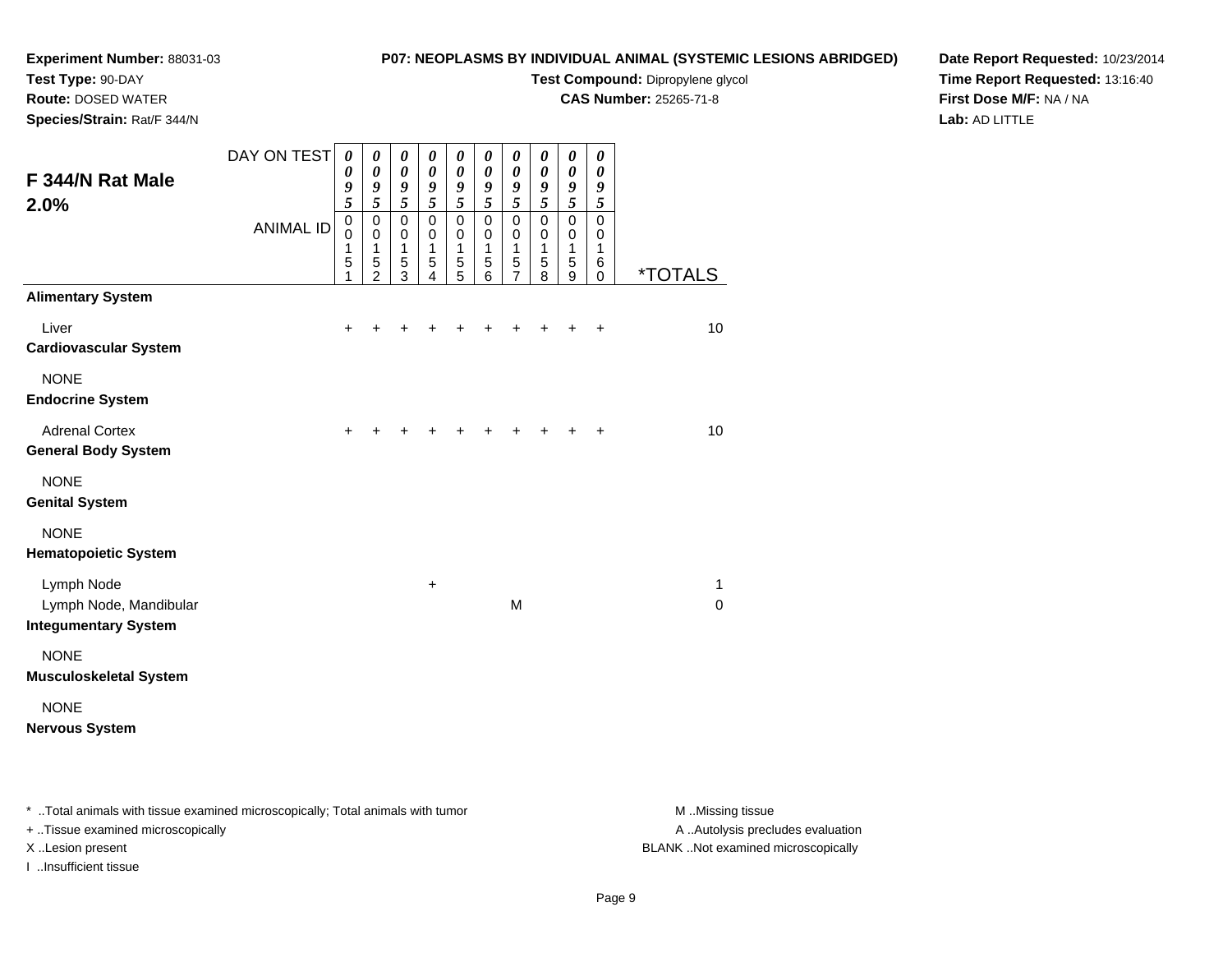#### **P07: NEOPLASMS BY INDIVIDUAL ANIMAL (SYSTEMIC LESIONS ABRIDGED)**

**Test Compound:** Dipropylene glycol

**CAS Number:** 25265-71-8

**Date Report Requested:** 10/23/2014**Time Report Requested:** 13:16:40**First Dose M/F:** NA / NA**Lab:** AD LITTLE

| Species/Strain: Rat/F 344/N |
|-----------------------------|

**Route:** DOSED WATER

|                              | DAY ON TEST      | 0                | 0                          | 0                          | $\boldsymbol{\theta}$   | $\boldsymbol{\theta}$      | 0                       | $\boldsymbol{\theta}$      | 0             | 0                          | 0             |                       |
|------------------------------|------------------|------------------|----------------------------|----------------------------|-------------------------|----------------------------|-------------------------|----------------------------|---------------|----------------------------|---------------|-----------------------|
| F 344/N Rat Male             |                  | 0<br>9           | $\boldsymbol{\theta}$<br>9 | $\boldsymbol{\theta}$<br>9 | 0<br>9                  | $\boldsymbol{\theta}$<br>9 | 0<br>9                  | $\boldsymbol{\theta}$<br>9 | 0<br>9        | $\boldsymbol{\theta}$<br>9 | 0<br>9        |                       |
| 2.0%                         |                  | 5                | 5                          | 5                          | 5                       | 5                          | 5                       | 5                          | 5             | 5                          | 5             |                       |
|                              | <b>ANIMAL ID</b> | 0<br>$\mathbf 0$ | 0<br>$\mathbf 0$           | 0<br>$\mathbf 0$           | $\Omega$<br>$\mathbf 0$ | 0<br>0                     | $\Omega$<br>$\mathbf 0$ | 0<br>$\mathbf 0$           | $\Omega$<br>0 | 0<br>$\mathbf 0$           | $\Omega$<br>0 |                       |
|                              |                  | 1                | 1                          | 1                          |                         | 1                          |                         | 1                          | 1             | 1                          |               |                       |
|                              |                  | 5                | 5<br>$\overline{2}$        | 5<br>3                     | 5<br>4                  | 5<br>5                     | 5<br>6                  | 5<br>$\overline{7}$        | 5<br>8        | 5<br>9                     | 6<br>$\Omega$ | <i><b>*TOTALS</b></i> |
| <b>NONE</b>                  |                  |                  |                            |                            |                         |                            |                         |                            |               |                            |               |                       |
| <b>Respiratory System</b>    |                  |                  |                            |                            |                         |                            |                         |                            |               |                            |               |                       |
| <b>NONE</b>                  |                  |                  |                            |                            |                         |                            |                         |                            |               |                            |               |                       |
| <b>Special Senses System</b> |                  |                  |                            |                            |                         |                            |                         |                            |               |                            |               |                       |
| <b>NONE</b>                  |                  |                  |                            |                            |                         |                            |                         |                            |               |                            |               |                       |
| <b>Urinary System</b>        |                  |                  |                            |                            |                         |                            |                         |                            |               |                            |               |                       |
| Kidney                       |                  | $\ddot{}$        |                            |                            |                         |                            |                         |                            |               |                            | $\ddot{}$     | 10                    |
| <b>SYSTEMIC LESIONS</b>      |                  |                  |                            |                            |                         |                            |                         |                            |               |                            |               |                       |
| Multiple Organ               |                  | +                |                            |                            |                         |                            |                         |                            |               |                            | ٠             | 10                    |
|                              |                  |                  |                            |                            |                         |                            |                         |                            |               |                            |               |                       |

\* ..Total animals with tissue examined microscopically; Total animals with tumor **M** . Missing tissue M ..Missing tissue

+ ..Tissue examined microscopically

I ..Insufficient tissue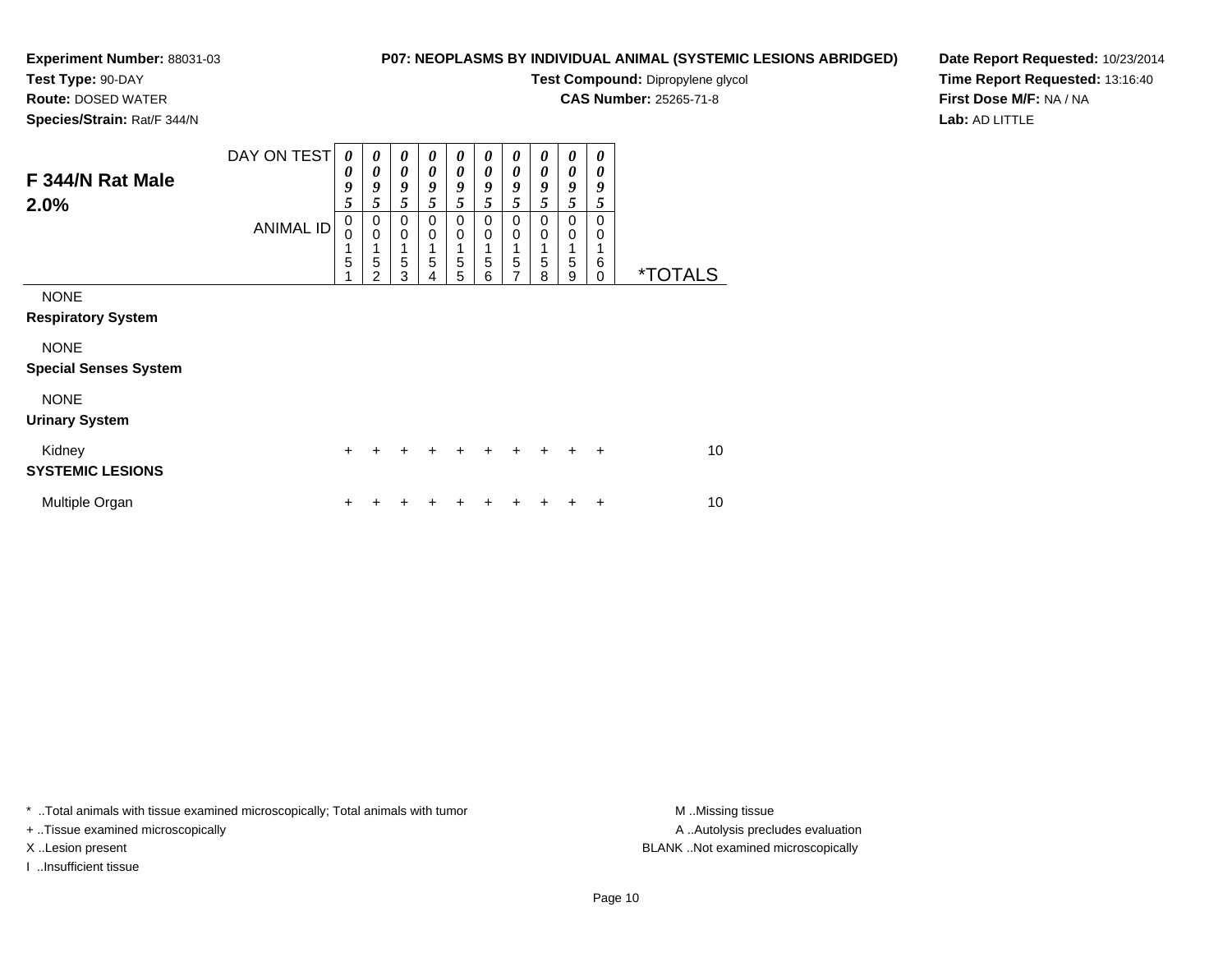# **Test Type:** 90-DAY

**Route:** DOSED WATER

**Species/Strain:** Rat/F 344/N

### **P07: NEOPLASMS BY INDIVIDUAL ANIMAL (SYSTEMIC LESIONS ABRIDGED)**

**Test Compound:** Dipropylene glycol

**CAS Number:** 25265-71-8

**Date Report Requested:** 10/23/2014**Time Report Requested:** 13:16:40**First Dose M/F:** NA / NA**Lab:** AD LITTLE

| F 344/N Rat Male<br>4.0%                                            | DAY ON TEST<br><b>ANIMAL ID</b> | 0<br>0<br>9<br>5<br>$\mathbf 0$<br>$\mathbf 0$<br>1<br>6 | 0<br>$\boldsymbol{\theta}$<br>9<br>5<br>$\mathbf 0$<br>$\mathbf 0$<br>1<br>6 | 0<br>$\boldsymbol{\theta}$<br>9<br>5<br>$\mathbf 0$<br>$\mathbf 0$<br>1<br>$\,6$ | 0<br>$\pmb{\theta}$<br>9<br>5<br>$\mathbf 0$<br>$\mathbf 0$<br>1<br>6 | 0<br>$\boldsymbol{\theta}$<br>9<br>5<br>$\mathbf 0$<br>$\mathbf 0$<br>1<br>$\,6$ | 0<br>$\boldsymbol{\theta}$<br>9<br>5<br>$\Omega$<br>$\Omega$<br>1<br>6 | 0<br>$\boldsymbol{\theta}$<br>9<br>5<br>$\mathbf 0$<br>$\mathbf 0$<br>1<br>6 | 0<br>$\pmb{\theta}$<br>9<br>5<br>$\mathbf 0$<br>$\mathbf 0$<br>$\mathbf{1}$<br>6 | 0<br>$\pmb{\theta}$<br>9<br>$\overline{5}$<br>$\mathsf 0$<br>$\pmb{0}$<br>$\mathbf{1}$<br>6 | 0<br>0<br>9<br>$\sqrt{5}$<br>$\mathbf 0$<br>0<br>1<br>7 |                       |
|---------------------------------------------------------------------|---------------------------------|----------------------------------------------------------|------------------------------------------------------------------------------|----------------------------------------------------------------------------------|-----------------------------------------------------------------------|----------------------------------------------------------------------------------|------------------------------------------------------------------------|------------------------------------------------------------------------------|----------------------------------------------------------------------------------|---------------------------------------------------------------------------------------------|---------------------------------------------------------|-----------------------|
| <b>Alimentary System</b>                                            |                                 | 1                                                        | $\overline{2}$                                                               | 3                                                                                | 4                                                                     | 5                                                                                | 6                                                                      | 7                                                                            | 8                                                                                | $\overline{9}$                                                                              | $\mathbf 0$                                             | <i><b>*TOTALS</b></i> |
| Liver<br><b>Cardiovascular System</b>                               |                                 | $\ddot{}$                                                |                                                                              |                                                                                  |                                                                       |                                                                                  |                                                                        |                                                                              |                                                                                  |                                                                                             | +                                                       | 10                    |
| <b>NONE</b><br><b>Endocrine System</b>                              |                                 |                                                          |                                                                              |                                                                                  |                                                                       |                                                                                  |                                                                        |                                                                              |                                                                                  |                                                                                             |                                                         |                       |
| <b>Adrenal Cortex</b><br><b>General Body System</b>                 |                                 | $\ddot{}$                                                |                                                                              |                                                                                  |                                                                       | ٠                                                                                | +                                                                      | +                                                                            |                                                                                  |                                                                                             | ÷                                                       | 10                    |
| <b>NONE</b><br><b>Genital System</b>                                |                                 |                                                          |                                                                              |                                                                                  |                                                                       |                                                                                  |                                                                        |                                                                              |                                                                                  |                                                                                             |                                                         |                       |
| <b>Preputial Gland</b><br><b>Testes</b>                             |                                 | +<br>$\ddot{}$                                           |                                                                              |                                                                                  |                                                                       | ÷.                                                                               | ÷                                                                      | $\ddot{}$                                                                    | $\ddot{}$                                                                        | $\ddot{}$                                                                                   | +<br>$\ddot{}$                                          | 10<br>10              |
| <b>Hematopoietic System</b>                                         |                                 |                                                          |                                                                              |                                                                                  |                                                                       |                                                                                  |                                                                        |                                                                              |                                                                                  |                                                                                             |                                                         |                       |
| Lymph Node<br>Lymph Node, Mandibular<br><b>Integumentary System</b> |                                 |                                                          |                                                                              |                                                                                  |                                                                       |                                                                                  |                                                                        |                                                                              | $\ddot{}$<br>$\ddot{}$                                                           | $\ddot{}$                                                                                   |                                                         | $\overline{2}$<br>1   |
| <b>NONE</b><br><b>Musculoskeletal System</b>                        |                                 |                                                          |                                                                              |                                                                                  |                                                                       |                                                                                  |                                                                        |                                                                              |                                                                                  |                                                                                             |                                                         |                       |
| Bone                                                                |                                 | +                                                        |                                                                              |                                                                                  |                                                                       | ٠                                                                                | +                                                                      | +                                                                            | +                                                                                | ٠                                                                                           | +                                                       | 10                    |

\* ..Total animals with tissue examined microscopically; Total animals with tumor **M** . Missing tissue M ..Missing tissue A ..Autolysis precludes evaluation + ..Tissue examined microscopically X ..Lesion present BLANK ..Not examined microscopicallyI ..Insufficient tissue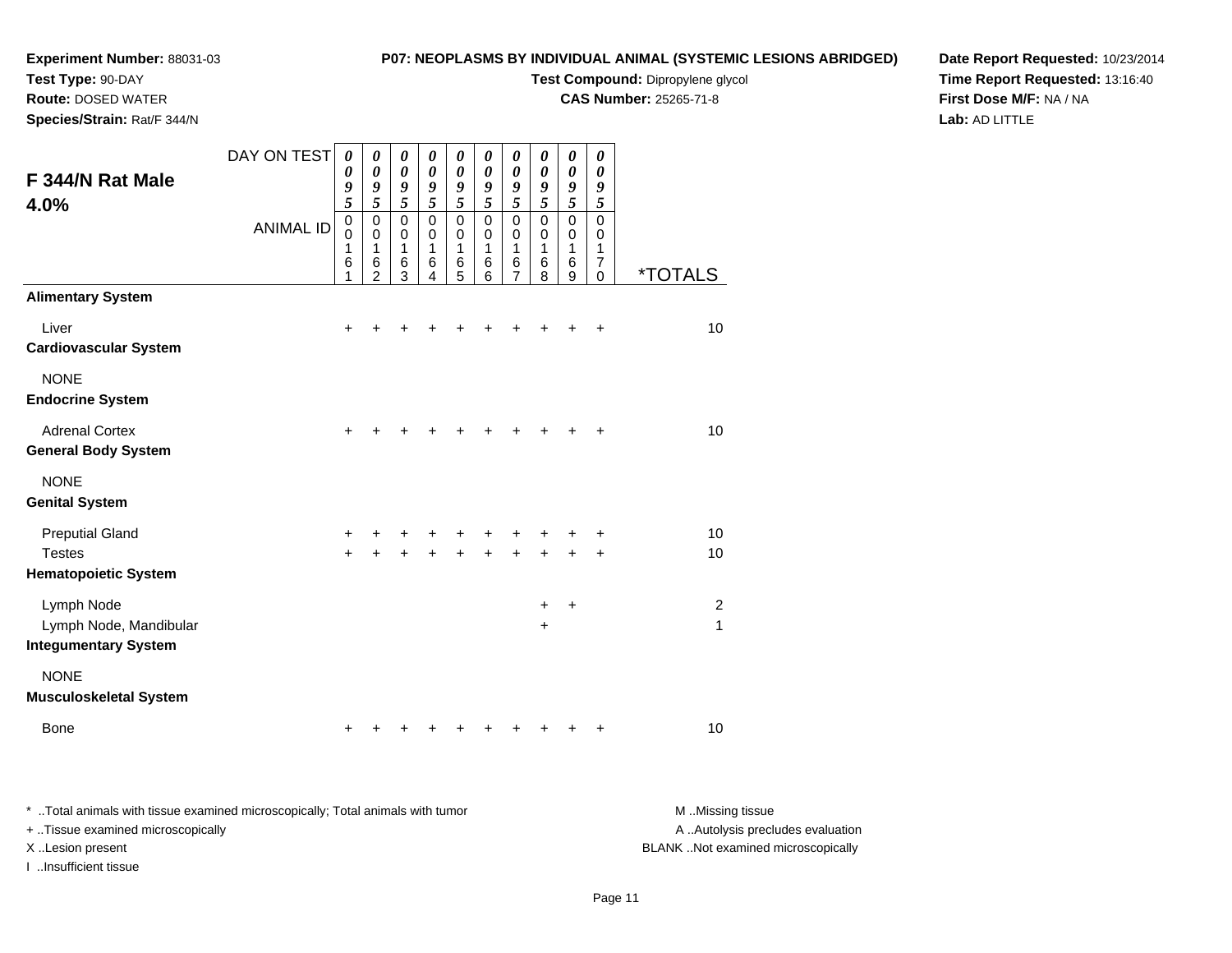**Route:** DOSED WATER**Species/Strain:** Rat/F 344/N

## **P07: NEOPLASMS BY INDIVIDUAL ANIMAL (SYSTEMIC LESIONS ABRIDGED)**

**Test Compound:** Dipropylene glycol

**CAS Number:** 25265-71-8

**Date Report Requested:** 10/23/2014**Time Report Requested:** 13:16:40**First Dose M/F:** NA / NA**Lab:** AD LITTLE

| F 344/N Rat Male<br>4.0%                 | DAY ON TEST<br><b>ANIMAL ID</b> | 0<br>0<br>9<br>5<br>0<br>0 | 0<br>$\boldsymbol{\theta}$<br>9<br>$\overline{5}$<br>$\pmb{0}$<br>$\mathbf 0$ | $\boldsymbol{\theta}$<br>$\pmb{\theta}$<br>9<br>$\overline{5}$<br>0<br>0 | $\boldsymbol{\theta}$<br>$\boldsymbol{\theta}$<br>9<br>5<br>$\mathbf 0$<br>0 | 0<br>$\boldsymbol{\theta}$<br>$\boldsymbol{g}$<br>$\overline{5}$<br>$\mathbf 0$<br>$\pmb{0}$ | 0<br>$\boldsymbol{\theta}$<br>9<br>5<br>0<br>$\mathbf 0$ | 0<br>$\boldsymbol{\theta}$<br>9<br>$\overline{\mathbf{5}}$<br>$\mathbf 0$<br>$\pmb{0}$ | $\boldsymbol{\theta}$<br>$\boldsymbol{\theta}$<br>9<br>$\overline{5}$<br>$\mathbf 0$<br>$\mathbf 0$ | $\boldsymbol{\theta}$<br>$\boldsymbol{\theta}$<br>9<br>$\overline{5}$<br>$\pmb{0}$<br>$\pmb{0}$ | 0<br>0<br>9<br>5<br>$\Omega$<br>0 |                       |
|------------------------------------------|---------------------------------|----------------------------|-------------------------------------------------------------------------------|--------------------------------------------------------------------------|------------------------------------------------------------------------------|----------------------------------------------------------------------------------------------|----------------------------------------------------------|----------------------------------------------------------------------------------------|-----------------------------------------------------------------------------------------------------|-------------------------------------------------------------------------------------------------|-----------------------------------|-----------------------|
|                                          |                                 | 1<br>6<br>1                | 1<br>$6\phantom{1}6$<br>$\overline{2}$                                        | 1<br>6<br>3                                                              | 1<br>6<br>4                                                                  | 1<br>$\,6$<br>5                                                                              | 1<br>6<br>6                                              | 1<br>$6\phantom{1}6$<br>$\overline{7}$                                                 | 1<br>$6\phantom{1}6$<br>8                                                                           | 1<br>$\,6\,$<br>$\overline{9}$                                                                  | $\overline{7}$<br>$\Omega$        | <i><b>*TOTALS</b></i> |
| <b>Nervous System</b>                    |                                 |                            |                                                                               |                                                                          |                                                                              |                                                                                              |                                                          |                                                                                        |                                                                                                     |                                                                                                 |                                   |                       |
| <b>NONE</b><br><b>Respiratory System</b> |                                 |                            |                                                                               |                                                                          |                                                                              |                                                                                              |                                                          |                                                                                        |                                                                                                     |                                                                                                 |                                   |                       |
| Lung<br><b>Nose</b>                      |                                 | $+$                        | ÷                                                                             | $\ddot{}$<br>$\ddot{}$                                                   |                                                                              | $\div$                                                                                       | ÷                                                        | ÷                                                                                      | $\ddot{}$<br>÷                                                                                      | $\ddot{}$<br>$\ddot{}$                                                                          | $\ddot{}$                         | 3<br>10               |
| <b>Special Senses System</b>             |                                 |                            |                                                                               |                                                                          |                                                                              |                                                                                              |                                                          |                                                                                        |                                                                                                     |                                                                                                 |                                   |                       |
| <b>NONE</b><br><b>Urinary System</b>     |                                 |                            |                                                                               |                                                                          |                                                                              |                                                                                              |                                                          |                                                                                        |                                                                                                     |                                                                                                 |                                   |                       |
| Kidney<br><b>SYSTEMIC LESIONS</b>        |                                 | $\ddot{}$                  |                                                                               |                                                                          |                                                                              |                                                                                              |                                                          |                                                                                        |                                                                                                     |                                                                                                 |                                   | 10                    |
| Multiple Organ                           |                                 | ÷                          |                                                                               |                                                                          |                                                                              |                                                                                              |                                                          |                                                                                        |                                                                                                     |                                                                                                 | ٠                                 | 10                    |

\* ..Total animals with tissue examined microscopically; Total animals with tumor **M** . Missing tissue M ..Missing tissue

+ ..Tissue examined microscopically

I ..Insufficient tissue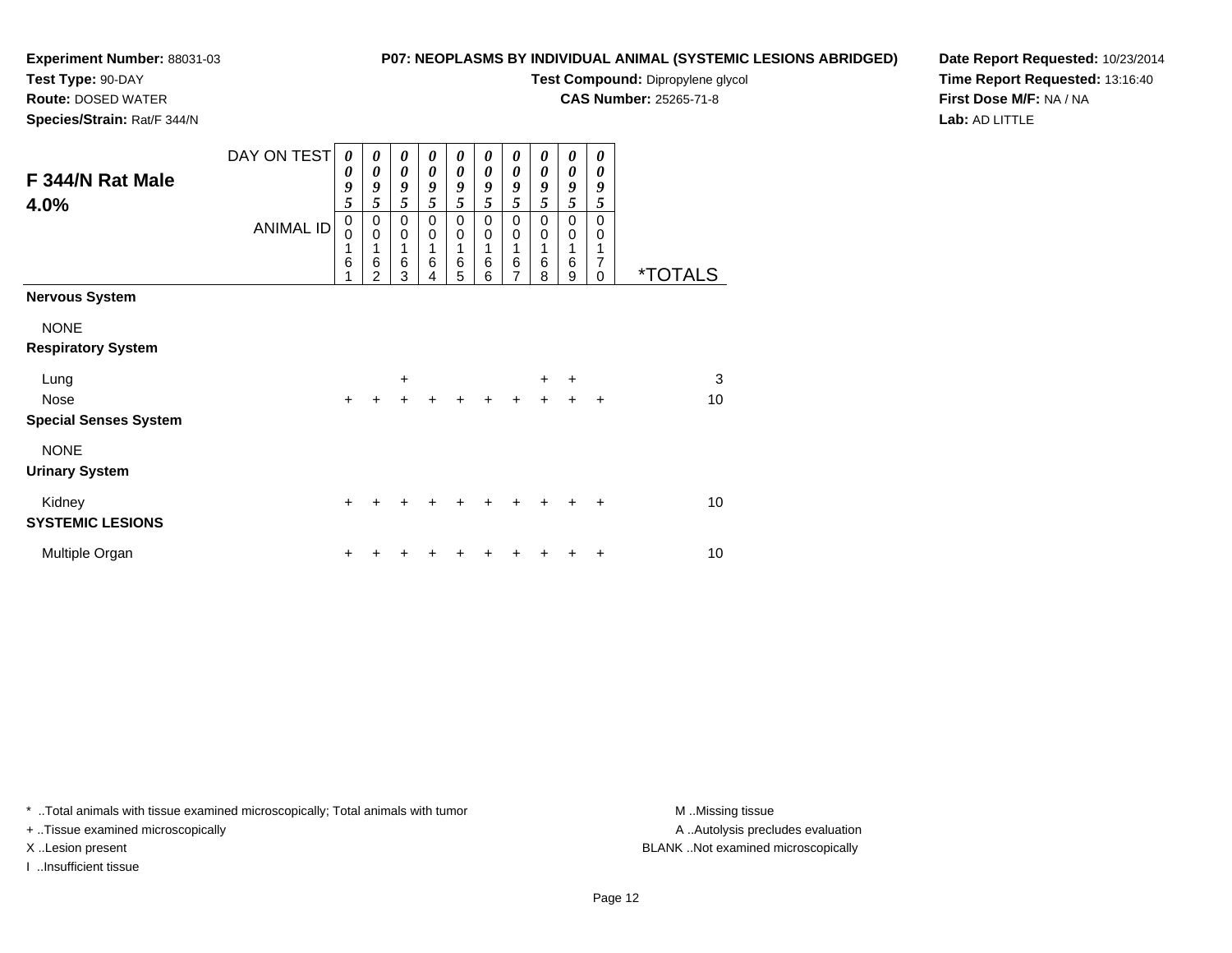**Test Type:** 90-DAY

**Route:** DOSED WATER

**Species/Strain:** Rat/F 344/N

### **P07: NEOPLASMS BY INDIVIDUAL ANIMAL (SYSTEMIC LESIONS ABRIDGED)**

**Test Compound:** Dipropylene glycol

**CAS Number:** 25265-71-8

**Date Report Requested:** 10/23/2014**Time Report Requested:** 13:16:40**First Dose M/F:** NA / NA**Lab:** AD LITTLE

| F 344/N Rat Male<br>8.0%<br><b>Alimentary System</b> | DAY ON TEST<br><b>ANIMAL ID</b> | 0<br>0<br>9<br>$\overline{\mathbf{5}}$<br>$\overline{0}$<br>0<br>1<br>$\overline{7}$<br>1 | 0<br>$\boldsymbol{\theta}$<br>9<br>$\overline{5}$<br>$\mathbf 0$<br>$\mathbf 0$<br>1<br>7<br>$\overline{2}$ | 0<br>$\boldsymbol{\theta}$<br>9<br>$\overline{5}$<br>$\mathbf 0$<br>$\pmb{0}$<br>1<br>7<br>3 | 0<br>$\boldsymbol{\theta}$<br>9<br>$\overline{5}$<br>$\Omega$<br>$\mathbf 0$<br>$\mathbf{1}$<br>$\overline{7}$<br>$\overline{4}$ | 0<br>0<br>9<br>5<br>$\mathbf 0$<br>0<br>1<br>$\overline{7}$<br>5 | 0<br>$\boldsymbol{\theta}$<br>9<br>5<br>$\Omega$<br>$\mathbf 0$<br>1<br>$\overline{7}$<br>6 | 0<br>$\boldsymbol{\theta}$<br>9<br>5<br>$\mathbf 0$<br>0<br>1<br>$\overline{7}$<br>$\overline{7}$ | 0<br>0<br>9<br>5<br>$\mathbf 0$<br>$\mathbf 0$<br>1<br>$\overline{7}$<br>8 | 0<br>$\boldsymbol{\theta}$<br>9<br>5<br>$\overline{0}$<br>0<br>1<br>$\overline{7}$<br>9 | 0<br>0<br>9<br>5<br>$\mathbf 0$<br>0<br>$\mathbf{1}$<br>8<br>0 | <i><b>*TOTALS</b></i> |
|------------------------------------------------------|---------------------------------|-------------------------------------------------------------------------------------------|-------------------------------------------------------------------------------------------------------------|----------------------------------------------------------------------------------------------|----------------------------------------------------------------------------------------------------------------------------------|------------------------------------------------------------------|---------------------------------------------------------------------------------------------|---------------------------------------------------------------------------------------------------|----------------------------------------------------------------------------|-----------------------------------------------------------------------------------------|----------------------------------------------------------------|-----------------------|
|                                                      |                                 |                                                                                           |                                                                                                             |                                                                                              |                                                                                                                                  |                                                                  |                                                                                             |                                                                                                   |                                                                            |                                                                                         |                                                                |                       |
| Esophagus                                            |                                 | +                                                                                         | +                                                                                                           | +                                                                                            | +                                                                                                                                | +                                                                | +                                                                                           | +                                                                                                 | +                                                                          | +                                                                                       | +                                                              | 10                    |
| Intestine Large, Cecum                               |                                 | +                                                                                         | $\ddot{}$                                                                                                   | $\ddot{}$                                                                                    | $\ddot{}$                                                                                                                        | +                                                                | +                                                                                           | $\ddot{}$                                                                                         | +                                                                          | $\ddot{}$                                                                               | $\ddot{}$                                                      | 10                    |
| Intestine Large, Colon                               |                                 | $\ddot{}$                                                                                 | +                                                                                                           | $\ddot{}$                                                                                    | $+$                                                                                                                              | $+$                                                              | $\ddot{}$                                                                                   | $\ddot{}$                                                                                         | $\ddot{}$                                                                  | $\ddot{}$                                                                               | $\ddot{}$                                                      | 10                    |
| Intestine Large, Rectum                              |                                 | $\ddot{}$                                                                                 | +                                                                                                           | $\ddot{}$                                                                                    | $\ddot{}$                                                                                                                        | $\ddot{}$                                                        | $\ddot{}$                                                                                   | $\ddot{}$                                                                                         | $\ddot{}$                                                                  | $\ddot{}$                                                                               | $\ddot{}$                                                      | 10                    |
| Intestine Small, Duodenum                            |                                 | +                                                                                         | +                                                                                                           | $\ddot{}$                                                                                    | +                                                                                                                                | +                                                                | +                                                                                           | $\ddot{}$                                                                                         | +                                                                          | +                                                                                       | +                                                              | 10                    |
| Intestine Small, Ileum                               |                                 | +                                                                                         | $\ddot{}$                                                                                                   | $\ddot{}$                                                                                    | $\ddot{}$                                                                                                                        | +                                                                | +                                                                                           | $\ddot{}$                                                                                         | $\ddot{}$                                                                  | $\ddot{}$                                                                               | $\ddot{}$                                                      | 10                    |
| Intestine Small, Jejunum                             |                                 | +                                                                                         | +                                                                                                           | $\ddot{}$                                                                                    | $\ddot{}$                                                                                                                        | $\ddot{}$                                                        | $\ddot{}$                                                                                   | $\ddot{}$                                                                                         | $\ddot{}$                                                                  | $\ddot{}$                                                                               | $\ddot{}$                                                      | 10                    |
| Liver                                                |                                 | +                                                                                         | $\ddot{}$                                                                                                   | $\ddot{}$                                                                                    | $\ddot{}$                                                                                                                        | $\ddot{}$                                                        | $\ddot{}$                                                                                   | $\ddot{}$                                                                                         | $\ddot{}$                                                                  | $\ddot{}$                                                                               | $\ddot{}$                                                      | 10                    |
| Pancreas                                             |                                 | +                                                                                         | +                                                                                                           | $\ddot{}$                                                                                    | +                                                                                                                                | +                                                                | +                                                                                           | +                                                                                                 | +                                                                          | +                                                                                       | +                                                              | 10                    |
| Salivary Glands                                      |                                 | $\ddot{}$                                                                                 | $\ddot{}$                                                                                                   | $\ddot{}$                                                                                    | $\ddot{}$                                                                                                                        | $\ddot{}$                                                        | $\ddot{}$                                                                                   | $\ddot{}$                                                                                         | $\ddot{}$                                                                  | $\ddot{}$                                                                               | $\ddot{}$                                                      | 10                    |
| Stomach, Forestomach                                 |                                 | $\ddot{}$                                                                                 | $\ddot{}$                                                                                                   | $\ddot{}$                                                                                    | $+$                                                                                                                              | $+$                                                              | $\ddot{}$                                                                                   | $\ddot{}$                                                                                         | $+$                                                                        | $+$                                                                                     | $\ddot{}$                                                      | 10                    |
| Stomach, Glandular                                   |                                 | $\ddot{}$                                                                                 | ÷                                                                                                           | $\ddot{}$                                                                                    | ÷                                                                                                                                | $\ddot{}$                                                        | $\ddot{}$                                                                                   | $\ddot{}$                                                                                         | $\ddot{}$                                                                  | $\ddot{}$                                                                               | $\ddot{}$                                                      | 10                    |
| Tooth                                                |                                 |                                                                                           |                                                                                                             |                                                                                              |                                                                                                                                  |                                                                  |                                                                                             |                                                                                                   |                                                                            | +                                                                                       |                                                                | 1                     |
| <b>Cardiovascular System</b>                         |                                 |                                                                                           |                                                                                                             |                                                                                              |                                                                                                                                  |                                                                  |                                                                                             |                                                                                                   |                                                                            |                                                                                         |                                                                |                       |
| <b>Blood Vessel</b>                                  |                                 | +                                                                                         |                                                                                                             |                                                                                              |                                                                                                                                  | +                                                                |                                                                                             | +                                                                                                 |                                                                            | +                                                                                       | +                                                              | 10                    |
| Heart                                                |                                 | $\ddot{}$                                                                                 |                                                                                                             |                                                                                              |                                                                                                                                  | +                                                                | +                                                                                           | $\ddot{}$                                                                                         |                                                                            | +                                                                                       | $\ddot{}$                                                      | 10                    |
| <b>Endocrine System</b>                              |                                 |                                                                                           |                                                                                                             |                                                                                              |                                                                                                                                  |                                                                  |                                                                                             |                                                                                                   |                                                                            |                                                                                         |                                                                |                       |
| <b>Adrenal Cortex</b>                                |                                 | +                                                                                         | +                                                                                                           | +                                                                                            | +                                                                                                                                | +                                                                | +                                                                                           | +                                                                                                 | ٠                                                                          | ٠                                                                                       | ٠                                                              | 10                    |
| Adrenal Medulla                                      |                                 | +                                                                                         |                                                                                                             |                                                                                              |                                                                                                                                  | $\ddot{}$                                                        | $\ddot{}$                                                                                   | $\ddot{}$                                                                                         | $\ddot{}$                                                                  | +                                                                                       | +                                                              | 10                    |
| Islets, Pancreatic                                   |                                 | +                                                                                         | +                                                                                                           | +                                                                                            | +                                                                                                                                | $\ddot{}$                                                        | $\ddot{}$                                                                                   | $\ddot{}$                                                                                         | $\ddot{}$                                                                  | +                                                                                       | +                                                              | 10                    |

\* ..Total animals with tissue examined microscopically; Total animals with tumor **M** . Missing tissue M ..Missing tissue

+ ..Tissue examined microscopically

I ..Insufficient tissue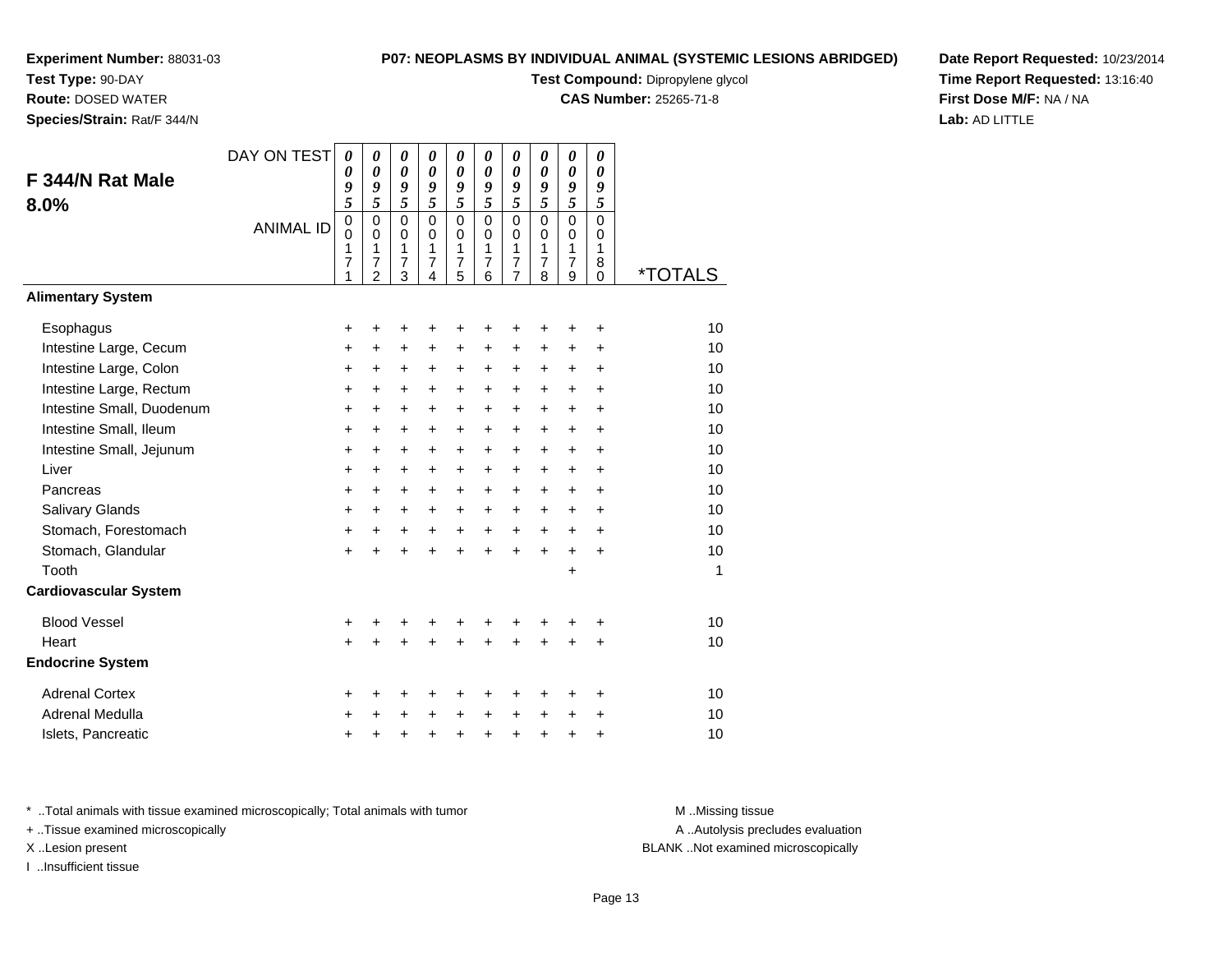**Test Type:** 90-DAY

**Route:** DOSED WATER

**Species/Strain:** Rat/F 344/N

#### **P07: NEOPLASMS BY INDIVIDUAL ANIMAL (SYSTEMIC LESIONS ABRIDGED)**

**Test Compound:** Dipropylene glycol

**CAS Number:** 25265-71-8

**Date Report Requested:** 10/23/2014**Time Report Requested:** 13:16:40**First Dose M/F:** NA / NA**Lab:** AD LITTLE

| F 344/N Rat Male            | DAY ON TEST      | 0<br>0                             | 0<br>$\boldsymbol{\theta}$                                          | 0<br>$\boldsymbol{\theta}$                                     | 0<br>$\boldsymbol{\theta}$                | 0<br>$\boldsymbol{\theta}$                                | 0<br>0                                              | 0<br>$\boldsymbol{\theta}$                                | 0<br>0                                    | $\pmb{\theta}$<br>0                                                   | 0<br>0                          |                       |
|-----------------------------|------------------|------------------------------------|---------------------------------------------------------------------|----------------------------------------------------------------|-------------------------------------------|-----------------------------------------------------------|-----------------------------------------------------|-----------------------------------------------------------|-------------------------------------------|-----------------------------------------------------------------------|---------------------------------|-----------------------|
| 8.0%                        |                  | 9<br>5                             | 9<br>5                                                              | 9<br>5                                                         | 9<br>5                                    | 9<br>5                                                    | 9<br>5                                              | 9<br>5                                                    | 9<br>5                                    | 9<br>5                                                                | 9<br>5                          |                       |
|                             | <b>ANIMAL ID</b> | 0<br>0<br>1<br>$\overline{7}$<br>1 | $\mathbf 0$<br>$\mathbf 0$<br>1<br>$\overline{7}$<br>$\overline{2}$ | $\Omega$<br>$\mathbf 0$<br>1<br>$\overline{7}$<br>$\mathbf{3}$ | $\Omega$<br>0<br>1<br>$\overline{7}$<br>4 | $\overline{0}$<br>$\mathbf 0$<br>1<br>$\overline{7}$<br>5 | $\Omega$<br>$\mathbf 0$<br>1<br>$\overline{7}$<br>6 | $\mathbf 0$<br>0<br>1<br>$\overline{7}$<br>$\overline{7}$ | $\Omega$<br>0<br>1<br>$\overline{7}$<br>8 | $\mathbf 0$<br>$\mathbf 0$<br>1<br>$\overline{7}$<br>$\boldsymbol{9}$ | $\mathbf 0$<br>0<br>1<br>8<br>0 | <i><b>*TOTALS</b></i> |
| Parathyroid Gland           |                  | +                                  | $\ddot{}$                                                           | $\ddot{}$                                                      | $\ddot{}$                                 | $\ddot{}$                                                 | M                                                   | $\ddot{}$                                                 | $\ddot{}$                                 | M                                                                     | $\ddot{}$                       | 8                     |
| <b>Pituitary Gland</b>      |                  | $\ddot{}$                          | $\ddot{}$                                                           | +                                                              | +                                         | $\ddot{}$                                                 | $\ddot{}$                                           | +                                                         | $\ddot{}$                                 | +                                                                     | $\ddot{}$                       | 10                    |
| <b>Thyroid Gland</b>        |                  | $\ddot{}$                          | $\ddot{}$                                                           | $\ddot{}$                                                      | $\ddot{}$                                 | $\ddot{}$                                                 | $\ddot{}$                                           | $\ddot{}$                                                 | $\ddot{}$                                 | +                                                                     | +                               | 10                    |
| <b>General Body System</b>  |                  |                                    |                                                                     |                                                                |                                           |                                                           |                                                     |                                                           |                                           |                                                                       |                                 |                       |
| <b>NONE</b>                 |                  |                                    |                                                                     |                                                                |                                           |                                                           |                                                     |                                                           |                                           |                                                                       |                                 |                       |
| <b>Genital System</b>       |                  |                                    |                                                                     |                                                                |                                           |                                                           |                                                     |                                                           |                                           |                                                                       |                                 |                       |
| Epididymis                  |                  | +                                  | +                                                                   | +                                                              | +                                         | +                                                         | +                                                   | +                                                         | +                                         | +                                                                     | +                               | 10                    |
| <b>Preputial Gland</b>      |                  | $\ddot{}$                          | +                                                                   | $\ddot{}$                                                      | +                                         | +                                                         | $\ddot{}$                                           | +                                                         | +                                         | +                                                                     | +                               | 10                    |
| Prostate                    |                  | $\ddot{}$                          | +                                                                   | $\ddot{}$                                                      | $\ddot{}$                                 | $\ddot{}$                                                 | $\ddot{}$                                           | $\ddot{}$                                                 | $\ddot{}$                                 | +                                                                     | $\ddot{}$                       | 10                    |
| <b>Seminal Vesicle</b>      |                  | +                                  | $\pmb{+}$                                                           | $\ddot{}$                                                      | $\ddot{}$                                 | $\ddot{}$                                                 | $\ddot{}$                                           | $\ddot{}$                                                 | +                                         | $\ddot{}$                                                             | $\ddot{}$                       | 10                    |
| <b>Testes</b>               |                  | $\ddot{}$                          | $\ddot{}$                                                           | $\ddot{}$                                                      | $\ddot{}$                                 | $\ddot{}$                                                 | $\ddot{}$                                           | $\ddot{}$                                                 | $\ddot{}$                                 | $\ddot{}$                                                             | $\ddot{}$                       | 10                    |
| <b>Hematopoietic System</b> |                  |                                    |                                                                     |                                                                |                                           |                                                           |                                                     |                                                           |                                           |                                                                       |                                 |                       |
| <b>Bone Marrow</b>          |                  | +                                  | +                                                                   | +                                                              | +                                         | +                                                         | +                                                   | +                                                         | +                                         | +                                                                     | +                               | 10                    |
| Lymph Node, Mandibular      |                  | +                                  | +                                                                   | +                                                              | +                                         | +                                                         | $\ddot{}$                                           | +                                                         | $\ddot{}$                                 | +                                                                     | +                               | 10                    |
| Lymph Node, Mesenteric      |                  | +                                  | +                                                                   | +                                                              | +                                         | $\ddot{}$                                                 | $\ddot{}$                                           | $\ddot{}$                                                 | +                                         | +                                                                     | $\ddot{}$                       | 10                    |
| Spleen                      |                  | $\ddot{}$                          | $\ddot{}$                                                           | +                                                              | $\ddot{}$                                 | $\ddot{}$                                                 | $\ddot{}$                                           | $\ddot{}$                                                 | $\ddot{}$                                 | $\ddot{}$                                                             | $\ddot{}$                       | 10                    |
| Thymus                      |                  | $\ddot{}$                          | +                                                                   | +                                                              |                                           | +                                                         | $\ddot{}$                                           | $\ddot{}$                                                 | $\ddot{}$                                 | $\ddot{}$                                                             | $\ddot{}$                       | 10                    |
| <b>Integumentary System</b> |                  |                                    |                                                                     |                                                                |                                           |                                                           |                                                     |                                                           |                                           |                                                                       |                                 |                       |
| <b>Mammary Gland</b>        |                  | ٠                                  |                                                                     |                                                                |                                           | ٠                                                         | M                                                   | +                                                         | +                                         | M                                                                     | +                               | 8                     |
| Skin                        |                  | +                                  | +                                                                   | +                                                              | +                                         | +                                                         | $\ddot{}$                                           | +                                                         | +                                         | +                                                                     | +                               | 10                    |

\* ..Total animals with tissue examined microscopically; Total animals with tumor **M** . Missing tissue M ..Missing tissue

+ ..Tissue examined microscopically

I ..Insufficient tissue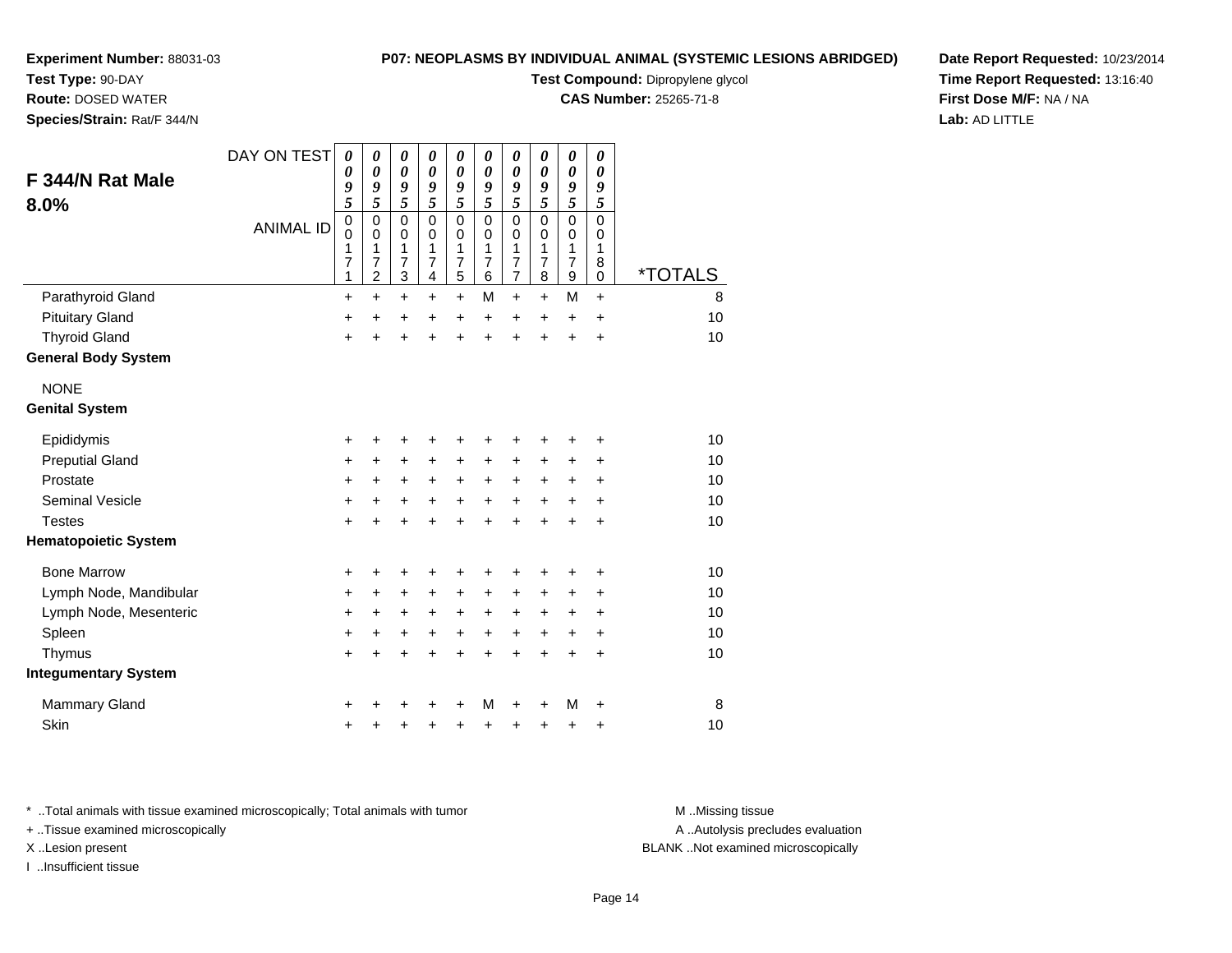## **Test Type:** 90-DAY

**Route:** DOSED WATER

**Species/Strain:** Rat/F 344/N

### **P07: NEOPLASMS BY INDIVIDUAL ANIMAL (SYSTEMIC LESIONS ABRIDGED)**

**Test Compound:** Dipropylene glycol

**CAS Number:** 25265-71-8

**Date Report Requested:** 10/23/2014**Time Report Requested:** 13:16:40**First Dose M/F:** NA / NA**Lab:** AD LITTLE

| F 344/N Rat Male<br>8.0%                  | DAY ON TEST<br><b>ANIMAL ID</b> | 0<br>0<br>9<br>5<br>$\mathsf 0$<br>$\mathbf 0$<br>1<br>7<br>1 | 0<br>$\boldsymbol{\theta}$<br>9<br>5<br>$\pmb{0}$<br>$\mathbf 0$<br>1<br>$\overline{7}$<br>$\overline{2}$ | 0<br>$\boldsymbol{\theta}$<br>9<br>5<br>$\mathbf 0$<br>$\mathbf 0$<br>1<br>7<br>3 | 0<br>$\boldsymbol{\theta}$<br>9<br>5<br>$\mathbf 0$<br>0<br>1<br>7<br>4 | 0<br>$\boldsymbol{\theta}$<br>9<br>$\overline{5}$<br>0<br>0<br>1<br>7<br>5 | 0<br>$\boldsymbol{\theta}$<br>9<br>5<br>0<br>0<br>1<br>7<br>6 | 0<br>$\boldsymbol{\theta}$<br>9<br>$\overline{5}$<br>$\pmb{0}$<br>$\pmb{0}$<br>1<br>7<br>7 | 0<br>$\boldsymbol{\theta}$<br>9<br>5<br>$\mathbf 0$<br>$\mathbf 0$<br>1<br>$\overline{7}$<br>8 | 0<br>0<br>9<br>5<br>$\mathbf 0$<br>$\mathbf 0$<br>1<br>$\overline{7}$<br>9 | 0<br>$\boldsymbol{\theta}$<br>9<br>5<br>$\mathsf 0$<br>0<br>1<br>8<br>$\Omega$ | <i><b>*TOTALS</b></i>        |
|-------------------------------------------|---------------------------------|---------------------------------------------------------------|-----------------------------------------------------------------------------------------------------------|-----------------------------------------------------------------------------------|-------------------------------------------------------------------------|----------------------------------------------------------------------------|---------------------------------------------------------------|--------------------------------------------------------------------------------------------|------------------------------------------------------------------------------------------------|----------------------------------------------------------------------------|--------------------------------------------------------------------------------|------------------------------|
| <b>Musculoskeletal System</b>             |                                 |                                                               |                                                                                                           |                                                                                   |                                                                         |                                                                            |                                                               |                                                                                            |                                                                                                |                                                                            |                                                                                |                              |
| <b>Bone</b>                               |                                 | +                                                             | +                                                                                                         | +                                                                                 | +                                                                       |                                                                            | +                                                             | +                                                                                          | ٠                                                                                              | +                                                                          | ÷                                                                              | 10                           |
| <b>Nervous System</b>                     |                                 |                                                               |                                                                                                           |                                                                                   |                                                                         |                                                                            |                                                               |                                                                                            |                                                                                                |                                                                            |                                                                                |                              |
| <b>Brain</b><br><b>Respiratory System</b> |                                 | $\ddot{}$                                                     |                                                                                                           | +                                                                                 |                                                                         |                                                                            |                                                               |                                                                                            |                                                                                                |                                                                            | +                                                                              | 10                           |
| Lung                                      |                                 | $\ddot{}$                                                     | +                                                                                                         | +                                                                                 |                                                                         |                                                                            |                                                               |                                                                                            |                                                                                                |                                                                            | ٠                                                                              | 10                           |
| <b>Nose</b>                               |                                 | $\ddot{}$                                                     | $\ddot{}$                                                                                                 | $\ddot{}$                                                                         | $\ddot{}$                                                               | $\ddot{}$                                                                  | $\ddot{}$                                                     | $\ddot{}$                                                                                  | $\ddot{}$                                                                                      |                                                                            | +                                                                              | 10                           |
| Trachea                                   |                                 | $\ddot{}$                                                     | $\ddot{}$                                                                                                 | $\ddot{}$                                                                         | $\ddot{}$                                                               | $\ddot{}$                                                                  | $\ddot{}$                                                     | $\ddot{}$                                                                                  | $\ddot{}$                                                                                      | +                                                                          | $\ddot{}$                                                                      | 10                           |
| <b>Special Senses System</b>              |                                 |                                                               |                                                                                                           |                                                                                   |                                                                         |                                                                            |                                                               |                                                                                            |                                                                                                |                                                                            |                                                                                |                              |
| <b>NONE</b>                               |                                 |                                                               |                                                                                                           |                                                                                   |                                                                         |                                                                            |                                                               |                                                                                            |                                                                                                |                                                                            |                                                                                |                              |
| <b>Urinary System</b>                     |                                 |                                                               |                                                                                                           |                                                                                   |                                                                         |                                                                            |                                                               |                                                                                            |                                                                                                |                                                                            |                                                                                |                              |
| Kidney                                    |                                 | +                                                             | +                                                                                                         |                                                                                   |                                                                         |                                                                            |                                                               |                                                                                            |                                                                                                |                                                                            | +                                                                              | 10                           |
| <b>Urinary Bladder</b>                    |                                 | $\ddot{}$                                                     | +                                                                                                         | +                                                                                 |                                                                         | +                                                                          | +                                                             | +                                                                                          |                                                                                                |                                                                            | ٠                                                                              | 10                           |
| <b>SYSTEMIC LESIONS</b>                   |                                 |                                                               |                                                                                                           |                                                                                   |                                                                         |                                                                            |                                                               |                                                                                            |                                                                                                |                                                                            |                                                                                |                              |
| Multiple Organ                            |                                 | +                                                             | +                                                                                                         | +                                                                                 |                                                                         | ٠                                                                          | ٠                                                             |                                                                                            |                                                                                                |                                                                            |                                                                                | 10                           |
|                                           |                                 |                                                               |                                                                                                           |                                                                                   |                                                                         |                                                                            |                                                               |                                                                                            |                                                                                                |                                                                            |                                                                                | ***<br>*** END OF MALE DATA® |

\* ..Total animals with tissue examined microscopically; Total animals with tumor **M** . Missing tissue M ..Missing tissue

+ ..Tissue examined microscopically

I ..Insufficient tissue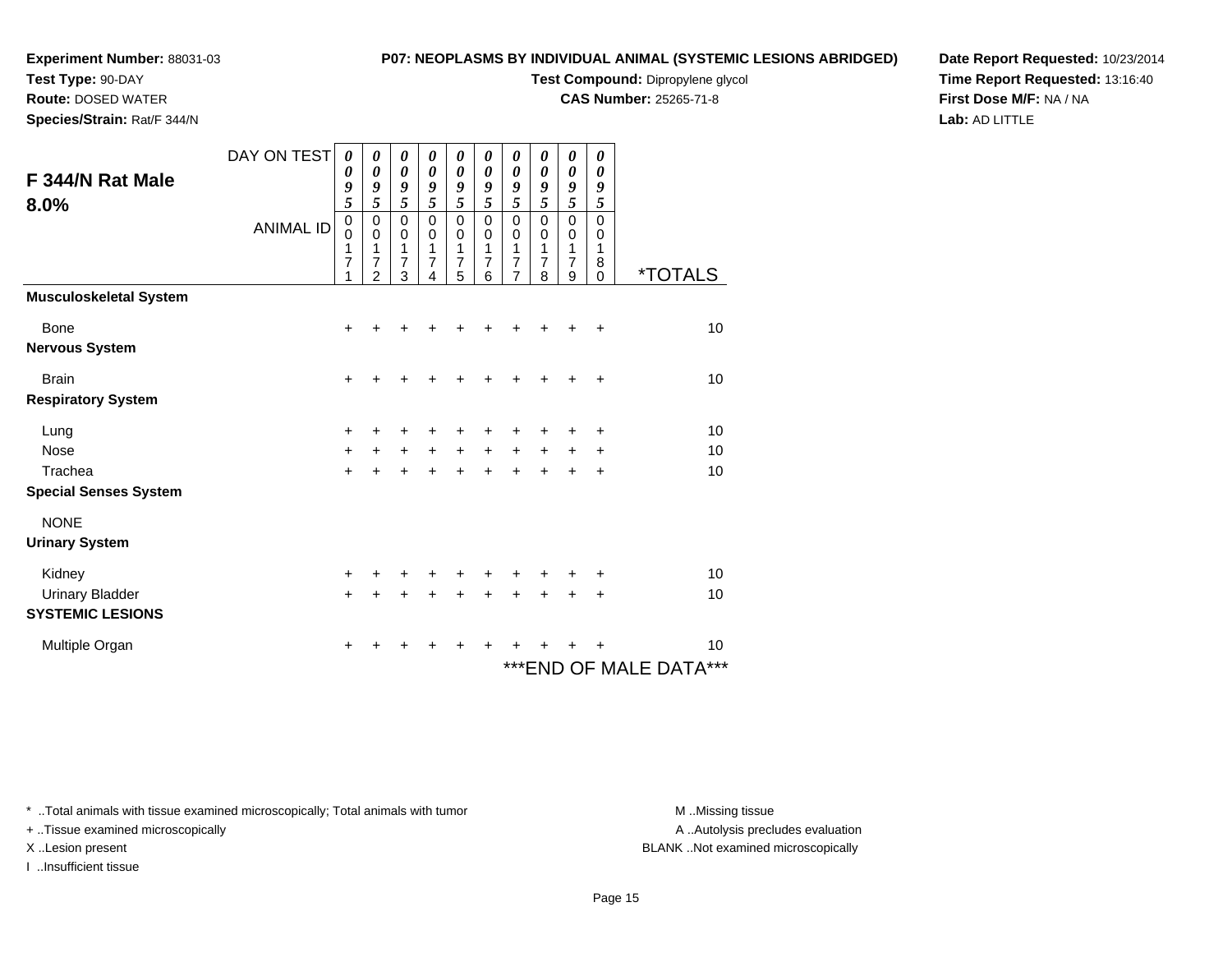**Test Type:** 90-DAY**Route:** DOSED WATER

## **P07: NEOPLASMS BY INDIVIDUAL ANIMAL (SYSTEMIC LESIONS ABRIDGED)**

**Test Compound:** Dipropylene glycol

**CAS Number:** 25265-71-8

**Date Report Requested:** 10/23/2014**Time Report Requested:** 13:16:40**First Dose M/F:** NA / NA**Lab:** AD LITTLE

| Species/Strain: Rat/F 344/N  |                  |                                      |                                                |                                                     |                                   |                                          |                                                     |                                                       |                                             |                                                     |                                                    |                       |
|------------------------------|------------------|--------------------------------------|------------------------------------------------|-----------------------------------------------------|-----------------------------------|------------------------------------------|-----------------------------------------------------|-------------------------------------------------------|---------------------------------------------|-----------------------------------------------------|----------------------------------------------------|-----------------------|
| F 344/N Rat Female           | DAY ON TEST      | 0<br>0<br>9                          | 0<br>$\theta$<br>9                             | $\boldsymbol{\theta}$<br>$\boldsymbol{\theta}$<br>9 | 0<br>0<br>9                       | 0<br>$\boldsymbol{\theta}$<br>9          | $\boldsymbol{\theta}$<br>$\boldsymbol{\theta}$<br>9 | $\boldsymbol{\theta}$<br>$\boldsymbol{\theta}$<br>9   | 0<br>$\boldsymbol{\theta}$<br>9             | $\boldsymbol{\theta}$<br>$\boldsymbol{\theta}$<br>9 | 0<br>$\boldsymbol{\theta}$<br>9                    |                       |
| <b>VEHICLE CONTROL</b>       | <b>ANIMAL ID</b> | 5<br>$\mathbf 0$<br>0<br>1<br>8<br>1 | 5<br>0<br>$\Omega$<br>1<br>8<br>$\overline{2}$ | 5<br>$\Omega$<br>$\Omega$<br>1<br>8<br>3            | 5<br>0<br>$\Omega$<br>1<br>8<br>4 | 5<br>$\Omega$<br>$\Omega$<br>1<br>8<br>5 | 5<br>$\Omega$<br>$\Omega$<br>1<br>8<br>6            | 5<br>$\Omega$<br>$\Omega$<br>1<br>8<br>$\overline{7}$ | 5<br>$\mathbf 0$<br>$\Omega$<br>1<br>8<br>8 | 5<br>$\Omega$<br>$\Omega$<br>$\mathbf{1}$<br>8<br>9 | 5<br>$\mathbf 0$<br>$\Omega$<br>1<br>9<br>$\Omega$ | <i><b>*TOTALS</b></i> |
| <b>Alimentary System</b>     |                  |                                      |                                                |                                                     |                                   |                                          |                                                     |                                                       |                                             |                                                     |                                                    |                       |
| Esophagus                    |                  | +                                    | +                                              | +                                                   | +                                 | +                                        | +                                                   | +                                                     | +                                           | +                                                   | +                                                  | 10                    |
| Intestine Large, Cecum       |                  | +                                    | $\pm$                                          | ÷                                                   | ٠                                 | +                                        | +                                                   | $\ddot{}$                                             | $\pm$                                       | $\ddot{}$                                           | +                                                  | 10                    |
| Intestine Large, Colon       |                  | +                                    | $\ddot{}$                                      | +                                                   | +                                 | +                                        | +                                                   | +                                                     | +                                           | +                                                   | $\ddot{}$                                          | 10                    |
| Intestine Large, Rectum      |                  | +                                    | $\ddot{}$                                      | $\ddot{}$                                           | +                                 | +                                        | +                                                   | $\ddot{}$                                             | $\ddot{}$                                   | $\ddot{}$                                           | $\ddot{}$                                          | 10                    |
| Intestine Small, Duodenum    |                  | $\ddot{}$                            | $\ddot{}$                                      | $\ddot{}$                                           | $\ddot{}$                         | $\ddot{}$                                | $\ddot{}$                                           | $\ddot{}$                                             | $\ddot{}$                                   | $\ddot{}$                                           | $\ddot{}$                                          | 10                    |
| Intestine Small, Ileum       |                  | +                                    | $\ddot{}$                                      | +                                                   | +                                 | $\ddot{}$                                | $\ddot{}$                                           | $\ddot{}$                                             | +                                           | $\ddot{}$                                           | $\ddot{}$                                          | 10                    |
| Intestine Small, Jejunum     |                  | +                                    | +                                              | $\ddot{}$                                           | $\pm$                             | $\ddot{}$                                | $\ddot{}$                                           | $\ddot{}$                                             | $\pm$                                       | $\ddot{}$                                           | $\ddot{}$                                          | 10                    |
| Liver                        |                  | $\ddot{}$                            | $\ddot{}$                                      | $\ddot{}$                                           | $\ddot{}$                         | $\ddot{}$                                | $\ddot{}$                                           | $\ddot{}$                                             | $\ddot{}$                                   | $+$                                                 | $\ddot{}$                                          | 10                    |
| Pancreas                     |                  | +                                    | +                                              | $\ddot{}$                                           | $\ddot{}$                         | $\ddot{}$                                | $\ddot{}$                                           | $\ddot{}$                                             | $\ddot{}$                                   | $\ddot{}$                                           | $\ddot{}$                                          | 10                    |
| Salivary Glands              |                  | $\ddot{}$                            | +                                              | $\ddot{}$                                           | +                                 | $\ddot{}$                                | $\ddot{}$                                           | $\ddot{}$                                             | $\ddot{}$                                   | $\ddot{}$                                           | $\ddot{}$                                          | 10                    |
| Stomach, Forestomach         |                  | +                                    | $\ddot{}$                                      | $\ddot{}$                                           | +                                 | $\ddot{}$                                | $\ddot{}$                                           | $\ddot{}$                                             | +                                           | $\ddot{}$                                           | $\ddot{}$                                          | 10                    |
| Stomach, Glandular           |                  | +                                    | $\ddot{}$                                      | $\ddot{}$                                           | $\ddot{}$                         | $\ddot{}$                                | $\ddot{}$                                           | $\ddot{}$                                             | $\ddot{}$                                   | $\ddot{}$                                           | $\ddot{}$                                          | 10                    |
| <b>Cardiovascular System</b> |                  |                                      |                                                |                                                     |                                   |                                          |                                                     |                                                       |                                             |                                                     |                                                    |                       |
| <b>Blood Vessel</b>          |                  | +                                    | +                                              | +                                                   | +                                 | +                                        | +                                                   | +                                                     | +                                           | +                                                   | +                                                  | 10                    |
| Heart                        |                  | $\ddot{}$                            | $\ddot{}$                                      | ÷                                                   | $\ddot{}$                         | ÷                                        | ÷                                                   |                                                       |                                             | ÷                                                   | +                                                  | 10                    |
| <b>Endocrine System</b>      |                  |                                      |                                                |                                                     |                                   |                                          |                                                     |                                                       |                                             |                                                     |                                                    |                       |
| <b>Adrenal Cortex</b>        |                  | +                                    | +                                              | +                                                   | +                                 | +                                        | +                                                   | +                                                     |                                             | +                                                   | +                                                  | 10                    |
| Adrenal Medulla              |                  | +                                    | +                                              | +                                                   | +                                 | +                                        | +                                                   | $\ddot{}$                                             | $\pm$                                       | $\ddot{}$                                           | $\ddot{}$                                          | 10                    |
| Islets, Pancreatic           |                  | +                                    | +                                              | +                                                   | +                                 | $\ddot{}$                                | $\ddot{}$                                           | $+$                                                   | $\ddot{}$                                   | $\ddot{}$                                           | $\ddot{}$                                          | 10                    |
| Parathyroid Gland            |                  | М                                    | $\ddot{}$                                      | +                                                   | $\ddot{}$                         | $\ddot{}$                                | M                                                   | $\ddot{}$                                             | $\ddot{}$                                   | $\ddot{}$                                           | $\ddot{}$                                          | 8                     |
|                              |                  |                                      |                                                |                                                     |                                   |                                          |                                                     |                                                       |                                             |                                                     |                                                    |                       |

\* ..Total animals with tissue examined microscopically; Total animals with tumor **M** . Missing tissue M ..Missing tissue

+ ..Tissue examined microscopically

I ..Insufficient tissue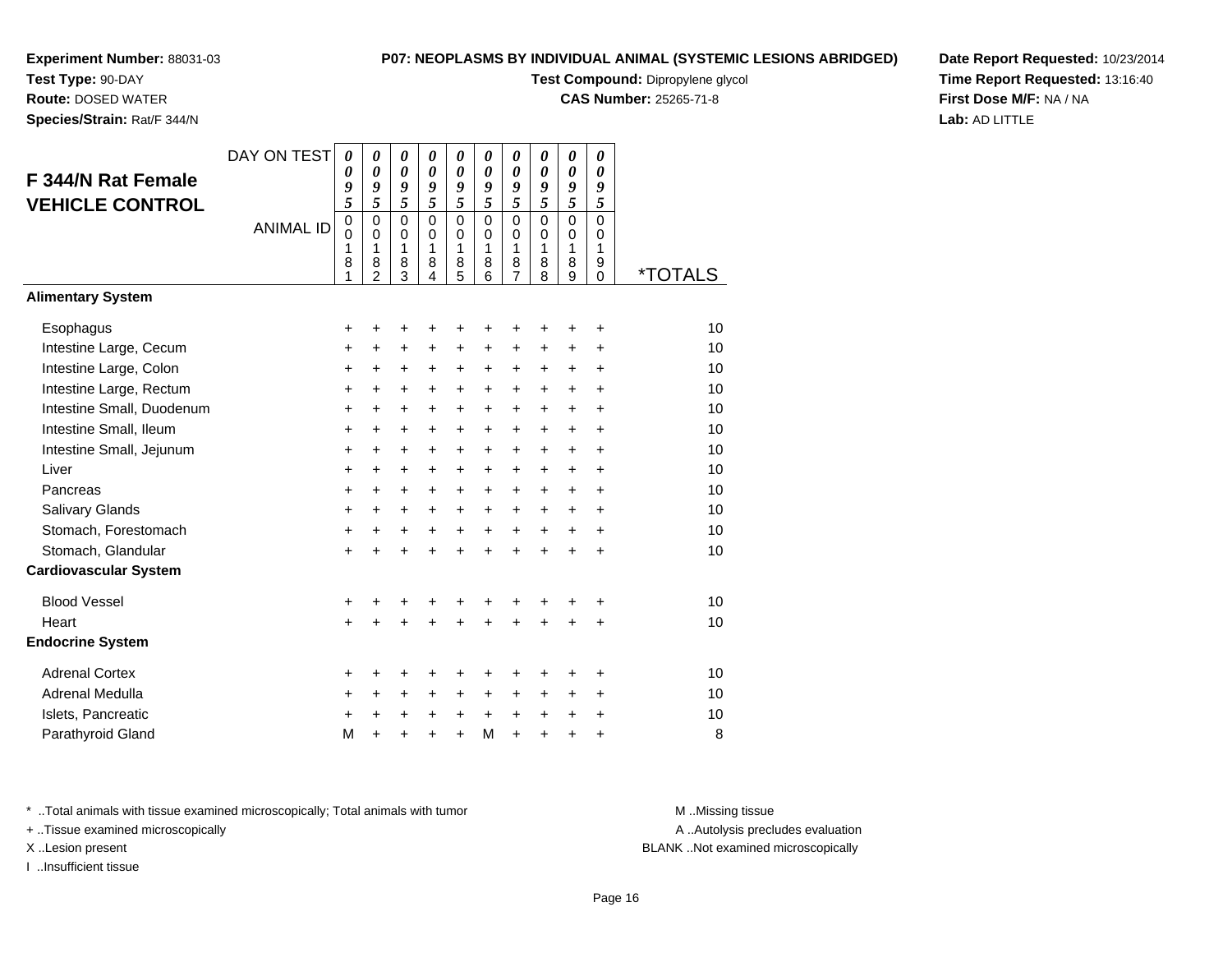**Test Type:** 90-DAY **Route:** DOSED WATER**Species/Strain:** Rat/F 344/N

#### **P07: NEOPLASMS BY INDIVIDUAL ANIMAL (SYSTEMIC LESIONS ABRIDGED)**

**Test Compound:** Dipropylene glycol

**CAS Number:** 25265-71-8

**Date Report Requested:** 10/23/2014**Time Report Requested:** 13:16:41**First Dose M/F:** NA / NA**Lab:** AD LITTLE

| <b>F 344/N Rat Female</b><br><b>VEHICLE CONTROL</b><br><b>Pituitary Gland</b> | DAY ON TEST<br><b>ANIMAL ID</b> | 0<br>0<br>9<br>5<br>$\mathbf 0$<br>$\mathbf 0$<br>1<br>8<br>1<br>$\ddot{}$ | 0<br>$\boldsymbol{\theta}$<br>9<br>5<br>$\mathbf 0$<br>$\mathbf 0$<br>1<br>8<br>$\overline{c}$<br>$\ddot{}$ | $\boldsymbol{\theta}$<br>0<br>9<br>5<br>0<br>$\mathbf 0$<br>1<br>8<br>3<br>$\ddot{}$ | 0<br>0<br>9<br>5<br>$\mathbf 0$<br>0<br>1<br>8<br>4<br>$\ddot{}$ | 0<br>0<br>9<br>5<br>$\mathbf 0$<br>$\mathbf 0$<br>1<br>$\frac{8}{5}$<br>$\ddot{}$ | 0<br>$\boldsymbol{\theta}$<br>9<br>5<br>$\mathbf 0$<br>$\mathbf 0$<br>1<br>8<br>6<br>$\ddot{}$ | 0<br>0<br>9<br>5<br>$\mathbf 0$<br>$\mathbf 0$<br>1<br>8<br>$\overline{7}$<br>$\ddot{}$ | 0<br>0<br>9<br>5<br>$\mathbf 0$<br>$\mathbf 0$<br>1<br>8<br>8<br>$\ddot{}$ | $\boldsymbol{\theta}$<br>0<br>9<br>5<br>$\mathbf 0$<br>$\mathbf 0$<br>1<br>8<br>$\overline{9}$<br>$\ddot{}$ | 0<br>0<br>9<br>5<br>$\mathbf 0$<br>0<br>1<br>9<br>0<br>$\ddot{}$ | <i><b>*TOTALS</b></i><br>10 |
|-------------------------------------------------------------------------------|---------------------------------|----------------------------------------------------------------------------|-------------------------------------------------------------------------------------------------------------|--------------------------------------------------------------------------------------|------------------------------------------------------------------|-----------------------------------------------------------------------------------|------------------------------------------------------------------------------------------------|-----------------------------------------------------------------------------------------|----------------------------------------------------------------------------|-------------------------------------------------------------------------------------------------------------|------------------------------------------------------------------|-----------------------------|
| <b>Thyroid Gland</b>                                                          |                                 | $\ddot{}$                                                                  | +                                                                                                           | +                                                                                    | +                                                                | +                                                                                 | +                                                                                              | +                                                                                       |                                                                            | $\ddot{}$                                                                                                   | $\ddot{}$                                                        | 10                          |
| <b>General Body System</b>                                                    |                                 |                                                                            |                                                                                                             |                                                                                      |                                                                  |                                                                                   |                                                                                                |                                                                                         |                                                                            |                                                                                                             |                                                                  |                             |
| <b>NONE</b><br><b>Genital System</b>                                          |                                 |                                                                            |                                                                                                             |                                                                                      |                                                                  |                                                                                   |                                                                                                |                                                                                         |                                                                            |                                                                                                             |                                                                  |                             |
| <b>Clitoral Gland</b>                                                         |                                 | +                                                                          | +                                                                                                           | +                                                                                    |                                                                  | +                                                                                 |                                                                                                | +                                                                                       |                                                                            |                                                                                                             | +                                                                | 10                          |
| Ovary                                                                         |                                 | +                                                                          | $\pm$                                                                                                       | $\pm$                                                                                | $\ddot{}$                                                        | $\ddot{}$                                                                         | $\ddot{}$                                                                                      | $\ddot{}$                                                                               | +                                                                          | $\pm$                                                                                                       | +                                                                | 10                          |
| <b>Uterus</b>                                                                 |                                 | $\ddot{}$                                                                  |                                                                                                             | +                                                                                    | +                                                                | $\ddot{}$                                                                         | +                                                                                              | $\ddot{}$                                                                               |                                                                            | $\ddot{}$                                                                                                   | $\ddot{}$                                                        | 10                          |
| <b>Hematopoietic System</b>                                                   |                                 |                                                                            |                                                                                                             |                                                                                      |                                                                  |                                                                                   |                                                                                                |                                                                                         |                                                                            |                                                                                                             |                                                                  |                             |
| <b>Bone Marrow</b>                                                            |                                 | $\ddot{}$                                                                  | +                                                                                                           | +                                                                                    |                                                                  | +                                                                                 | +                                                                                              | +                                                                                       |                                                                            | +                                                                                                           | +                                                                | 10                          |
| Lymph Node                                                                    |                                 |                                                                            |                                                                                                             |                                                                                      |                                                                  |                                                                                   |                                                                                                |                                                                                         |                                                                            | +                                                                                                           |                                                                  | $\mathbf{1}$                |
| Lymph Node, Mandibular                                                        |                                 | +                                                                          | +                                                                                                           | +                                                                                    | +                                                                | +                                                                                 | ٠                                                                                              | +                                                                                       | ٠                                                                          | +                                                                                                           | +                                                                | 10                          |
| Lymph Node, Mesenteric                                                        |                                 | $\ddot{}$                                                                  | +                                                                                                           | $\pm$                                                                                | +                                                                | $\ddot{}$                                                                         | $\ddot{}$                                                                                      | $\ddot{}$                                                                               | +                                                                          | $\pm$                                                                                                       | +                                                                | 10                          |
| Spleen                                                                        |                                 | $\ddot{}$                                                                  | +                                                                                                           | +                                                                                    | +                                                                | $\ddot{}$                                                                         | +                                                                                              | $\ddot{}$                                                                               | $\ddot{}$                                                                  | +                                                                                                           | $\pm$                                                            | 10                          |
| Thymus                                                                        |                                 | $\ddot{}$                                                                  | +                                                                                                           | $\ddot{}$                                                                            | +                                                                | $\ddot{}$                                                                         | $\ddot{}$                                                                                      | $\ddot{}$                                                                               |                                                                            | $\ddot{}$                                                                                                   | $\ddot{}$                                                        | 10                          |
| <b>Integumentary System</b>                                                   |                                 |                                                                            |                                                                                                             |                                                                                      |                                                                  |                                                                                   |                                                                                                |                                                                                         |                                                                            |                                                                                                             |                                                                  |                             |
| <b>Mammary Gland</b>                                                          |                                 | +                                                                          | +                                                                                                           | +                                                                                    | +                                                                | +                                                                                 | +                                                                                              | +                                                                                       |                                                                            | +                                                                                                           | +                                                                | 10                          |
| Skin                                                                          |                                 | $\ddot{}$                                                                  |                                                                                                             | +                                                                                    |                                                                  | +                                                                                 |                                                                                                |                                                                                         |                                                                            |                                                                                                             | +                                                                | 10                          |
| Musculoskeletal System                                                        |                                 |                                                                            |                                                                                                             |                                                                                      |                                                                  |                                                                                   |                                                                                                |                                                                                         |                                                                            |                                                                                                             |                                                                  |                             |
| <b>Bone</b>                                                                   |                                 | +                                                                          | +                                                                                                           | +                                                                                    |                                                                  | +                                                                                 | +                                                                                              | +                                                                                       |                                                                            | +                                                                                                           | +                                                                | 10                          |
|                                                                               |                                 |                                                                            |                                                                                                             |                                                                                      |                                                                  |                                                                                   |                                                                                                |                                                                                         |                                                                            |                                                                                                             |                                                                  |                             |

\* ..Total animals with tissue examined microscopically; Total animals with tumor **M** . Missing tissue M ..Missing tissue A ..Autolysis precludes evaluation + ..Tissue examined microscopically X ..Lesion present BLANK ..Not examined microscopicallyI ..Insufficient tissue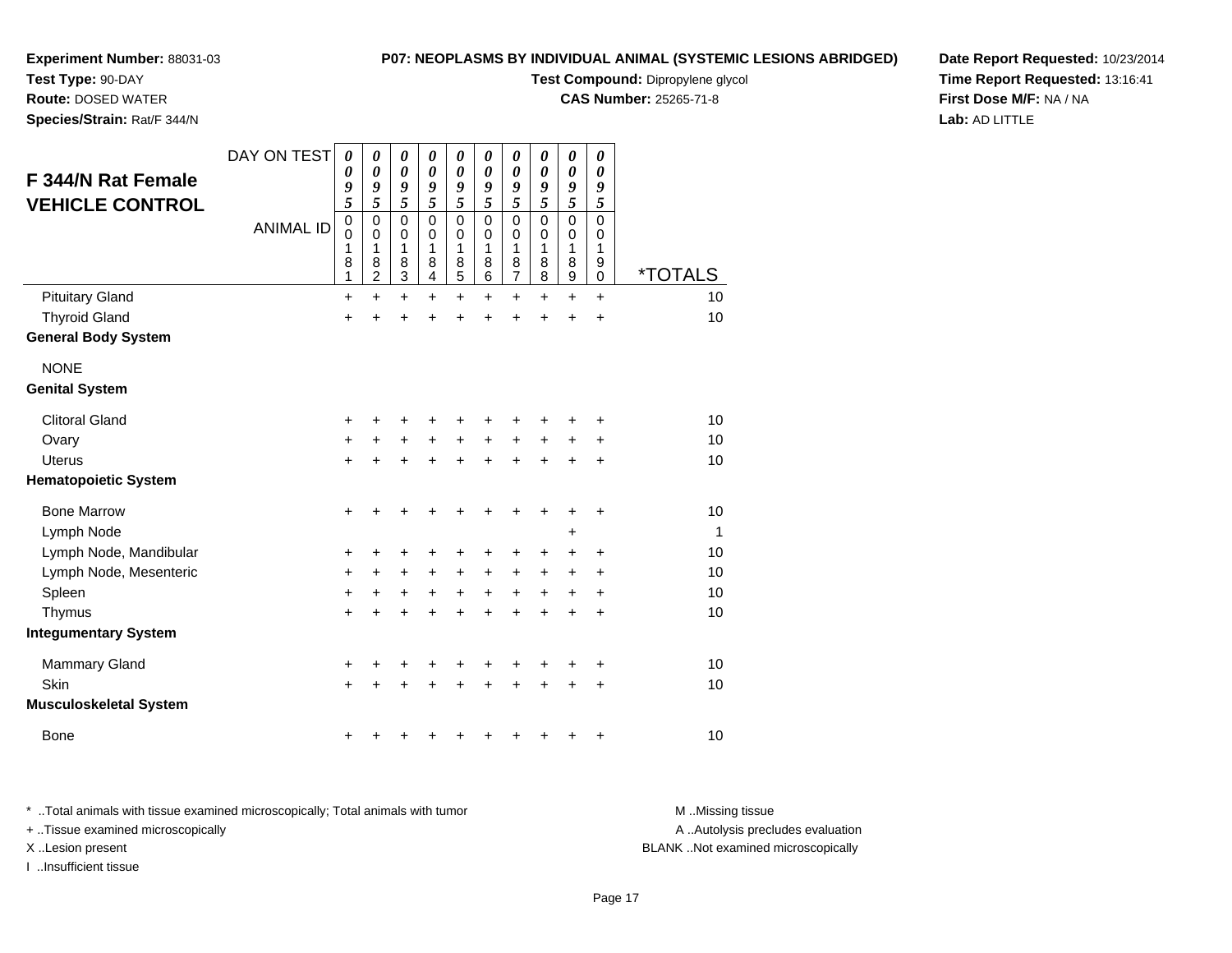**Route:** DOSED WATER**Species/Strain:** Rat/F 344/N

#### **P07: NEOPLASMS BY INDIVIDUAL ANIMAL (SYSTEMIC LESIONS ABRIDGED)**

**Test Compound:** Dipropylene glycol

**CAS Number:** 25265-71-8

**Date Report Requested:** 10/23/2014**Time Report Requested:** 13:16:41**First Dose M/F:** NA / NA**Lab:** AD LITTLE

| F 344/N Rat Female           | DAY ON TEST      | 0<br>0<br>9                | 0<br>0<br>9             | 0<br>0<br>9      | 0<br>0<br>9                    | 0<br>0<br>9                | 0<br>0<br>9      | $\boldsymbol{\theta}$<br>0<br>9 | 0<br>0<br>9      | 0<br>0<br>9      | 0<br>0<br>9      |                       |
|------------------------------|------------------|----------------------------|-------------------------|------------------|--------------------------------|----------------------------|------------------|---------------------------------|------------------|------------------|------------------|-----------------------|
| <b>VEHICLE CONTROL</b>       |                  | 5                          | 5                       | 5                | 5                              | 5                          | 5                | 5                               | 5                | 5                | 5                |                       |
|                              | <b>ANIMAL ID</b> | $\mathbf 0$<br>0<br>1<br>8 | 0<br>$\Omega$<br>1<br>8 | 0<br>0<br>1<br>8 | $\Omega$<br>$\Omega$<br>1<br>8 | $\mathbf 0$<br>0<br>1<br>8 | 0<br>0<br>1<br>8 | 0<br>0<br>1                     | 0<br>0<br>1<br>8 | 0<br>0<br>1<br>8 | 0<br>0<br>1<br>9 |                       |
|                              |                  |                            | $\mathfrak{p}$          | 3                | 4                              | 5                          | 6                | $\frac{8}{7}$                   | 8                | $\overline{9}$   | $\overline{0}$   | <i><b>*TOTALS</b></i> |
| Nervous System               |                  |                            |                         |                  |                                |                            |                  |                                 |                  |                  |                  |                       |
| <b>Brain</b>                 |                  | $\ddot{}$                  | +                       |                  |                                |                            |                  |                                 |                  |                  | ٠                | 10                    |
| <b>Respiratory System</b>    |                  |                            |                         |                  |                                |                            |                  |                                 |                  |                  |                  |                       |
| Lung                         |                  | $\ddot{}$                  |                         |                  |                                |                            |                  |                                 |                  |                  | ٠                | 10                    |
| <b>Nose</b>                  |                  | $\ddot{}$                  | $\pm$                   | $\ddot{}$        | $\ddot{}$                      | $\ddot{}$                  | $\ddot{}$        | $\ddot{}$                       | $\ddot{}$        | $\pm$            | +                | 10                    |
| Trachea                      |                  | $\ddot{}$                  |                         | $\ddot{}$        | $\ddot{}$                      | $\ddot{}$                  | $\ddot{}$        | $\ddot{}$                       |                  | +                | +                | 10                    |
| <b>Special Senses System</b> |                  |                            |                         |                  |                                |                            |                  |                                 |                  |                  |                  |                       |
| <b>NONE</b>                  |                  |                            |                         |                  |                                |                            |                  |                                 |                  |                  |                  |                       |
| <b>Urinary System</b>        |                  |                            |                         |                  |                                |                            |                  |                                 |                  |                  |                  |                       |
| Kidney                       |                  | $\ddot{}$                  |                         | +                |                                | +                          | +                | +                               |                  |                  | ٠                | 10                    |
| <b>Urinary Bladder</b>       |                  | $\ddot{}$                  |                         |                  |                                | +                          |                  |                                 |                  |                  | +                | 10                    |
| <b>SYSTEMIC LESIONS</b>      |                  |                            |                         |                  |                                |                            |                  |                                 |                  |                  |                  |                       |
| Multiple Organ               |                  | +                          |                         |                  |                                |                            |                  |                                 |                  |                  | ٠                | 10                    |
|                              |                  |                            |                         |                  |                                |                            |                  |                                 |                  |                  |                  |                       |

\* ..Total animals with tissue examined microscopically; Total animals with tumor **M** . Missing tissue M ..Missing tissue

+ ..Tissue examined microscopically

I ..Insufficient tissue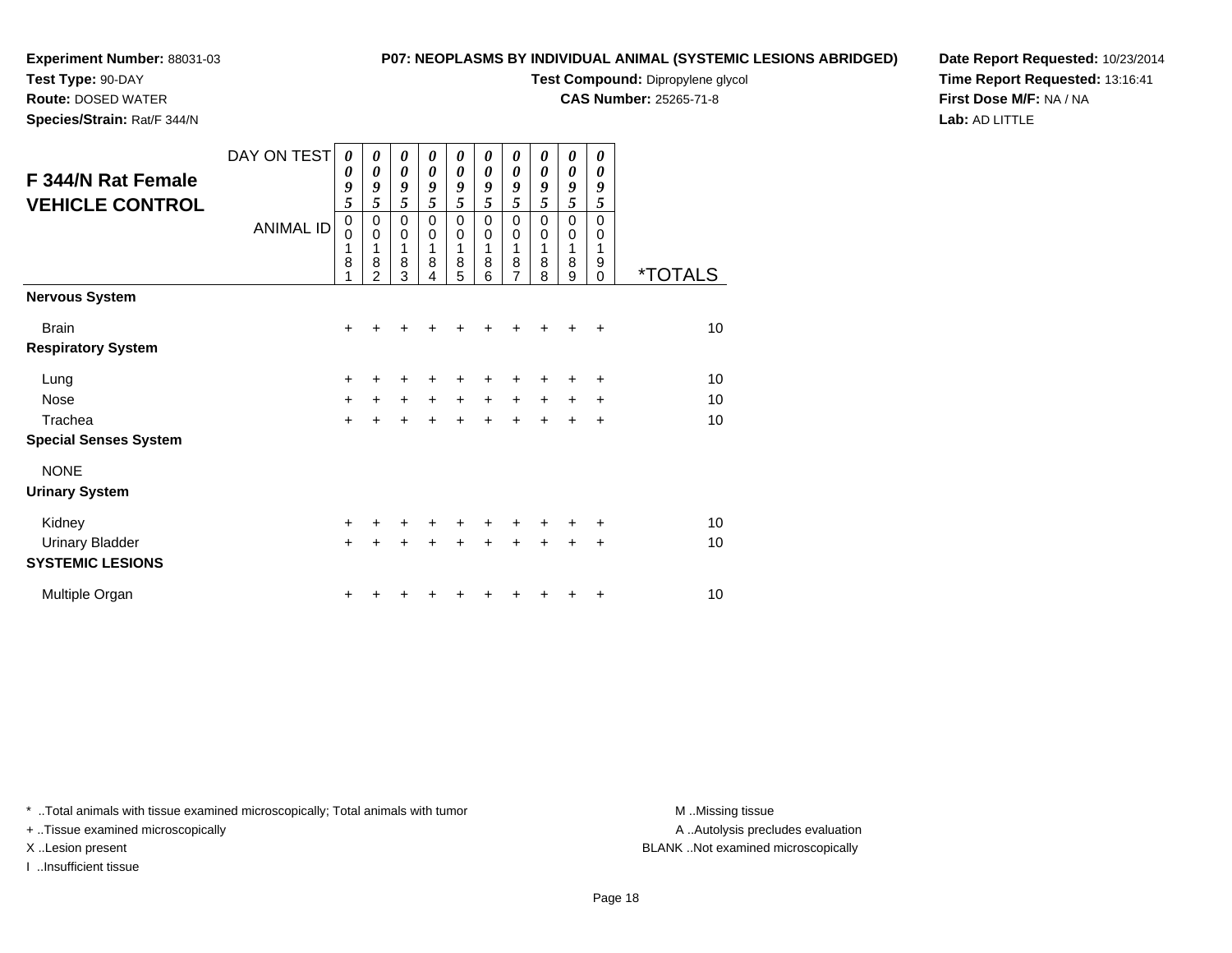**Route:** DOSED WATER

## **P07: NEOPLASMS BY INDIVIDUAL ANIMAL (SYSTEMIC LESIONS ABRIDGED)**

**Test Compound:** Dipropylene glycol

**CAS Number:** 25265-71-8

**Date Report Requested:** 10/23/2014**Time Report Requested:** 13:16:41**First Dose M/F:** NA / NA**Lab:** AD LITTLE

| Species/Strain: Rat/F 344/N                         |                  |                                 |                                                      |                                     |                                 |                                 |                                 |                                                      |                                 |                               |                                                    |                       |
|-----------------------------------------------------|------------------|---------------------------------|------------------------------------------------------|-------------------------------------|---------------------------------|---------------------------------|---------------------------------|------------------------------------------------------|---------------------------------|-------------------------------|----------------------------------------------------|-----------------------|
| F 344/N Rat Female                                  | DAY ON TEST      | 0<br>$\boldsymbol{\theta}$      | 0<br>$\pmb{\theta}$                                  | 0<br>$\boldsymbol{\theta}$          | 0<br>$\boldsymbol{\theta}$      | 0<br>$\boldsymbol{\theta}$      | 0<br>$\boldsymbol{\theta}$      | 0<br>$\boldsymbol{\theta}$                           | 0<br>$\boldsymbol{\theta}$      | 0<br>0                        | 0<br>$\boldsymbol{\theta}$                         |                       |
| 0.5%                                                |                  | 9<br>$\overline{\mathbf{5}}$    | 9<br>$\overline{5}$                                  | 9<br>$\overline{\mathbf{5}}$        | 9<br>5                          | 9<br>5                          | 9<br>5                          | 9<br>5                                               | 9<br>5                          | 9<br>$\mathfrak{s}$           | 9<br>$\mathfrak{s}$                                |                       |
|                                                     | <b>ANIMAL ID</b> | $\mathbf 0$<br>0<br>1<br>9<br>1 | $\pmb{0}$<br>$\mathbf 0$<br>1<br>9<br>$\overline{2}$ | $\pmb{0}$<br>$\,0\,$<br>1<br>9<br>3 | $\mathbf 0$<br>0<br>1<br>9<br>4 | $\mathbf 0$<br>0<br>1<br>9<br>5 | $\mathbf 0$<br>0<br>1<br>9<br>6 | $\mathbf 0$<br>$\pmb{0}$<br>1<br>9<br>$\overline{7}$ | $\mathbf 0$<br>0<br>1<br>9<br>8 | $\pmb{0}$<br>0<br>1<br>9<br>9 | $\pmb{0}$<br>0<br>$\overline{c}$<br>$\pmb{0}$<br>0 | <i><b>*TOTALS</b></i> |
| <b>Alimentary System</b>                            |                  |                                 |                                                      |                                     |                                 |                                 |                                 |                                                      |                                 |                               |                                                    |                       |
| <b>NONE</b><br><b>Cardiovascular System</b>         |                  |                                 |                                                      |                                     |                                 |                                 |                                 |                                                      |                                 |                               |                                                    |                       |
| <b>NONE</b><br><b>Endocrine System</b>              |                  |                                 |                                                      |                                     |                                 |                                 |                                 |                                                      |                                 |                               |                                                    |                       |
| <b>Adrenal Cortex</b><br><b>General Body System</b> |                  | ٠                               |                                                      |                                     |                                 |                                 |                                 |                                                      |                                 |                               | $\ddot{}$                                          | 10                    |
| <b>NONE</b><br><b>Genital System</b>                |                  |                                 |                                                      |                                     |                                 |                                 |                                 |                                                      |                                 |                               |                                                    |                       |
| <b>Uterus</b><br><b>Hematopoietic System</b>        |                  |                                 |                                                      |                                     |                                 |                                 | +                               |                                                      |                                 |                               |                                                    | $\mathbf{1}$          |
| Lymph Node, Mandibular<br>Thymus                    |                  |                                 | $\ddot{}$                                            |                                     | +                               |                                 |                                 |                                                      | +                               |                               |                                                    | 1<br>$\overline{c}$   |
| <b>Integumentary System</b>                         |                  |                                 |                                                      |                                     |                                 |                                 |                                 |                                                      |                                 |                               |                                                    |                       |
| Skin<br><b>Musculoskeletal System</b>               |                  |                                 |                                                      | +                                   |                                 |                                 |                                 |                                                      |                                 |                               |                                                    | $\mathbf{1}$          |
| <b>NONE</b>                                         |                  |                                 |                                                      |                                     |                                 |                                 |                                 |                                                      |                                 |                               |                                                    |                       |
| Nervous System                                      |                  |                                 |                                                      |                                     |                                 |                                 |                                 |                                                      |                                 |                               |                                                    |                       |

\* ..Total animals with tissue examined microscopically; Total animals with tumor **M** . Missing tissue M ..Missing tissue

+ ..Tissue examined microscopically

I ..Insufficient tissue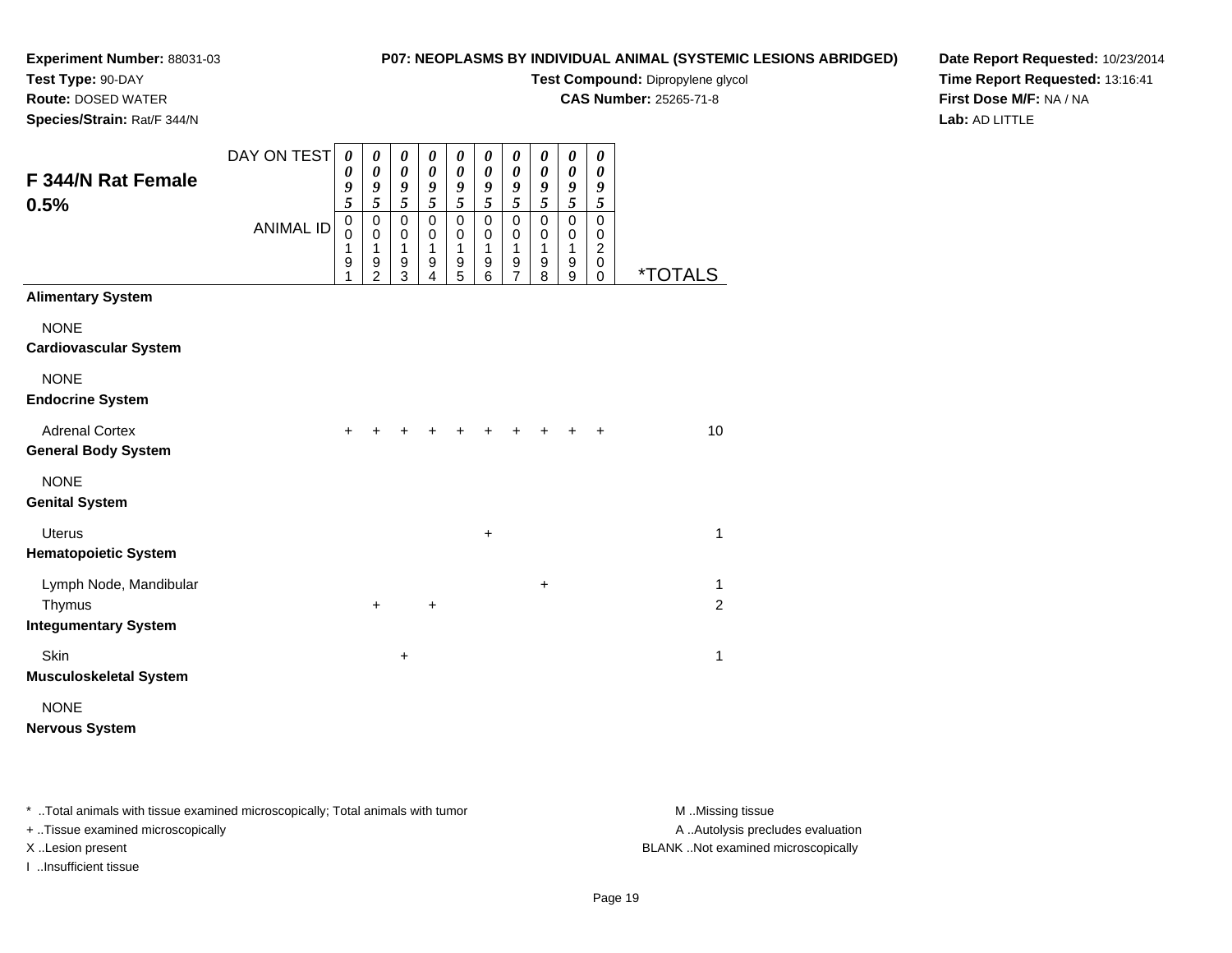**Route:** DOSED WATER**Species/Strain:** Rat/F 344/N

### **P07: NEOPLASMS BY INDIVIDUAL ANIMAL (SYSTEMIC LESIONS ABRIDGED)**

**Test Compound:** Dipropylene glycol

**CAS Number:** 25265-71-8

**Date Report Requested:** 10/23/2014**Time Report Requested:** 13:16:41**First Dose M/F:** NA / NA**Lab:** AD LITTLE

| F 344/N Rat Female<br>$0.5\%$               | DAY ON TEST      | 0<br>0<br>9<br>$\overline{\mathbf{5}}$ | 0<br>0<br>9<br>5 | $\boldsymbol{\theta}$<br>$\boldsymbol{\theta}$<br>9<br>5<br>0 | 0<br>0<br>9<br>5<br>0 | 0<br>0<br>9<br>5<br>$\Omega$ | 0<br>$\boldsymbol{\theta}$<br>9<br>5<br>$\Omega$ | 0<br>$\boldsymbol{\theta}$<br>9<br>5<br>0         | 0<br>$\boldsymbol{\theta}$<br>9<br>5<br>$\Omega$ | 0<br>0<br>9<br>5<br>$\Omega$ | 0<br>0<br>9<br>5<br>$\Omega$  |                       |
|---------------------------------------------|------------------|----------------------------------------|------------------|---------------------------------------------------------------|-----------------------|------------------------------|--------------------------------------------------|---------------------------------------------------|--------------------------------------------------|------------------------------|-------------------------------|-----------------------|
|                                             | <b>ANIMAL ID</b> | 0<br>0<br>9                            | 0<br>0<br>9<br>2 | 0<br>9<br>3                                                   | 0<br>9<br>4           | 0<br>9<br>5                  | $\Omega$<br>9<br>6                               | $\mathbf 0$<br>$\boldsymbol{9}$<br>$\overline{7}$ | 0<br>9<br>8                                      | $\pmb{0}$<br>9<br>9          | 0<br>$\overline{c}$<br>0<br>0 | <i><b>*TOTALS</b></i> |
| <b>NONE</b><br><b>Respiratory System</b>    |                  |                                        |                  |                                                               |                       |                              |                                                  |                                                   |                                                  |                              |                               |                       |
| <b>NONE</b><br><b>Special Senses System</b> |                  |                                        |                  |                                                               |                       |                              |                                                  |                                                   |                                                  |                              |                               |                       |
| <b>NONE</b><br><b>Urinary System</b>        |                  |                                        |                  |                                                               |                       |                              |                                                  |                                                   |                                                  |                              |                               |                       |
| Kidney<br><b>SYSTEMIC LESIONS</b>           |                  | $\pm$                                  |                  |                                                               |                       |                              |                                                  |                                                   | ÷                                                |                              | ÷                             | 10                    |
| Multiple Organ                              |                  |                                        |                  |                                                               |                       |                              |                                                  |                                                   |                                                  |                              | ٠                             | 10                    |

\* ..Total animals with tissue examined microscopically; Total animals with tumor **M** . Missing tissue M ..Missing tissue

+ ..Tissue examined microscopically

I ..Insufficient tissue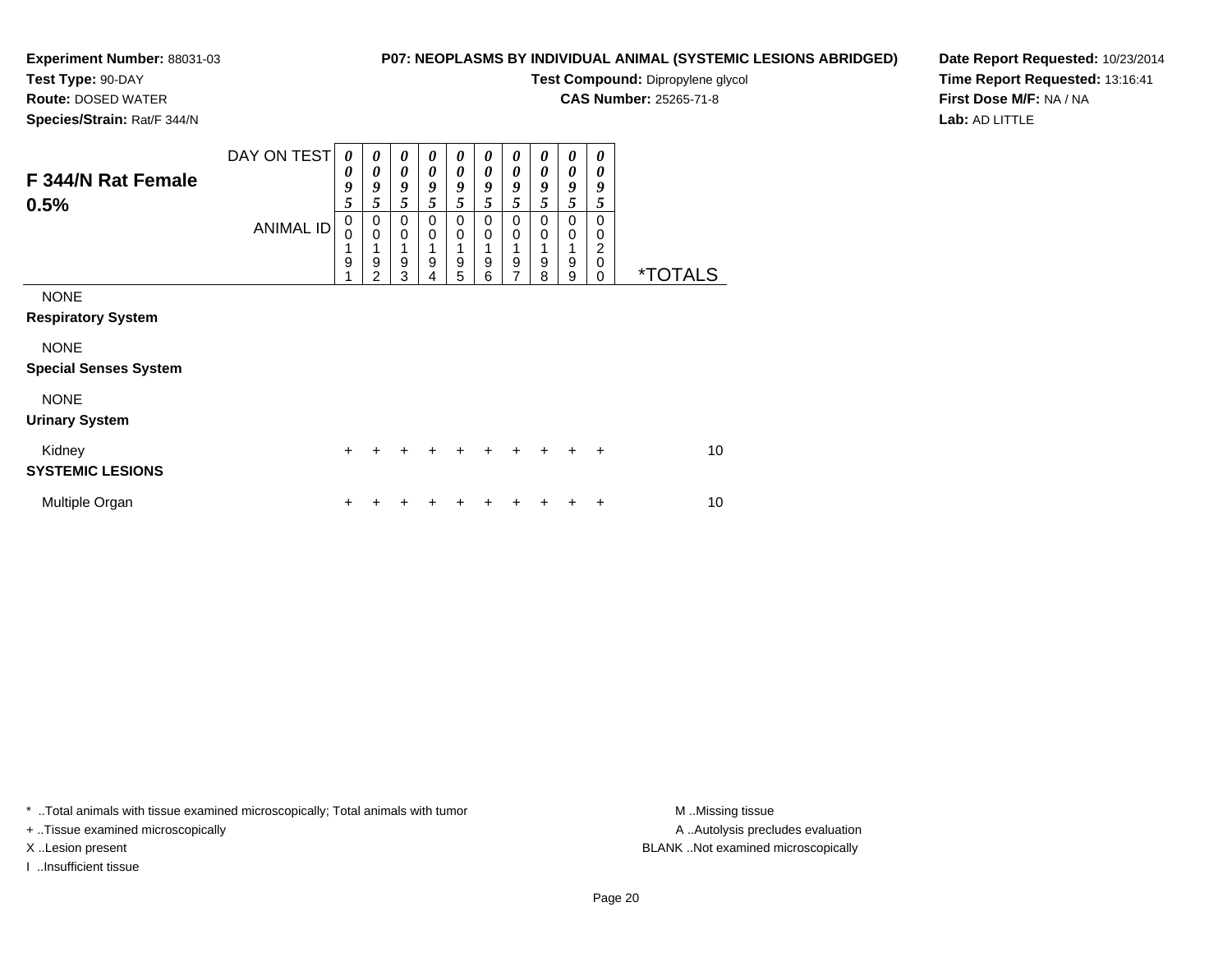**Test Type:** 90-DAY

**Route:** DOSED WATER

**Species/Strain:** Rat/F 344/N

#### **P07: NEOPLASMS BY INDIVIDUAL ANIMAL (SYSTEMIC LESIONS ABRIDGED)**

**Test Compound:** Dipropylene glycol

**CAS Number:** 25265-71-8

**Date Report Requested:** 10/23/2014**Time Report Requested:** 13:16:41**First Dose M/F:** NA / NA**Lab:** AD LITTLE

| F 344/N Rat Female<br>1.0%                                                    | DAY ON TEST<br><b>ANIMAL ID</b> | $\boldsymbol{\theta}$<br>0<br>9<br>5<br>$\pmb{0}$<br>0<br>$\boldsymbol{2}$<br>$\mathbf 0$<br>1 | 0<br>$\boldsymbol{\theta}$<br>9<br>5<br>$\pmb{0}$<br>$\pmb{0}$<br>$\overline{c}$<br>$\mbox{O}$<br>$\overline{2}$ | 0<br>$\boldsymbol{\theta}$<br>9<br>$\overline{5}$<br>$\pmb{0}$<br>$\pmb{0}$<br>$\overline{c}$<br>$\mathsf 0$<br>3 | $\boldsymbol{\theta}$<br>$\boldsymbol{\theta}$<br>9<br>$\overline{5}$<br>$\mathbf 0$<br>$\mathbf 0$<br>$\boldsymbol{2}$<br>$\mathbf 0$<br>4 | 0<br>$\boldsymbol{\theta}$<br>9<br>$\overline{5}$<br>$\mathbf 0$<br>0<br>$\boldsymbol{2}$<br>$\mathbf 0$<br>$\overline{5}$ | 0<br>$\boldsymbol{\theta}$<br>9<br>$\overline{5}$<br>$\mathbf 0$<br>$\mathbf 0$<br>$\boldsymbol{2}$<br>$\pmb{0}$<br>6 | 0<br>$\boldsymbol{\theta}$<br>9<br>$\overline{5}$<br>$\mathbf 0$<br>$\,0\,$<br>$\overline{c}$<br>$\mbox{O}$<br>$\overline{7}$ | 0<br>0<br>9<br>5<br>$\mathbf 0$<br>0<br>$\overline{c}$<br>$\mathbf 0$<br>8 | 0<br>$\boldsymbol{\theta}$<br>9<br>5<br>$\mathsf 0$<br>$\pmb{0}$<br>$\boldsymbol{2}$<br>$\mathsf 0$<br>$\boldsymbol{9}$ | 0<br>0<br>9<br>5<br>$\mathbf 0$<br>$\pmb{0}$<br>$\boldsymbol{2}$<br>1<br>$\Omega$ | <i><b>*TOTALS</b></i> |
|-------------------------------------------------------------------------------|---------------------------------|------------------------------------------------------------------------------------------------|------------------------------------------------------------------------------------------------------------------|-------------------------------------------------------------------------------------------------------------------|---------------------------------------------------------------------------------------------------------------------------------------------|----------------------------------------------------------------------------------------------------------------------------|-----------------------------------------------------------------------------------------------------------------------|-------------------------------------------------------------------------------------------------------------------------------|----------------------------------------------------------------------------|-------------------------------------------------------------------------------------------------------------------------|-----------------------------------------------------------------------------------|-----------------------|
| <b>Alimentary System</b><br>Liver<br><b>Cardiovascular System</b>             |                                 |                                                                                                |                                                                                                                  |                                                                                                                   |                                                                                                                                             | $\ddot{}$                                                                                                                  |                                                                                                                       |                                                                                                                               |                                                                            |                                                                                                                         |                                                                                   | $\mathbf{1}$          |
| <b>NONE</b><br><b>Endocrine System</b>                                        |                                 |                                                                                                |                                                                                                                  |                                                                                                                   |                                                                                                                                             |                                                                                                                            |                                                                                                                       |                                                                                                                               |                                                                            |                                                                                                                         |                                                                                   |                       |
| <b>Adrenal Cortex</b><br><b>Pituitary Gland</b><br><b>General Body System</b> |                                 | $\ddot{}$                                                                                      |                                                                                                                  |                                                                                                                   | +                                                                                                                                           |                                                                                                                            |                                                                                                                       |                                                                                                                               |                                                                            |                                                                                                                         | $\ddot{}$                                                                         | 10<br>$\mathbf{1}$    |
| <b>NONE</b><br><b>Genital System</b>                                          |                                 |                                                                                                |                                                                                                                  |                                                                                                                   |                                                                                                                                             |                                                                                                                            |                                                                                                                       |                                                                                                                               |                                                                            |                                                                                                                         |                                                                                   |                       |
| Ovary<br><b>Uterus</b><br><b>Hematopoietic System</b>                         |                                 |                                                                                                |                                                                                                                  | $+$                                                                                                               | $+$                                                                                                                                         | $\ddot{}$                                                                                                                  | +                                                                                                                     |                                                                                                                               |                                                                            |                                                                                                                         |                                                                                   | 3<br>1                |
| Lymph Node<br>Lymph Node, Mandibular<br>Thymus<br><b>Integumentary System</b> |                                 |                                                                                                | $\ddot{}$                                                                                                        |                                                                                                                   | $\ddot{}$                                                                                                                                   |                                                                                                                            |                                                                                                                       |                                                                                                                               |                                                                            |                                                                                                                         | $\ddot{}$                                                                         | 1<br>1<br>1           |

NONE

\* ..Total animals with tissue examined microscopically; Total animals with tumor **M** . Missing tissue M ..Missing tissue

+ ..Tissue examined microscopically

I ..Insufficient tissue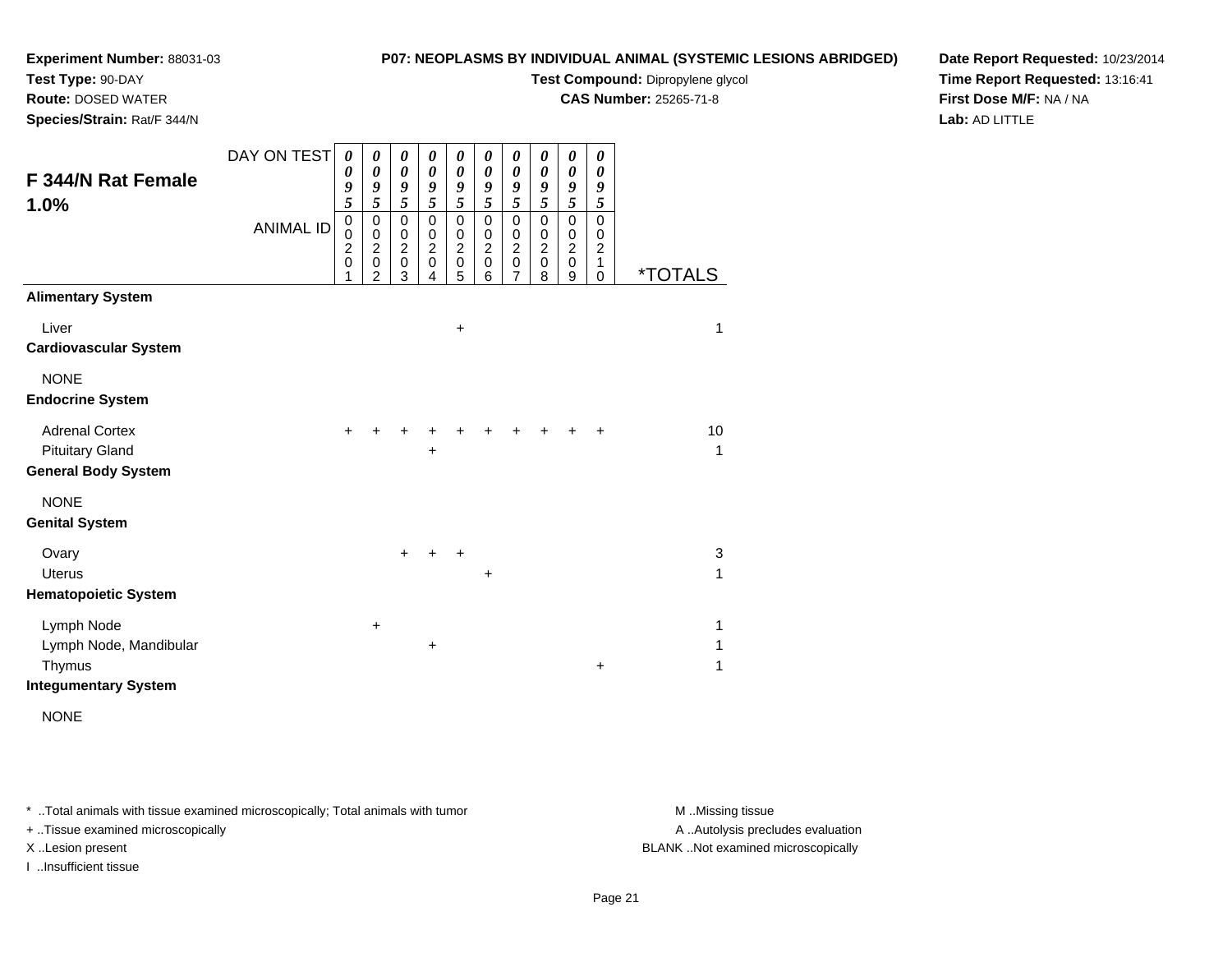## **Test Type:** 90-DAY

**Route:** DOSED WATER

**Species/Strain:** Rat/F 344/N

## **P07: NEOPLASMS BY INDIVIDUAL ANIMAL (SYSTEMIC LESIONS ABRIDGED)**

**Test Compound:** Dipropylene glycol

**CAS Number:** 25265-71-8

**Date Report Requested:** 10/23/2014**Time Report Requested:** 13:16:41**First Dose M/F:** NA / NA**Lab:** AD LITTLE

| F 344/N Rat Female<br>1.0%                  | DAY ON TEST<br><b>ANIMAL ID</b> | 0<br>0<br>9<br>5<br>$\,0\,$<br>$\overline{0}$<br>$\overline{c}$<br>$\mathbf 0$<br>1 | 0<br>0<br>9<br>5<br>0<br>$\pmb{0}$<br>$\overline{c}$<br>$\mathbf 0$<br>$\overline{2}$ | 0<br>0<br>9<br>5<br>0<br>$\pmb{0}$<br>$\overline{c}$<br>$\pmb{0}$<br>3 | 0<br>0<br>9<br>5<br>0<br>0<br>$\overline{c}$<br>$\mathbf 0$<br>4 | 0<br>$\boldsymbol{\theta}$<br>9<br>5<br>0<br>$\pmb{0}$<br>$\overline{c}$<br>$\mathbf 0$<br>5 | 0<br>$\boldsymbol{\theta}$<br>9<br>5<br>$\mathbf 0$<br>0<br>$\overline{2}$<br>$\mathbf 0$<br>6 | 0<br>0<br>9<br>5<br>$\pmb{0}$<br>$\pmb{0}$<br>$\overline{c}$<br>$\pmb{0}$<br>7 | 0<br>$\boldsymbol{\theta}$<br>9<br>5<br>$\mathbf 0$<br>$\mathbf 0$<br>$\overline{2}$<br>$\mathbf 0$<br>8 | 0<br>$\boldsymbol{\theta}$<br>9<br>5<br>0<br>$\pmb{0}$<br>$\overline{c}$<br>$\mathbf 0$<br>9 | 0<br>$\boldsymbol{\theta}$<br>9<br>5<br>0<br>0<br>$\overline{c}$<br>1<br>0 | <i><b>*TOTALS</b></i> |
|---------------------------------------------|---------------------------------|-------------------------------------------------------------------------------------|---------------------------------------------------------------------------------------|------------------------------------------------------------------------|------------------------------------------------------------------|----------------------------------------------------------------------------------------------|------------------------------------------------------------------------------------------------|--------------------------------------------------------------------------------|----------------------------------------------------------------------------------------------------------|----------------------------------------------------------------------------------------------|----------------------------------------------------------------------------|-----------------------|
| <b>Musculoskeletal System</b>               |                                 |                                                                                     |                                                                                       |                                                                        |                                                                  |                                                                                              |                                                                                                |                                                                                |                                                                                                          |                                                                                              |                                                                            |                       |
| <b>NONE</b><br><b>Nervous System</b>        |                                 |                                                                                     |                                                                                       |                                                                        |                                                                  |                                                                                              |                                                                                                |                                                                                |                                                                                                          |                                                                                              |                                                                            |                       |
| <b>NONE</b><br><b>Respiratory System</b>    |                                 |                                                                                     |                                                                                       |                                                                        |                                                                  |                                                                                              |                                                                                                |                                                                                |                                                                                                          |                                                                                              |                                                                            |                       |
| <b>NONE</b><br><b>Special Senses System</b> |                                 |                                                                                     |                                                                                       |                                                                        |                                                                  |                                                                                              |                                                                                                |                                                                                |                                                                                                          |                                                                                              |                                                                            |                       |
| <b>NONE</b><br><b>Urinary System</b>        |                                 |                                                                                     |                                                                                       |                                                                        |                                                                  |                                                                                              |                                                                                                |                                                                                |                                                                                                          |                                                                                              |                                                                            |                       |
| Kidney<br><b>SYSTEMIC LESIONS</b>           |                                 | $+$                                                                                 | ÷                                                                                     | +                                                                      |                                                                  |                                                                                              |                                                                                                | ÷                                                                              | $+$                                                                                                      | $\ddot{}$                                                                                    | $\ddot{}$                                                                  | 10                    |
| Multiple Organ                              |                                 |                                                                                     |                                                                                       |                                                                        |                                                                  |                                                                                              |                                                                                                |                                                                                |                                                                                                          |                                                                                              | +                                                                          | 10                    |

\* ..Total animals with tissue examined microscopically; Total animals with tumor **M** . Missing tissue M ..Missing tissue

+ ..Tissue examined microscopically

I ..Insufficient tissue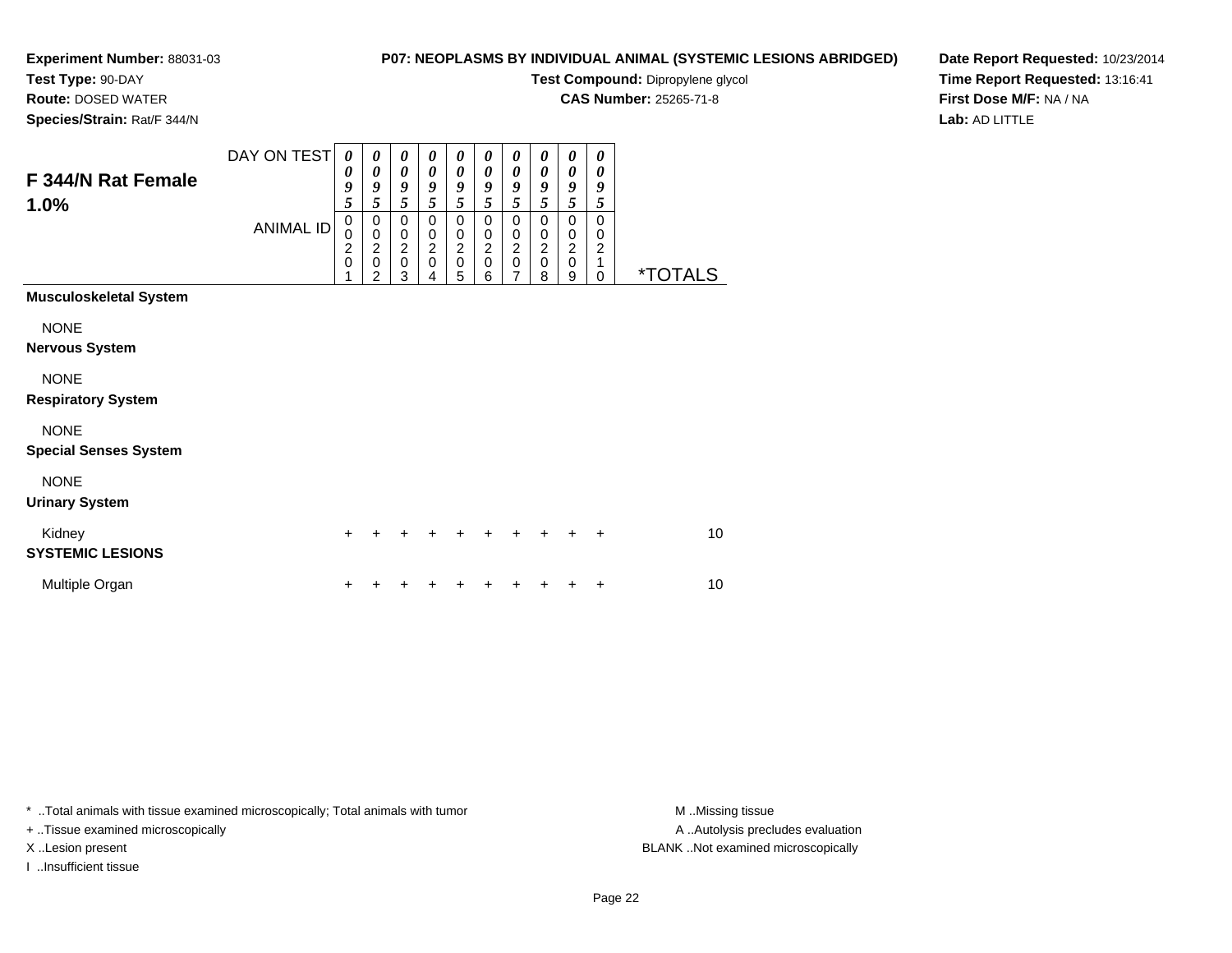**Test Type:** 90-DAY**Route:** DOSED WATER

## **P07: NEOPLASMS BY INDIVIDUAL ANIMAL (SYSTEMIC LESIONS ABRIDGED)**

**Test Compound:** Dipropylene glycol

**CAS Number:** 25265-71-8

**Date Report Requested:** 10/23/2014**Time Report Requested:** 13:16:41**First Dose M/F:** NA / NA**Lab:** AD LITTLE

| <b>Species/Strain: Rat/F 344/N</b>                                     |                                 |                                                     |                                                                                                             |                                                                                                  |                                                                                                |                                                                                                |                                                                                                  |                                                                                                                          |                                                                                                |                                                                                                  |                                                                                                    |                                  |
|------------------------------------------------------------------------|---------------------------------|-----------------------------------------------------|-------------------------------------------------------------------------------------------------------------|--------------------------------------------------------------------------------------------------|------------------------------------------------------------------------------------------------|------------------------------------------------------------------------------------------------|--------------------------------------------------------------------------------------------------|--------------------------------------------------------------------------------------------------------------------------|------------------------------------------------------------------------------------------------|--------------------------------------------------------------------------------------------------|----------------------------------------------------------------------------------------------------|----------------------------------|
| <b>F 344/N Rat Female</b><br>2.0%                                      | DAY ON TEST<br><b>ANIMAL ID</b> | 0<br>0<br>9<br>5<br>0<br>$\mathbf 0$<br>2<br>1<br>1 | 0<br>$\boldsymbol{\theta}$<br>9<br>5<br>$\mathbf 0$<br>$\pmb{0}$<br>$\boldsymbol{2}$<br>1<br>$\overline{2}$ | 0<br>$\boldsymbol{\theta}$<br>9<br>5<br>$\mathbf 0$<br>$\mathbf 0$<br>$\boldsymbol{2}$<br>1<br>3 | 0<br>$\boldsymbol{\theta}$<br>9<br>5<br>$\mathbf 0$<br>$\pmb{0}$<br>$\boldsymbol{2}$<br>1<br>4 | 0<br>$\boldsymbol{\theta}$<br>9<br>5<br>$\mathbf 0$<br>$\mathbf 0$<br>$\overline{c}$<br>1<br>5 | 0<br>$\boldsymbol{\theta}$<br>9<br>5<br>$\mathbf 0$<br>$\mathbf 0$<br>$\boldsymbol{2}$<br>1<br>6 | 0<br>$\boldsymbol{\theta}$<br>9<br>5<br>$\mathbf 0$<br>$\mathbf 0$<br>$\overline{2}$<br>$\overline{1}$<br>$\overline{7}$ | 0<br>$\boldsymbol{\theta}$<br>9<br>5<br>$\mathbf 0$<br>$\mathbf 0$<br>$\overline{c}$<br>1<br>8 | 0<br>$\boldsymbol{\theta}$<br>9<br>5<br>$\mathbf 0$<br>$\mathbf 0$<br>$\boldsymbol{2}$<br>1<br>9 | 0<br>0<br>9<br>5<br>$\Omega$<br>$\mathbf 0$<br>$\boldsymbol{2}$<br>$\boldsymbol{2}$<br>$\mathbf 0$ | <i><b>*TOTALS</b></i>            |
| <b>Alimentary System</b>                                               |                                 |                                                     |                                                                                                             |                                                                                                  |                                                                                                |                                                                                                |                                                                                                  |                                                                                                                          |                                                                                                |                                                                                                  |                                                                                                    |                                  |
| Liver<br><b>Cardiovascular System</b>                                  |                                 | $\ddot{}$                                           |                                                                                                             |                                                                                                  |                                                                                                |                                                                                                |                                                                                                  |                                                                                                                          | +                                                                                              | $\ddot{}$                                                                                        |                                                                                                    | 3                                |
| <b>NONE</b><br><b>Endocrine System</b>                                 |                                 |                                                     |                                                                                                             |                                                                                                  |                                                                                                |                                                                                                |                                                                                                  |                                                                                                                          |                                                                                                |                                                                                                  |                                                                                                    |                                  |
| <b>Adrenal Cortex</b><br>Adrenal Medulla<br><b>General Body System</b> |                                 | $\div$                                              |                                                                                                             | ÷                                                                                                |                                                                                                |                                                                                                |                                                                                                  |                                                                                                                          |                                                                                                | $\div$                                                                                           | $\ddot{}$                                                                                          | 10<br>$\mathbf{1}$               |
| <b>NONE</b><br><b>Genital System</b>                                   |                                 |                                                     |                                                                                                             |                                                                                                  |                                                                                                |                                                                                                |                                                                                                  |                                                                                                                          |                                                                                                |                                                                                                  |                                                                                                    |                                  |
| <b>Uterus</b><br><b>Hematopoietic System</b>                           |                                 |                                                     |                                                                                                             | $\ddot{}$                                                                                        |                                                                                                | $\ddot{}$                                                                                      |                                                                                                  |                                                                                                                          | +                                                                                              |                                                                                                  |                                                                                                    | 3                                |
| Lymph Node<br>Lymph Node, Mandibular<br><b>Integumentary System</b>    |                                 |                                                     |                                                                                                             | $\ddot{}$<br>+                                                                                   |                                                                                                |                                                                                                |                                                                                                  | $\ddot{}$                                                                                                                | +                                                                                              |                                                                                                  |                                                                                                    | $\overline{c}$<br>$\overline{c}$ |
| <b>NONE</b><br><b>Musculoskeletal System</b>                           |                                 |                                                     |                                                                                                             |                                                                                                  |                                                                                                |                                                                                                |                                                                                                  |                                                                                                                          |                                                                                                |                                                                                                  |                                                                                                    |                                  |

NONE

\* ..Total animals with tissue examined microscopically; Total animals with tumor **M** . Missing tissue M ..Missing tissue

+ ..Tissue examined microscopically

I ..Insufficient tissue

A ..Autolysis precludes evaluation

X ..Lesion present BLANK ..Not examined microscopically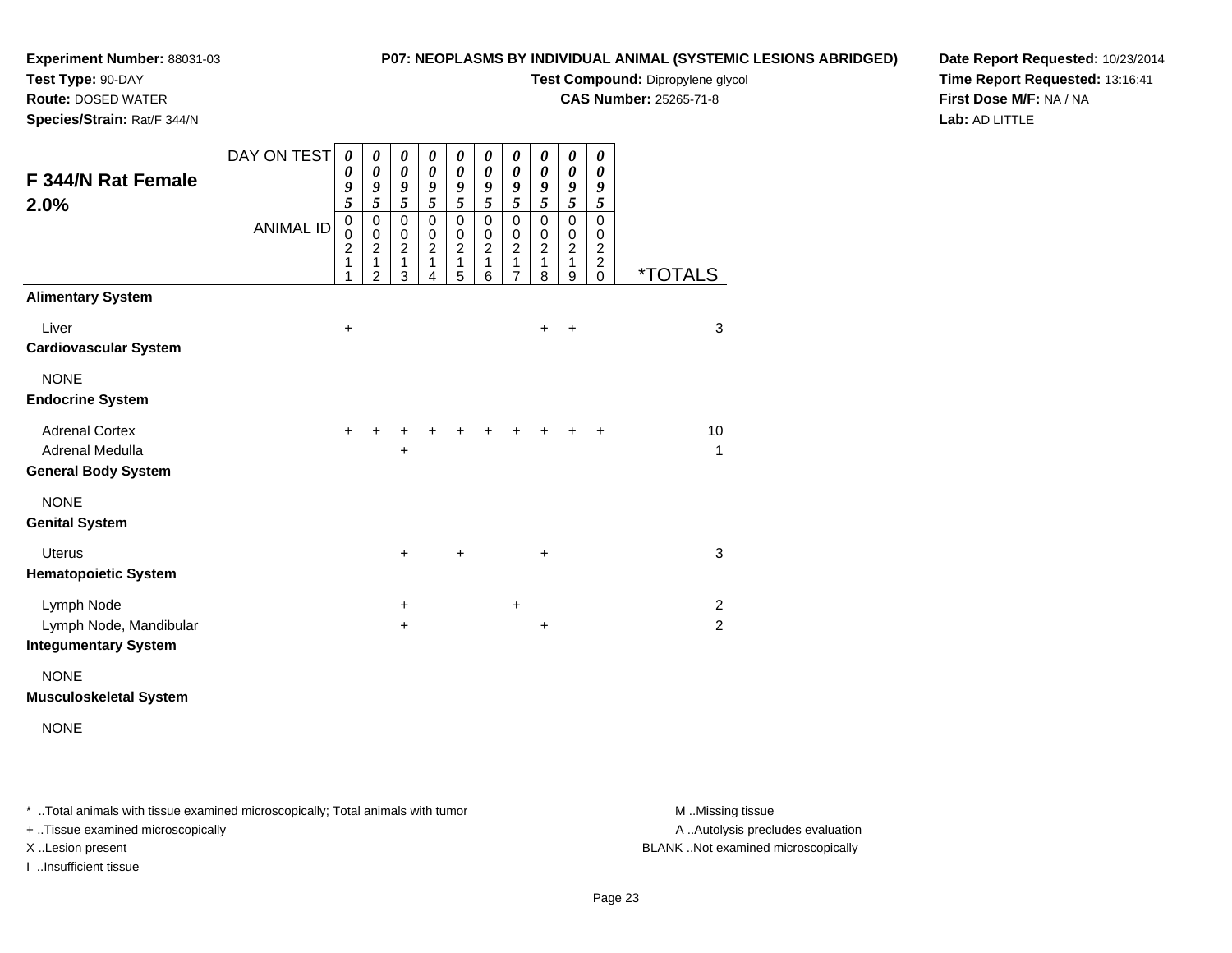**Route:** DOSED WATER**Species/Strain:** Rat/F 344/N

#### **P07: NEOPLASMS BY INDIVIDUAL ANIMAL (SYSTEMIC LESIONS ABRIDGED)**

**Test Compound:** Dipropylene glycol

**CAS Number:** 25265-71-8

**Date Report Requested:** 10/23/2014**Time Report Requested:** 13:16:41**First Dose M/F:** NA / NA**Lab:** AD LITTLE

| F 344/N Rat Female<br>2.0%        | DAY ON TEST<br><b>ANIMAL ID</b> | 0<br>0<br>9<br>5<br>$\begin{smallmatrix}0\\0\end{smallmatrix}$<br>$\overline{c}$ | 0<br>$\boldsymbol{\theta}$<br>9<br>5<br>$\begin{matrix} 0 \\ 0 \\ 2 \end{matrix}$ | 0<br>0<br>9<br>5<br>0<br>$\begin{smallmatrix} 0\\2 \end{smallmatrix}$ | 0<br>0<br>9<br>5<br>0<br>$\,0\,$<br>$\overline{2}$ | 0<br>0<br>9<br>5<br>0<br>0<br>$\overline{c}$ | 0<br>0<br>9<br>5<br>0<br>$\mathbf 0$<br>$\overline{c}$ | 0<br>0<br>9<br>5<br>$\mathbf 0$<br>$\begin{smallmatrix} 0 \\ 2 \end{smallmatrix}$ | 0<br>0<br>9<br>5<br>0<br>$\pmb{0}$<br>$\overline{c}$ | 0<br>$\boldsymbol{\theta}$<br>9<br>5<br>0<br>$\begin{smallmatrix} 0 \\ 2 \end{smallmatrix}$ | 0<br>0<br>9<br>5<br>0<br>0<br>$\overline{c}$ |                       |
|-----------------------------------|---------------------------------|----------------------------------------------------------------------------------|-----------------------------------------------------------------------------------|-----------------------------------------------------------------------|----------------------------------------------------|----------------------------------------------|--------------------------------------------------------|-----------------------------------------------------------------------------------|------------------------------------------------------|---------------------------------------------------------------------------------------------|----------------------------------------------|-----------------------|
|                                   |                                 | 1<br>1                                                                           | 1<br>$\overline{2}$                                                               | 1<br>3                                                                | 1<br>4                                             | 1<br>5                                       | 1<br>6                                                 | 1<br>7                                                                            | 1<br>8                                               | $\mathbf 1$<br>9                                                                            | $\overline{c}$<br>$\Omega$                   | <i><b>*TOTALS</b></i> |
| <b>Nervous System</b>             |                                 |                                                                                  |                                                                                   |                                                                       |                                                    |                                              |                                                        |                                                                                   |                                                      |                                                                                             |                                              |                       |
| <b>NONE</b>                       |                                 |                                                                                  |                                                                                   |                                                                       |                                                    |                                              |                                                        |                                                                                   |                                                      |                                                                                             |                                              |                       |
| <b>Respiratory System</b>         |                                 |                                                                                  |                                                                                   |                                                                       |                                                    |                                              |                                                        |                                                                                   |                                                      |                                                                                             |                                              |                       |
| <b>NONE</b>                       |                                 |                                                                                  |                                                                                   |                                                                       |                                                    |                                              |                                                        |                                                                                   |                                                      |                                                                                             |                                              |                       |
| <b>Special Senses System</b>      |                                 |                                                                                  |                                                                                   |                                                                       |                                                    |                                              |                                                        |                                                                                   |                                                      |                                                                                             |                                              |                       |
| <b>NONE</b>                       |                                 |                                                                                  |                                                                                   |                                                                       |                                                    |                                              |                                                        |                                                                                   |                                                      |                                                                                             |                                              |                       |
| <b>Urinary System</b>             |                                 |                                                                                  |                                                                                   |                                                                       |                                                    |                                              |                                                        |                                                                                   |                                                      |                                                                                             |                                              |                       |
| Kidney<br><b>SYSTEMIC LESIONS</b> |                                 | $\pm$                                                                            |                                                                                   |                                                                       |                                                    | +                                            | ٠                                                      | +                                                                                 |                                                      | ÷                                                                                           | $\ddot{}$                                    | 10 <sup>1</sup>       |
| Multiple Organ                    |                                 |                                                                                  |                                                                                   |                                                                       |                                                    |                                              |                                                        |                                                                                   |                                                      |                                                                                             | ٠                                            | 10                    |

\* ..Total animals with tissue examined microscopically; Total animals with tumor **M** . Missing tissue M ..Missing tissue

+ ..Tissue examined microscopically

I ..Insufficient tissue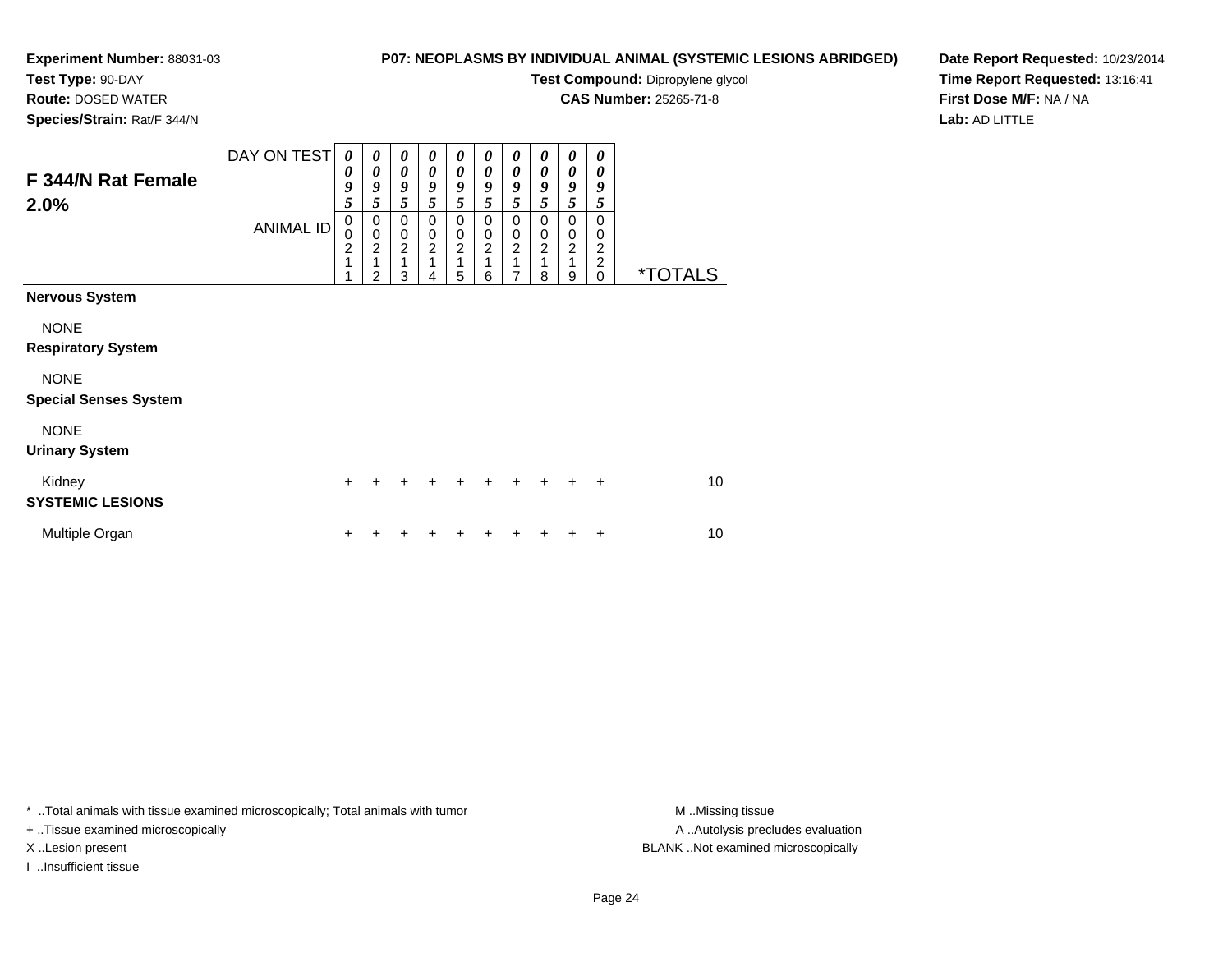## **Test Type:** 90-DAY

**Route:** DOSED WATER

**Species/Strain:** Rat/F 344/N

## **P07: NEOPLASMS BY INDIVIDUAL ANIMAL (SYSTEMIC LESIONS ABRIDGED)**

**Test Compound:** Dipropylene glycol

**CAS Number:** 25265-71-8

**Date Report Requested:** 10/23/2014**Time Report Requested:** 13:16:41**First Dose M/F:** NA / NA**Lab:** AD LITTLE

| <b>F 344/N Rat Female</b><br>4.0%                                 | DAY ON TEST<br><b>ANIMAL ID</b> | 0<br>$\boldsymbol{\theta}$<br>9<br>$\overline{5}$<br>0<br>$\mathbf 0$<br>$\begin{array}{c} 2 \\ 2 \\ 1 \end{array}$ | 0<br>$\pmb{\theta}$<br>9<br>$\overline{5}$<br>$\pmb{0}$<br>$\mathbf 0$<br>$\frac{2}{2}$ | 0<br>$\boldsymbol{\theta}$<br>9<br>$\overline{\mathbf{5}}$<br>$\mbox{O}$<br>$\pmb{0}$<br>$\frac{2}{2}$<br>$\overline{3}$ | 0<br>$\pmb{\theta}$<br>9<br>$\overline{5}$<br>$\overline{0}$<br>$\pmb{0}$<br>$\frac{2}{2}$<br>$\overline{4}$ | 0<br>$\boldsymbol{\theta}$<br>$\boldsymbol{g}$<br>5<br>$\mathbf 0$<br>$\pmb{0}$<br>$\frac{2}{2}$<br>$\overline{5}$ | 0<br>$\pmb{\theta}$<br>$\boldsymbol{g}$<br>$\overline{5}$<br>$\mathbf 0$<br>$\frac{0}{2}$<br>6 | 0<br>$\boldsymbol{\theta}$<br>9<br>$\overline{5}$<br>$\overline{0}$<br>$\mathbf 0$<br>$\frac{2}{2}$<br>$\overline{7}$ | 0<br>$\boldsymbol{\theta}$<br>9<br>$\overline{5}$<br>$\mbox{O}$<br>$\pmb{0}$<br>$\frac{2}{2}$<br>8 | 0<br>$\boldsymbol{\theta}$<br>$\pmb{9}$<br>$\overline{5}$<br>$\mathbf 0$<br>$\mathbf 0$<br>$\frac{2}{2}$<br>9 | 0<br>$\boldsymbol{\theta}$<br>9<br>5<br>$\mathbf 0$<br>$\pmb{0}$<br>$\sqrt{2}$<br>$\ensuremath{\mathsf{3}}$<br>$\mathbf 0$ | <i><b>*TOTALS</b></i> |
|-------------------------------------------------------------------|---------------------------------|---------------------------------------------------------------------------------------------------------------------|-----------------------------------------------------------------------------------------|--------------------------------------------------------------------------------------------------------------------------|--------------------------------------------------------------------------------------------------------------|--------------------------------------------------------------------------------------------------------------------|------------------------------------------------------------------------------------------------|-----------------------------------------------------------------------------------------------------------------------|----------------------------------------------------------------------------------------------------|---------------------------------------------------------------------------------------------------------------|----------------------------------------------------------------------------------------------------------------------------|-----------------------|
| <b>Alimentary System</b><br>Liver<br><b>Cardiovascular System</b> |                                 | ٠                                                                                                                   |                                                                                         |                                                                                                                          |                                                                                                              |                                                                                                                    |                                                                                                |                                                                                                                       |                                                                                                    |                                                                                                               | ٠                                                                                                                          | 10                    |
| <b>NONE</b><br><b>Endocrine System</b>                            |                                 |                                                                                                                     |                                                                                         |                                                                                                                          |                                                                                                              |                                                                                                                    |                                                                                                |                                                                                                                       |                                                                                                    |                                                                                                               |                                                                                                                            |                       |
| <b>Adrenal Cortex</b><br><b>General Body System</b>               |                                 |                                                                                                                     |                                                                                         |                                                                                                                          |                                                                                                              |                                                                                                                    |                                                                                                |                                                                                                                       |                                                                                                    |                                                                                                               | ٠                                                                                                                          | 10                    |
| <b>NONE</b><br><b>Genital System</b>                              |                                 |                                                                                                                     |                                                                                         |                                                                                                                          |                                                                                                              |                                                                                                                    |                                                                                                |                                                                                                                       |                                                                                                    |                                                                                                               |                                                                                                                            |                       |
| Ovary<br><b>Uterus</b><br><b>Hematopoietic System</b>             |                                 | $\ddot{}$                                                                                                           | $\ddot{}$                                                                               | ÷                                                                                                                        |                                                                                                              |                                                                                                                    |                                                                                                |                                                                                                                       | $\ddot{}$                                                                                          |                                                                                                               |                                                                                                                            | 1<br>3                |
| Lymph Node<br>Thymus<br><b>Integumentary System</b>               |                                 |                                                                                                                     |                                                                                         |                                                                                                                          |                                                                                                              | +                                                                                                                  |                                                                                                |                                                                                                                       |                                                                                                    | $\ddot{}$                                                                                                     |                                                                                                                            | 1<br>1                |
| <b>NONE</b><br><b>Musculoskeletal System</b>                      |                                 |                                                                                                                     |                                                                                         |                                                                                                                          |                                                                                                              |                                                                                                                    |                                                                                                |                                                                                                                       |                                                                                                    |                                                                                                               |                                                                                                                            |                       |
| Bone                                                              |                                 | +                                                                                                                   |                                                                                         |                                                                                                                          |                                                                                                              |                                                                                                                    |                                                                                                |                                                                                                                       |                                                                                                    |                                                                                                               |                                                                                                                            | 10                    |

\* ..Total animals with tissue examined microscopically; Total animals with tumor **M** . Missing tissue M ..Missing tissue A ..Autolysis precludes evaluation + ..Tissue examined microscopically X ..Lesion present BLANK ..Not examined microscopicallyI ..Insufficient tissue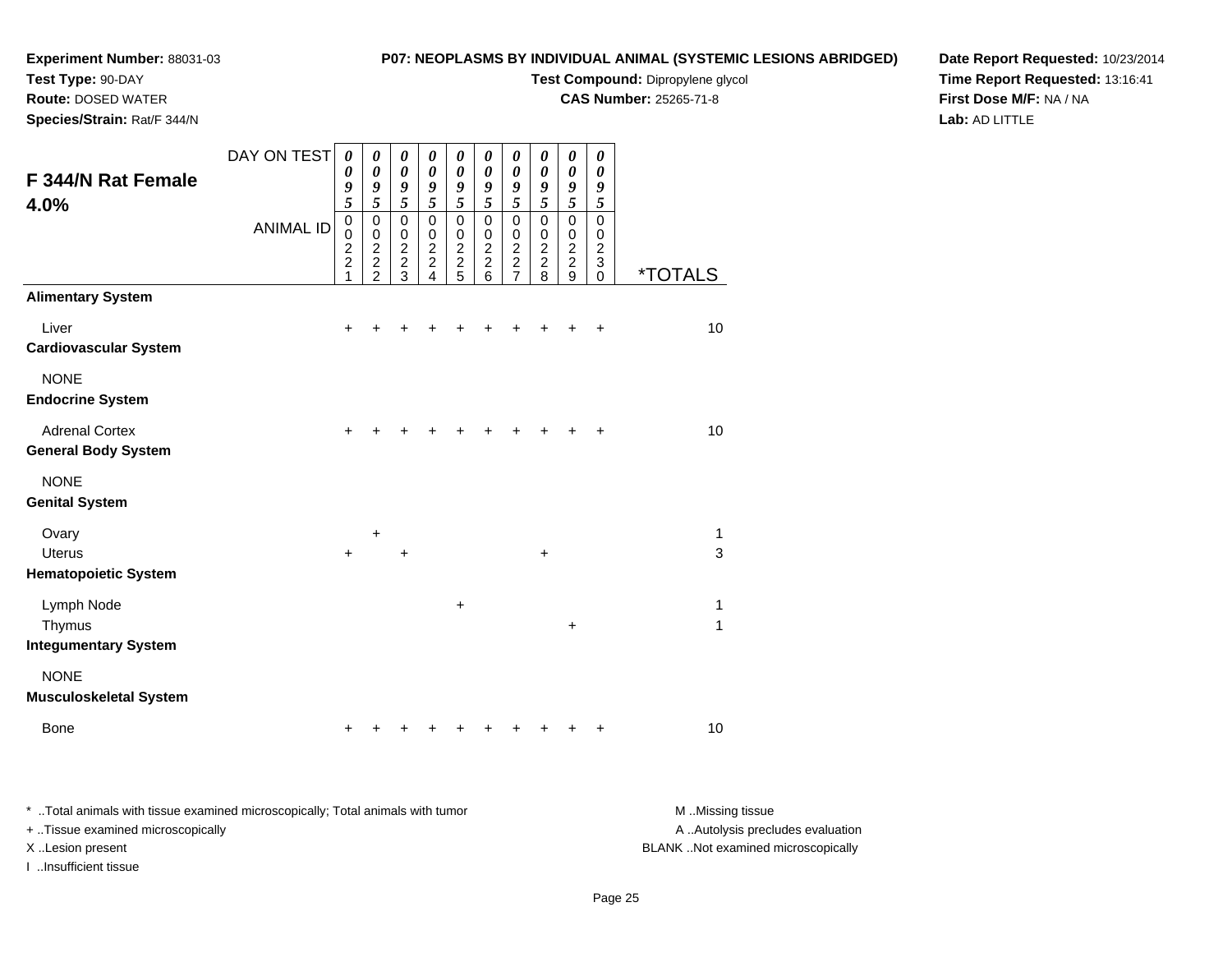**Route:** DOSED WATER**Species/Strain:** Rat/F 344/N

## **P07: NEOPLASMS BY INDIVIDUAL ANIMAL (SYSTEMIC LESIONS ABRIDGED)**

**Test Compound:** Dipropylene glycol

**CAS Number:** 25265-71-8

**Date Report Requested:** 10/23/2014**Time Report Requested:** 13:16:41**First Dose M/F:** NA / NA**Lab:** AD LITTLE

|                              | DAY ON TEST      | 0<br>0           | 0<br>0         | 0<br>0        | 0<br>0        | 0<br>0                                     | 0<br>0        | 0<br>0                                     | 0<br>0        | 0<br>0                                     | 0<br>0         |                       |
|------------------------------|------------------|------------------|----------------|---------------|---------------|--------------------------------------------|---------------|--------------------------------------------|---------------|--------------------------------------------|----------------|-----------------------|
| F 344/N Rat Female           |                  | 9                | 9              | 9             | 9             | 9                                          | 9             | 9                                          | 9             | 9                                          | 9              |                       |
| 4.0%                         |                  | 5                | 5              | 5             | 5             | 5                                          | 5             | 5                                          | 5             | 5                                          | 5              |                       |
|                              | <b>ANIMAL ID</b> | $\mathbf 0$<br>0 | 0<br>$\pmb{0}$ | 0<br>0        | 0<br>0        | 0                                          | 0<br>0        | 0                                          | 0<br>0        | $\boldsymbol{0}$                           | 0<br>0         |                       |
|                              |                  | $\frac{2}{2}$    | $\frac{2}{2}$  | $\frac{2}{2}$ | $\frac{2}{2}$ | $\begin{array}{c} 0 \\ 2 \\ 2 \end{array}$ | $\frac{2}{2}$ | $\begin{array}{c} 0 \\ 2 \\ 2 \end{array}$ | $\frac{2}{2}$ | $\begin{array}{c} 0 \\ 2 \\ 2 \end{array}$ | $\overline{c}$ |                       |
|                              |                  |                  | $\mathcal{P}$  | 3             | 4             | 5                                          | 6             | $\overline{7}$                             | 8             | 9                                          | 3<br>0         | <i><b>*TOTALS</b></i> |
| <b>Nervous System</b>        |                  |                  |                |               |               |                                            |               |                                            |               |                                            |                |                       |
| <b>NONE</b>                  |                  |                  |                |               |               |                                            |               |                                            |               |                                            |                |                       |
| <b>Respiratory System</b>    |                  |                  |                |               |               |                                            |               |                                            |               |                                            |                |                       |
| <b>Nose</b>                  |                  | $\pm$            |                |               |               |                                            |               |                                            |               |                                            | ÷              | 10                    |
| <b>Special Senses System</b> |                  |                  |                |               |               |                                            |               |                                            |               |                                            |                |                       |
| <b>NONE</b>                  |                  |                  |                |               |               |                                            |               |                                            |               |                                            |                |                       |
| <b>Urinary System</b>        |                  |                  |                |               |               |                                            |               |                                            |               |                                            |                |                       |
| Kidney                       |                  | $\pm$            |                |               |               |                                            |               |                                            |               |                                            | ٠              | 10                    |
| <b>SYSTEMIC LESIONS</b>      |                  |                  |                |               |               |                                            |               |                                            |               |                                            |                |                       |
| Multiple Organ               |                  | +                |                |               |               |                                            |               |                                            |               |                                            |                | 10                    |

\* ..Total animals with tissue examined microscopically; Total animals with tumor **M** . Missing tissue M ..Missing tissue

+ ..Tissue examined microscopically

I ..Insufficient tissue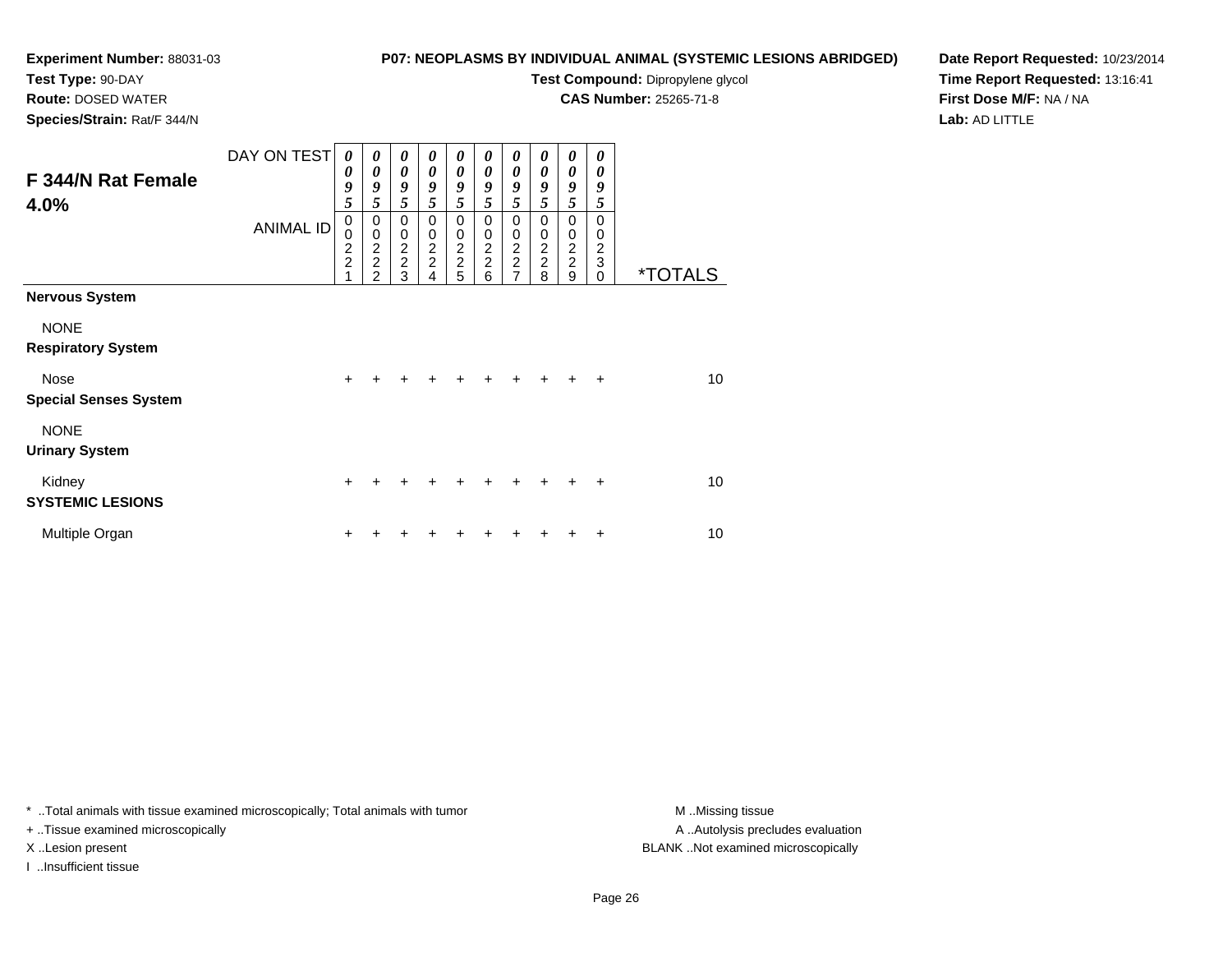**Test Type:** 90-DAY

**Route:** DOSED WATER

**Species/Strain:** Rat/F 344/N

#### **P07: NEOPLASMS BY INDIVIDUAL ANIMAL (SYSTEMIC LESIONS ABRIDGED)**

**Test Compound:** Dipropylene glycol

**CAS Number:** 25265-71-8

**Date Report Requested:** 10/23/2014**Time Report Requested:** 13:16:41**First Dose M/F:** NA / NA**Lab:** AD LITTLE

|                              | DAY ON TEST      | 0                             | 0                             | 0                               | 0<br>$\boldsymbol{\theta}$    | 0                             | 0<br>$\boldsymbol{\theta}$    | 0                          | 0<br>$\boldsymbol{\theta}$ | 0<br>$\boldsymbol{\theta}$    | 0                             |                       |
|------------------------------|------------------|-------------------------------|-------------------------------|---------------------------------|-------------------------------|-------------------------------|-------------------------------|----------------------------|----------------------------|-------------------------------|-------------------------------|-----------------------|
| F 344/N Rat Female           |                  | 0<br>9                        | $\boldsymbol{\theta}$<br>9    | $\boldsymbol{\theta}$<br>9      | 9                             | $\boldsymbol{\theta}$<br>9    | 9                             | $\boldsymbol{\theta}$<br>9 |                            |                               | $\boldsymbol{\theta}$<br>9    |                       |
| 8.0%                         |                  | $\overline{\mathbf{5}}$       | $\overline{5}$                | $\overline{5}$                  | $\overline{5}$                | 5                             | 5                             | $\overline{\mathbf{5}}$    | g<br>5                     | $\frac{9}{5}$                 | 5                             |                       |
|                              | <b>ANIMAL ID</b> | $\mathbf 0$                   | $\mathsf 0$                   | $\mathbf 0$                     | $\mathbf 0$                   | 0                             | $\mathbf 0$                   | $\mathbf 0$                | 0                          | $\mathbf 0$                   | $\mathbf 0$                   |                       |
|                              |                  | $\mathbf 0$<br>$\overline{c}$ | $\mathbf 0$<br>$\overline{c}$ | $\mathbf 0$<br>$\boldsymbol{2}$ | $\mathbf 0$<br>$\overline{2}$ | $\mathbf 0$<br>$\overline{c}$ | $\mathbf 0$<br>$\overline{2}$ | 0                          | 0<br>$\overline{c}$        | $\mathbf 0$<br>$\overline{2}$ | $\mathbf 0$<br>$\overline{c}$ |                       |
|                              |                  | $\overline{3}$                | 3                             | $\overline{3}$                  | $\mathbf{3}$                  | $\overline{3}$                | 3                             | $\frac{2}{3}$              | 3                          | 3                             | $\overline{4}$                |                       |
|                              |                  | 1                             | $\overline{2}$                | 3                               | 4                             | 5                             | 6                             | $\overline{7}$             | 8                          | 9                             | $\Omega$                      | <i><b>*TOTALS</b></i> |
| <b>Alimentary System</b>     |                  |                               |                               |                                 |                               |                               |                               |                            |                            |                               |                               |                       |
| Esophagus                    |                  | +                             | +                             | +                               | +                             | +                             | +                             | +                          | +                          | +                             | $\ddot{}$                     | 10                    |
| Intestine Large, Cecum       |                  | +                             | $\ddot{}$                     | $\ddot{}$                       | +                             | +                             | $\ddot{}$                     | +                          | +                          | +                             | $\ddot{}$                     | 10                    |
| Intestine Large, Colon       |                  | $\ddot{}$                     | $\ddot{}$                     | $\ddot{}$                       | +                             | $\ddot{}$                     | $\ddot{}$                     | $\ddot{}$                  | $\ddot{}$                  | $\ddot{}$                     | $\ddot{}$                     | 10                    |
| Intestine Large, Rectum      |                  | +                             | $\ddot{}$                     | $\ddot{}$                       | +                             | $\ddot{}$                     | $\ddot{}$                     | $\ddot{}$                  | +                          | $\ddot{}$                     | $\ddot{}$                     | 10                    |
| Intestine Small, Duodenum    |                  | +                             | +                             | $\ddot{}$                       | +                             | +                             | +                             | $\ddot{}$                  | +                          | $\ddot{}$                     | $\ddot{}$                     | 10                    |
| Intestine Small, Ileum       |                  | $\ddot{}$                     | $+$                           | $\ddot{}$                       | $\ddot{}$                     | $\ddot{}$                     | $\ddot{}$                     | $\ddot{}$                  | $\ddot{}$                  | $+$                           | $\ddot{}$                     | 10                    |
| Intestine Small, Jejunum     |                  | +                             | $\ddot{}$                     | $\ddot{}$                       | +                             | +                             | $\ddot{}$                     | $\ddot{}$                  | $\ddot{}$                  | $\ddot{}$                     | $\ddot{}$                     | 10                    |
| Liver                        |                  | $\ddot{}$                     | $\ddot{}$                     | $\ddot{}$                       | +                             | $\ddot{}$                     | $\ddot{}$                     | $\ddot{}$                  | +                          | $\ddot{}$                     | $\ddot{}$                     | 10                    |
| Pancreas                     |                  | +                             | $\ddot{}$                     | $\ddot{}$                       | +                             | +                             | $\ddot{}$                     | +                          | +                          | $\ddot{}$                     | $\ddot{}$                     | 10                    |
| <b>Salivary Glands</b>       |                  | $\ddot{}$                     | $\ddot{}$                     | $\ddot{}$                       | +                             | $\ddot{}$                     | $\ddot{}$                     | $\ddot{}$                  | $\ddot{}$                  | $\ddot{}$                     | $\ddot{}$                     | 10                    |
| Stomach, Forestomach         |                  | $\ddot{}$                     | $\ddot{}$                     | $\ddot{}$                       | $+$                           | $+$                           | $+$                           | $+$                        | $+$                        | $+$                           | $\ddot{}$                     | 10                    |
| Stomach, Glandular           |                  | $\ddot{}$                     | $\ddot{}$                     | $\ddot{}$                       | ÷                             | $\ddot{}$                     | $\ddot{}$                     | $\ddot{}$                  | $\ddot{}$                  | $\ddot{}$                     | $\ddot{}$                     | 10                    |
| <b>Cardiovascular System</b> |                  |                               |                               |                                 |                               |                               |                               |                            |                            |                               |                               |                       |
| <b>Blood Vessel</b>          |                  | +                             | +                             | M                               | +                             | +                             | +                             | +                          |                            | +                             | +                             | 9                     |
| Heart                        |                  | $\ddot{}$                     | $\ddot{}$                     | $\ddot{}$                       | $\ddot{}$                     | $\ddot{}$                     | $\ddot{}$                     | $\ddot{}$                  | $\ddot{}$                  | $\ddot{}$                     | $\ddot{}$                     | 10                    |
| <b>Endocrine System</b>      |                  |                               |                               |                                 |                               |                               |                               |                            |                            |                               |                               |                       |
| <b>Adrenal Cortex</b>        |                  | +                             | +                             | +                               | +                             | +                             | +                             | +                          | ٠                          | +                             | ٠                             | 10                    |
| Adrenal Medulla              |                  | +                             | $\ddot{}$                     | $\ddot{}$                       | +                             | +                             | +                             | +                          | $\pm$                      | $\ddot{}$                     | $\ddot{}$                     | 10                    |
| Islets, Pancreatic           |                  | +                             | $\ddot{}$                     | $\ddot{}$                       | $\ddot{}$                     | $+$                           | $\ddot{}$                     | $\ddot{}$                  | $+$                        | $\ddot{}$                     | $\ddot{}$                     | 10                    |
| Parathyroid Gland            |                  |                               |                               |                                 | $\ddot{}$                     | M                             | $\ddot{}$                     | M                          | $\ddot{}$                  | $\ddot{}$                     | $\ddot{}$                     | 8                     |
|                              |                  |                               |                               |                                 |                               |                               |                               |                            |                            |                               |                               |                       |

\* ..Total animals with tissue examined microscopically; Total animals with tumor **M** . Missing tissue M ..Missing tissue

+ ..Tissue examined microscopically

I ..Insufficient tissue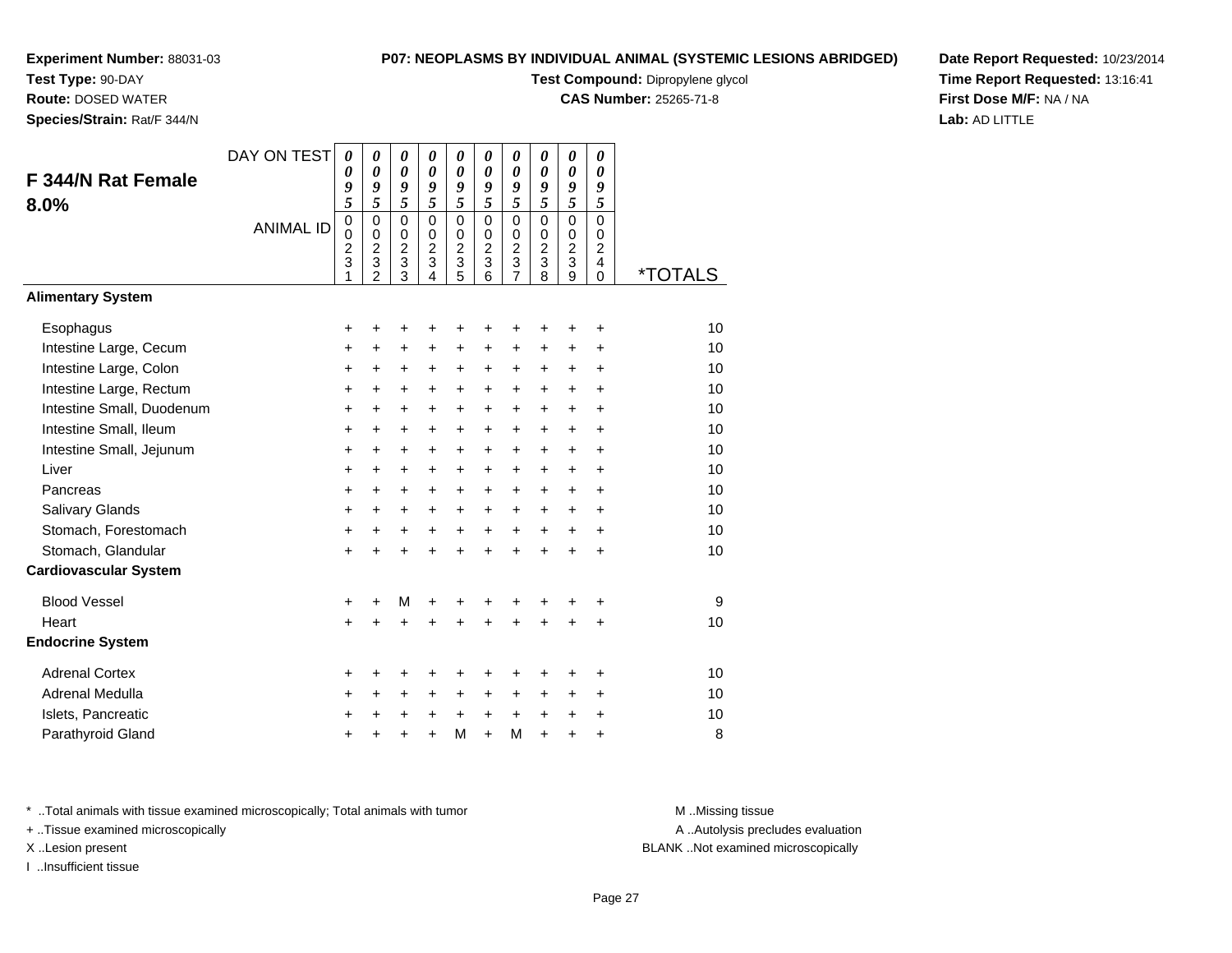**Test Type:** 90-DAY

**Route:** DOSED WATER

**Species/Strain:** Rat/F 344/N

#### **P07: NEOPLASMS BY INDIVIDUAL ANIMAL (SYSTEMIC LESIONS ABRIDGED)**

**Test Compound:** Dipropylene glycol

**CAS Number:** 25265-71-8

**Date Report Requested:** 10/23/2014**Time Report Requested:** 13:16:41**First Dose M/F:** NA / NA**Lab:** AD LITTLE

| <b>F 344/N Rat Female</b><br>8.0% | DAY ON TEST<br><b>ANIMAL ID</b> | 0<br>0<br>9<br>5<br>$\mathbf 0$<br>$\mathbf 0$<br>$\frac{2}{3}$ | 0<br>0<br>9<br>5<br>$\mathbf 0$<br>0<br>$\overline{c}$<br>3 | 0<br>$\boldsymbol{\theta}$<br>9<br>5<br>$\pmb{0}$<br>$\pmb{0}$<br>$\frac{2}{3}$ | 0<br>$\boldsymbol{\theta}$<br>9<br>5<br>$\mathbf 0$<br>0<br>$\overline{c}$<br>3 | 0<br>$\boldsymbol{\theta}$<br>9<br>5<br>$\mathbf 0$<br>$\pmb{0}$<br>$\frac{2}{3}$ | 0<br>$\boldsymbol{\theta}$<br>9<br>5<br>$\mathbf 0$<br>0<br>$\overline{c}$<br>3 | 0<br>0<br>9<br>5<br>0<br>0<br>$\frac{2}{3}$ | 0<br>$\boldsymbol{\theta}$<br>9<br>5<br>$\mathbf 0$<br>0<br>$\overline{\mathbf{c}}$<br>3 | 0<br>0<br>9<br>5<br>0<br>$\frac{0}{2}$ | 0<br>0<br>9<br>5<br>$\mathbf 0$<br>0<br>$\overline{c}$<br>4 |                       |
|-----------------------------------|---------------------------------|-----------------------------------------------------------------|-------------------------------------------------------------|---------------------------------------------------------------------------------|---------------------------------------------------------------------------------|-----------------------------------------------------------------------------------|---------------------------------------------------------------------------------|---------------------------------------------|------------------------------------------------------------------------------------------|----------------------------------------|-------------------------------------------------------------|-----------------------|
|                                   |                                 | 1                                                               | $\overline{2}$                                              | $\overline{3}$                                                                  | 4                                                                               | $\overline{5}$                                                                    | 6                                                                               | $\overline{7}$                              | 8                                                                                        | $\overline{9}$                         | $\mathbf 0$                                                 | <i><b>*TOTALS</b></i> |
| <b>Pituitary Gland</b>            |                                 | +                                                               | $\ddot{}$                                                   | $\ddot{}$                                                                       | $\ddot{}$                                                                       | +                                                                                 | +                                                                               | +                                           | +                                                                                        | +                                      | +                                                           | 10                    |
| <b>Thyroid Gland</b>              |                                 | +                                                               | +                                                           | +                                                                               | +                                                                               | +                                                                                 | 4                                                                               | +                                           | +                                                                                        | +                                      | $\ddot{}$                                                   | 10                    |
| <b>General Body System</b>        |                                 |                                                                 |                                                             |                                                                                 |                                                                                 |                                                                                   |                                                                                 |                                             |                                                                                          |                                        |                                                             |                       |
| <b>NONE</b>                       |                                 |                                                                 |                                                             |                                                                                 |                                                                                 |                                                                                   |                                                                                 |                                             |                                                                                          |                                        |                                                             |                       |
| <b>Genital System</b>             |                                 |                                                                 |                                                             |                                                                                 |                                                                                 |                                                                                   |                                                                                 |                                             |                                                                                          |                                        |                                                             |                       |
| <b>Clitoral Gland</b>             |                                 | +                                                               | +                                                           | ٠                                                                               | ٠                                                                               | +                                                                                 | ٠                                                                               | +                                           | ٠                                                                                        | м                                      | $\pm$                                                       | 9                     |
| Ovary                             |                                 | +                                                               | +                                                           | +                                                                               | +                                                                               | $\ddot{}$                                                                         | $\ddot{}$                                                                       | $\ddot{}$                                   | $+$                                                                                      | $\ddot{}$                              | +                                                           | 10                    |
| <b>Uterus</b>                     |                                 | $+$                                                             | $\ddot{}$                                                   | $\ddot{}$                                                                       | $\ddot{}$                                                                       | $\ddot{}$                                                                         | $\ddot{}$                                                                       | $\ddot{}$                                   | $\ddot{}$                                                                                | $\ddot{}$                              | $\ddot{}$                                                   | 10                    |
| <b>Hematopoietic System</b>       |                                 |                                                                 |                                                             |                                                                                 |                                                                                 |                                                                                   |                                                                                 |                                             |                                                                                          |                                        |                                                             |                       |
| <b>Bone Marrow</b>                |                                 | +                                                               | +                                                           | +                                                                               | +                                                                               | +                                                                                 | +                                                                               | +                                           | +                                                                                        | +                                      | +                                                           | 10                    |
| Lymph Node, Mandibular            |                                 | +                                                               | +                                                           | +                                                                               | +                                                                               | +                                                                                 | +                                                                               | +                                           | +                                                                                        | +                                      | +                                                           | 10                    |
| Lymph Node, Mesenteric            |                                 | $\ddot{}$                                                       | $\ddot{}$                                                   | $\ddot{}$                                                                       | $\ddot{}$                                                                       | $\ddot{}$                                                                         | $\ddot{}$                                                                       | $\ddot{}$                                   | $\ddot{}$                                                                                | $\ddot{}$                              | +                                                           | 10                    |
| Spleen                            |                                 | $\ddot{}$                                                       | $\ddot{}$                                                   | +                                                                               | $\ddot{}$                                                                       | $\ddot{}$                                                                         | $\ddot{}$                                                                       | $\ddot{}$                                   | $\ddot{}$                                                                                | $\ddot{}$                              | +                                                           | 10                    |
| Thymus                            |                                 | $\ddot{}$                                                       | +                                                           | $\ddot{}$                                                                       | +                                                                               | $\ddot{}$                                                                         | $\ddot{}$                                                                       | $\ddot{}$                                   | $\ddot{}$                                                                                | +                                      | +                                                           | 10                    |
| <b>Integumentary System</b>       |                                 |                                                                 |                                                             |                                                                                 |                                                                                 |                                                                                   |                                                                                 |                                             |                                                                                          |                                        |                                                             |                       |
| <b>Mammary Gland</b>              |                                 | +                                                               | +                                                           | +                                                                               | +                                                                               | +                                                                                 | +                                                                               | +                                           | +                                                                                        | +                                      | +                                                           | 10                    |
| <b>Skin</b>                       |                                 | $\ddot{}$                                                       |                                                             | $\ddot{}$                                                                       |                                                                                 | $\ddot{}$                                                                         | $\ddot{}$                                                                       | $\ddot{}$                                   | $\ddot{}$                                                                                | $\ddot{}$                              | +                                                           | 10                    |
| <b>Musculoskeletal System</b>     |                                 |                                                                 |                                                             |                                                                                 |                                                                                 |                                                                                   |                                                                                 |                                             |                                                                                          |                                        |                                                             |                       |
| <b>Bone</b>                       |                                 | +                                                               |                                                             |                                                                                 |                                                                                 | ٠                                                                                 | ٠                                                                               | +                                           | +                                                                                        | +                                      | $\ddot{}$                                                   | 10                    |

\* ..Total animals with tissue examined microscopically; Total animals with tumor **M** . Missing tissue M ..Missing tissue

+ ..Tissue examined microscopically

I ..Insufficient tissue